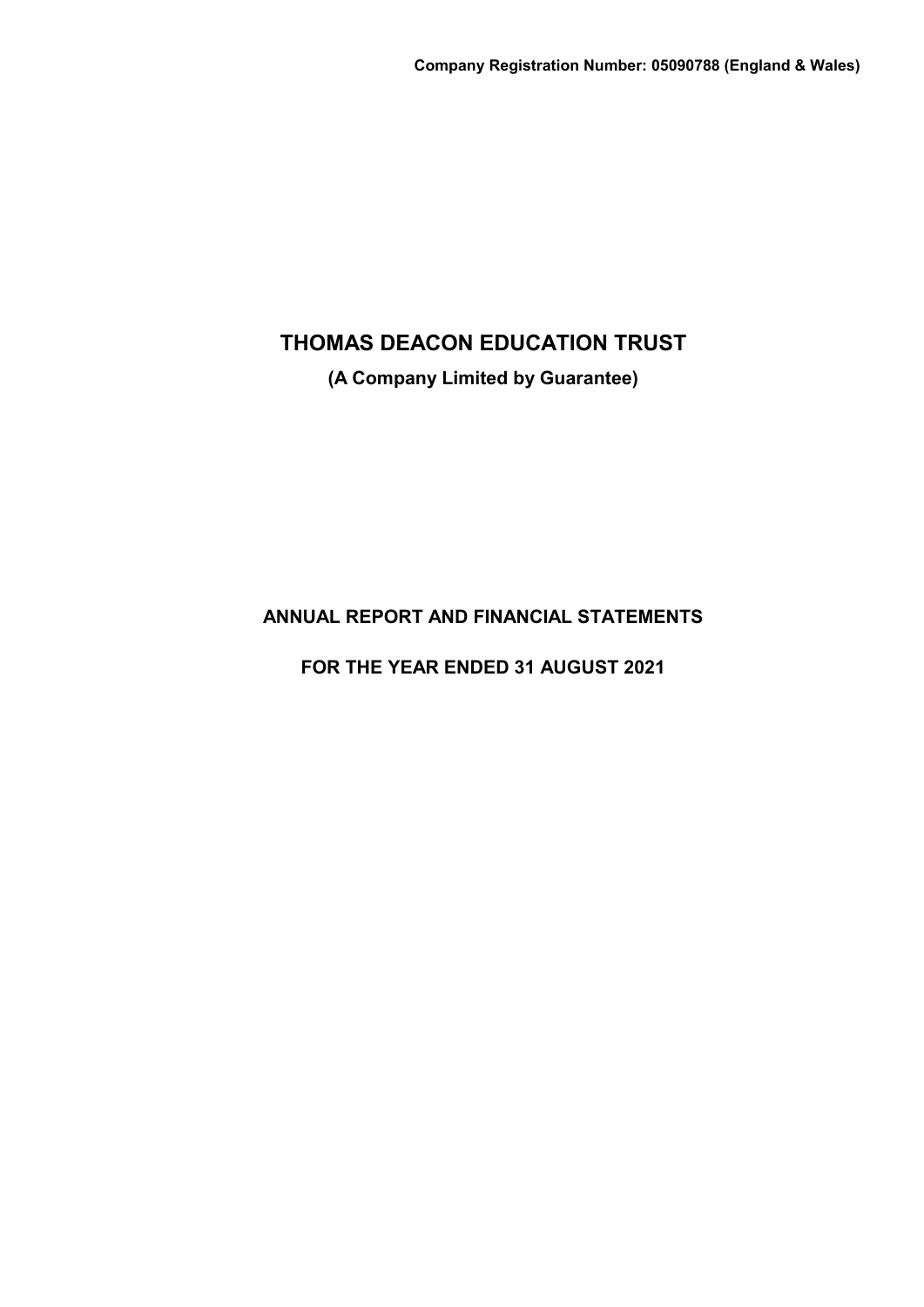# **(A Company Limited by Guarantee)**

## **CONTENTS**

|                                                                                                              | Page      |
|--------------------------------------------------------------------------------------------------------------|-----------|
| <b>Reference and Administrative Details</b>                                                                  | $1 - 2$   |
| <b>Trustees' Report</b>                                                                                      | $3 - 16$  |
| <b>Governance Statement</b>                                                                                  | $17 - 21$ |
| <b>Statement on Regularity, Propriety and Compliance</b>                                                     | 22        |
| <b>Statement of Trustees' Responsibilities</b>                                                               | 23        |
| <b>Independent Auditor's Report on the Financial Statements</b>                                              | $24 - 27$ |
| <b>Independent Reporting Accountant's Report on Regularity</b>                                               | $28 - 29$ |
| <b>Consolidated Statement of Financial Activities Incorporating Income and</b><br><b>Expenditure Account</b> | $30 - 31$ |
| <b>Consolidated Balance Sheet</b>                                                                            | $32 - 33$ |
| <b>Trust Balance Sheet</b>                                                                                   | $34 - 35$ |
| <b>Consolidated Statement of Cash Flows</b>                                                                  | 36        |
| <b>Notes to the Financial Statements</b>                                                                     | $37 - 70$ |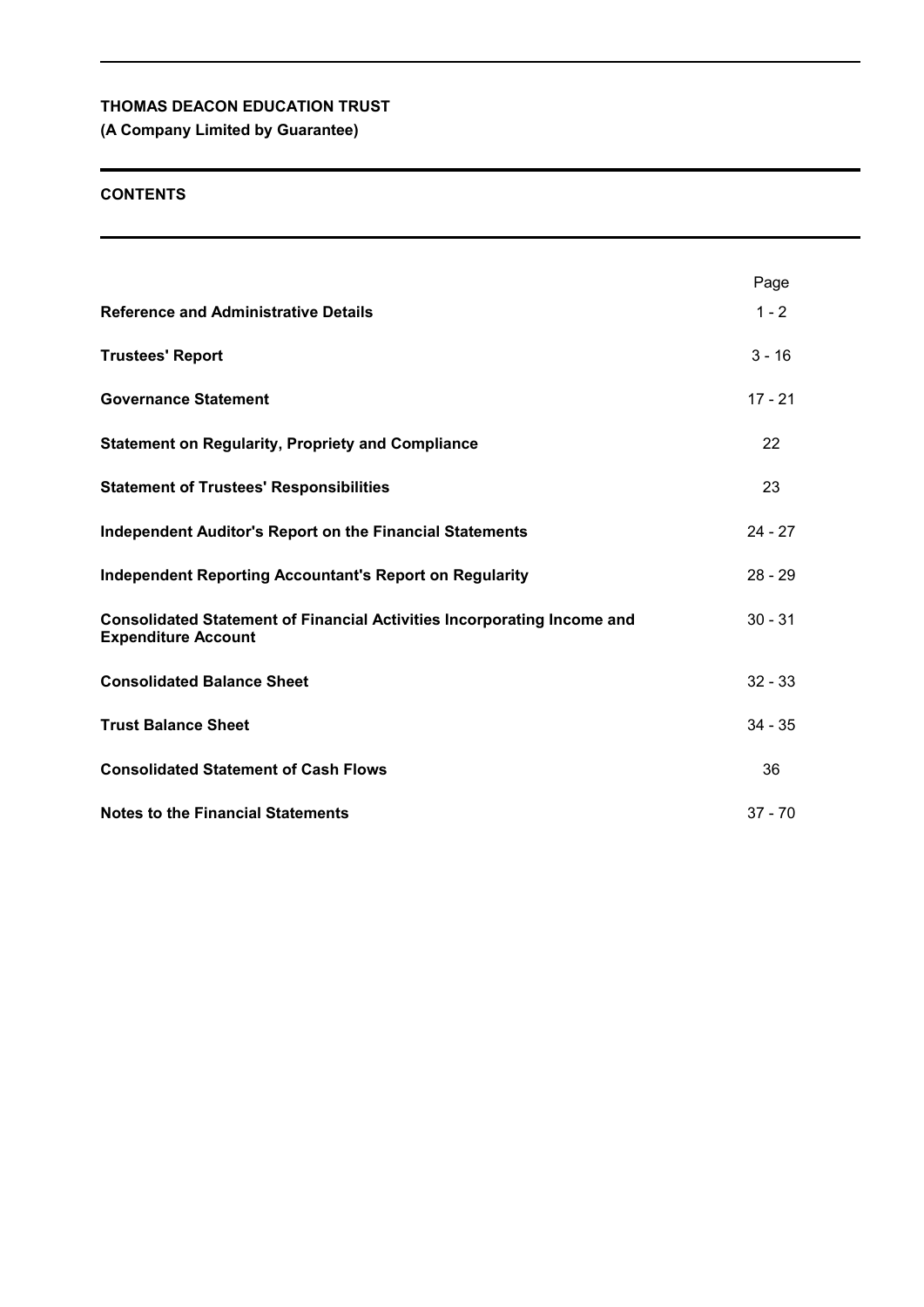# **(A Company Limited by Guarantee)**

# **REFERENCE AND ADMINISTRATIVE DETAILS**

| <b>Members</b>                            | Mr M Delap<br>Mr I Clarkson<br>Mr A Peters<br>Mr M Dorsett<br>Mr I Wigston                                                                                                                                                                                                                                                                                                                                                                                                                                                                                 |
|-------------------------------------------|------------------------------------------------------------------------------------------------------------------------------------------------------------------------------------------------------------------------------------------------------------------------------------------------------------------------------------------------------------------------------------------------------------------------------------------------------------------------------------------------------------------------------------------------------------|
| <b>Trustees</b>                           | Dr R Barnes, Chairman<br>Mr M Mavani, Responsible Officer1<br>Mrs J Taylor, Chief Executive (resigned 31 August 2021)<br>Mr E Winstone<br>Mr M Potter, (Co-opted)<br>Mr S J Smith, (Co-opted) (resigned 18 December 2020)1<br>Mr S Rehman, (Co-opted)1<br>Mrs K Peck, (Co-opted) (resigned 31 July 2021)1<br>Mr S Marsh, (Co-opted)1<br>Mrs K Hall<br>Prof B Barker (appointed 18 December 2020)1<br>Mr M Gernon, Ex Officio (appointed 1 September 2021)<br>Mr I Hussain (appointed 20 September 2021)<br><sup>1</sup> Members of the Resources Committee |
| <b>Company registered</b><br>number       | 05090788                                                                                                                                                                                                                                                                                                                                                                                                                                                                                                                                                   |
| <b>Company name</b>                       | <b>Thomas Deacon Education Trust</b>                                                                                                                                                                                                                                                                                                                                                                                                                                                                                                                       |
| <b>Principal and registered</b><br>office | Queen's Gardens<br>Peterborough<br>Cambridgeshire<br>PE1 2UW                                                                                                                                                                                                                                                                                                                                                                                                                                                                                               |
| <b>Company secretary</b>                  | Mr A Stevens (appointed 1 October 2021)<br>Mr P Kirkbride (appointed 7 June 2021, resigned 30 September 2021)<br>Mr S J Smith (resigned 6 June 2021)                                                                                                                                                                                                                                                                                                                                                                                                       |
| <b>Executive group</b>                    | Mrs J Taylor (resigned 31 August 2021), Chief Executive<br>Mr M Gernon (appointed 1 September 2021), Chief Executive<br>Mr S Hudson, Director of Education<br>Mr S J Smith (resigned 6 June 2021), Director of Resources<br>Mr P Kirkbride (appointed 7 June 2021, resigned 30 September 2021)<br>Mr A J Stevens (appointed 1 October 2021)                                                                                                                                                                                                                |
| <b>Independent auditors</b>               | <b>MHA MacIntyre Hudson</b><br><b>Chartered Accountants</b><br>Moorgate House<br>201 Silbury Boulevard<br><b>Milton Keynes</b><br>Buckinghamshire<br>MK91LZ                                                                                                                                                                                                                                                                                                                                                                                                |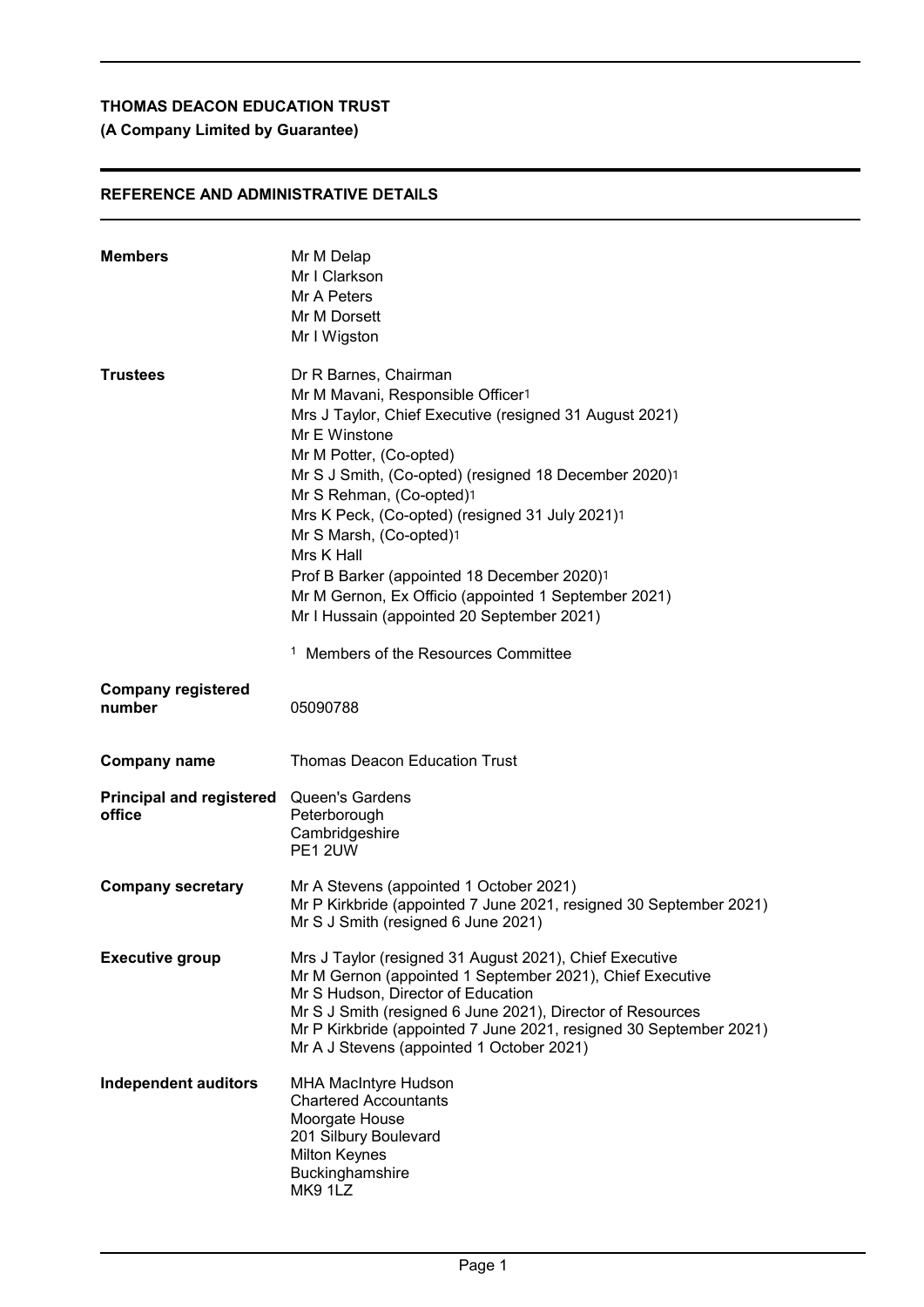# **(A Company Limited by Guarantee)**

### **REFERENCE AND ADMINISTRATIVE DETAILS (CONTINUED) FOR THE YEAR ENDED 31 AUGUST 2021**

| Bankers    | Lloyds Bank<br>65 High Street<br>Stamford<br>PE9 2AT                                              |
|------------|---------------------------------------------------------------------------------------------------|
| Solicitors | Browne Jacobson Solicitors<br>Mowbray House<br>Castle Meadow Road<br>Nottingham<br><b>NG2 1BJ</b> |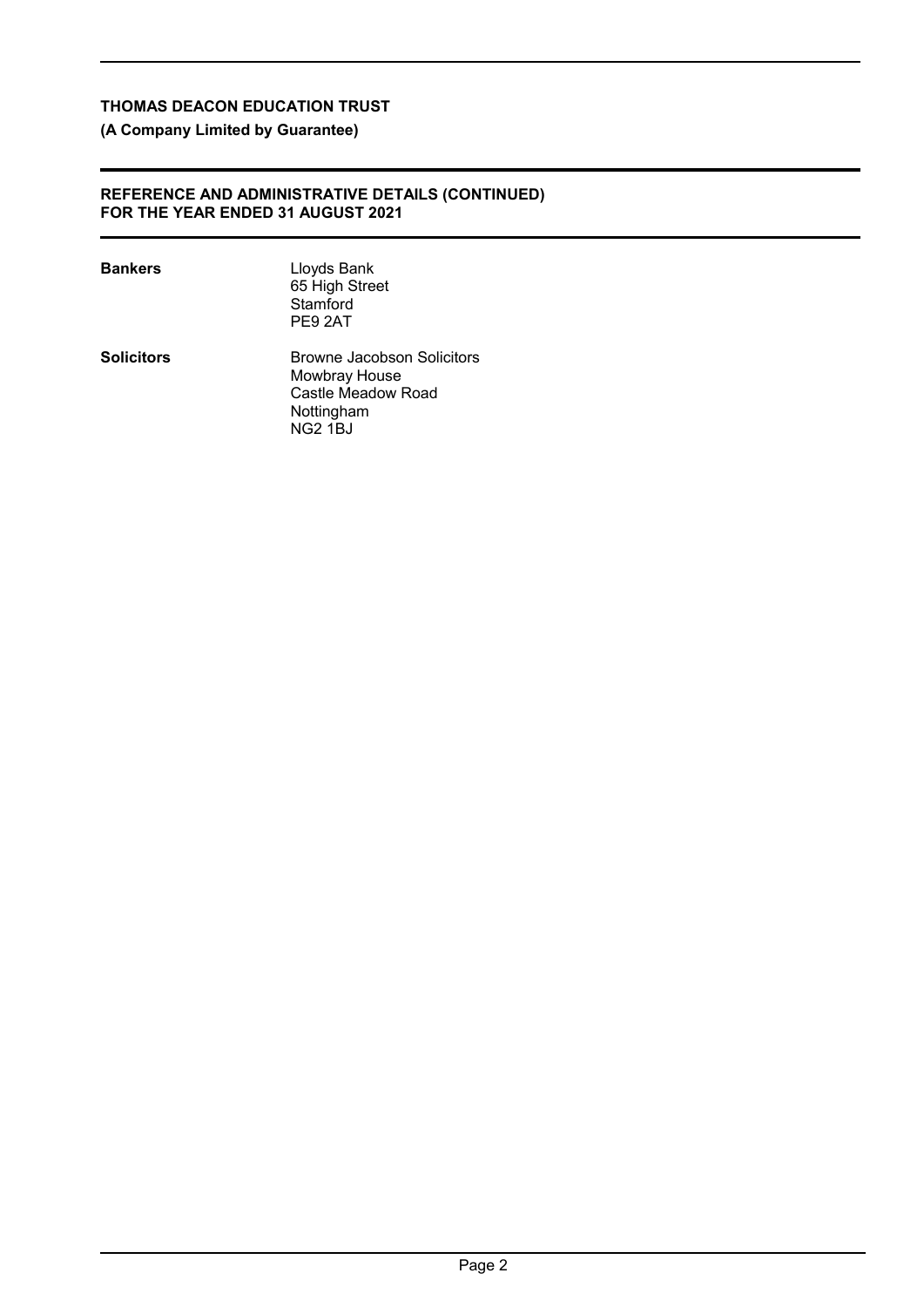## **(A Company Limited by Guarantee)**

### **TRUSTEES' REPORT FOR THE YEAR ENDED 31 AUGUST 2021**

The Trustees present their report together with the financial statements of the charitable company for the year ended 31 August 2021.

The financial statements have been prepared in accordance with the accounting policies on pages 37 to 42 of the attached financial statements, and comply with the charitable company's Articles of Association, the Companies Act 2006, the Charities Act 2011 and the Academies Accounts Direction issued by the ESFA. The annual report serves the purposes of both a Trustees' report, and a directors' report under company law.

The Trust operates 7 academies for pupils aged 0-19 serving a catchment area in Peterborough and North Cambridgeshire. One academy includes on-site nursery provision and another includes pre-school provision. The Trust had 5,204 pupils on roll on 7 October 2021.

The academies are: Thomas Deacon Academy (7-18) Queen Katherine Academy (11-18) Richard Barnes Academy (5-16) Welbourne Primary Academy (4-11) Gladstone Primary Academy (4-11) Warboys Primary Academy (4-11) Upwood Primary Academy (4-11)

#### **Structure, governance and management**

### **a. Constitution**

The Trust is a company limited by guarantee and an exempt charity. The charitable company's Articles of Association is the primary governing document of the Trust. Members of the charitable company are nominated by either the Secretary of State for Education, or by Caterpillar Inc. or the Thomas Deacon Foundation, designated sponsors of the predecessor school, as identified in the Articles.

### **b. Members' liability**

Each member of the charitable company undertakes to contribute to the assets of the company in the event of it being wound up while they are a member, or within one year after they cease to be a member, such amount as may be required, not exceeding £10, for the debts and liabilities contracted before they cease to be a member.

#### **c. Trustees' indemnities**

As disclosed in note 13 professional indemnity insurance is paid on behalf of the Trustees and officers of the Trust.

### **d. Board of Trustees**

The Trustees are directors of the charitable company for the purposes of the Companies Act 2006 and trustees for the purposes of charity legislation.

Trustees are not subject to retirement by rotation. They are appointed for fixed periods and are eligible for reelection at the meeting at which they retire. The Trustees, who were in office at 31 August 2021, and served throughout the year, except where shown, are listed on page 1.

During the year under review the Trust Board held 4 regular meetings, as well as 4 Resources Committee and 4 Education Committee meetings.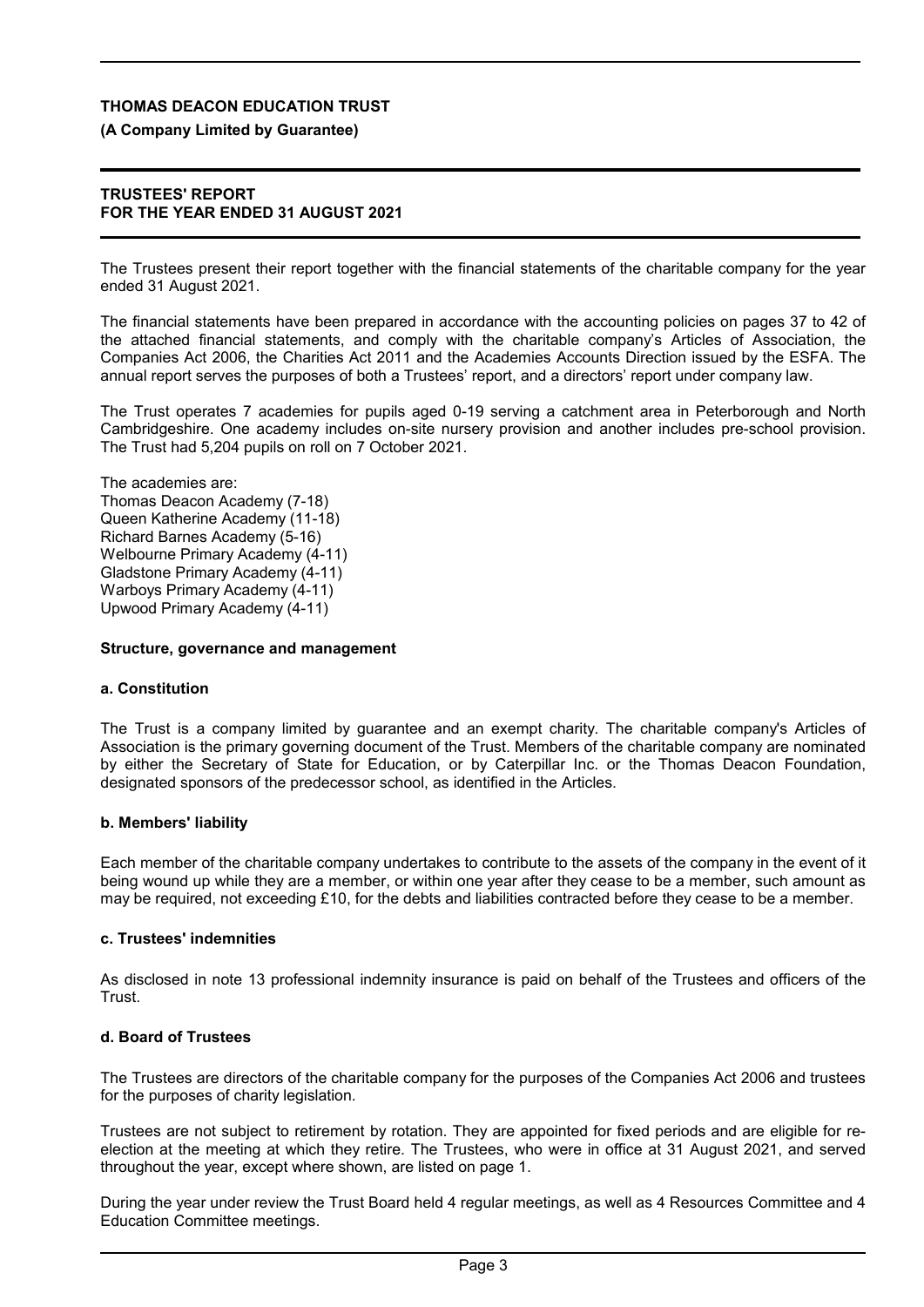## **(A Company Limited by Guarantee)**

#### **TRUSTEES' REPORT (CONTINUED) FOR THE YEAR ENDED 31 AUGUST 2021**

### **Structure, governance and management (continued)**

#### **New Trustees**

Under the terms of the Trust's funding agreement and articles, Trustees are appointed as follows:

- up to 5 Trustees, appointed through ordinary resolution by the Members;
- a minimum of 2 Parent Trustees elected or appointed under Articles 53-56 in the event that no Local Governing Bodies are established under Article 100a or if no provision is made for at least 2 Parent Local Governors on each established Local Governing Body pursuant to Article 101a.The two principal sponsors can each appoint two Trustees.
- The Board retains the right to appoint other Trustees as it deems fit dependent on need. Any new co-opted member of the Trust Board must be confirmed at a full meeting of the board.

#### **e. Policies adopted for the induction and training of Trustees**

All Trustees receive continual training to ensure their understanding of a range of issues connected to each academy. Induction training for new members of the Trust Board is provided on charity, educational, legal and financial matters.

#### **f. Organisational structure**

The structure of Thomas Deacon Education Trust (TDET) consists of the following levels:

- Trust Board, including the Chief Executive
- Resources Committee, including the Director of Resources and Director of Education
- Education Committee, including the Director of Education and Director of Resources
- Academy Committees
- **Executive Group**

Decisions are taken across these committees and executive group in accordance with the Scheme of Delegation.

Each Academy has its own leadership team who are responsible for managing the day-to-day activity and progress of the academy.

An aim of the management structure is to distribute responsibility and encourage involvement in decision making at all levels, through a clear scheme of delegation, which is reviewed annually and published in the TDET website.

The Trust Board is responsible for setting general policy, adopting an annual plan and budget, monitoring the Trust budgets and making major decisions about the direction of the Trust, capital expenditure and senior staff appointments.

The Executive Group are the Chief Executive, Director of Education, and the Director of Resources as described on page 1. These leaders control the Trust at an executive level, implementing the policies laid down by the Trust Board and reporting back to them. As a group, the Executive Group are responsible for the authorisation of spending within agreed budgets and the appointment of staff, though appointment boards for senior posts in each academy often involve Trustees. Some spending control is devolved to members of the Academy Leadership Team, with limits above which a member of the Executive Group must countersign.

Academy Leadership Teams vary according to the size and phase of the Academy but normally consist of the Principal, the Vice Principal and any Assistant Principals. These senior leaders are responsible for the day-today operation of the Academy, in particular organising the teaching staff, curriculum delivery, facilities and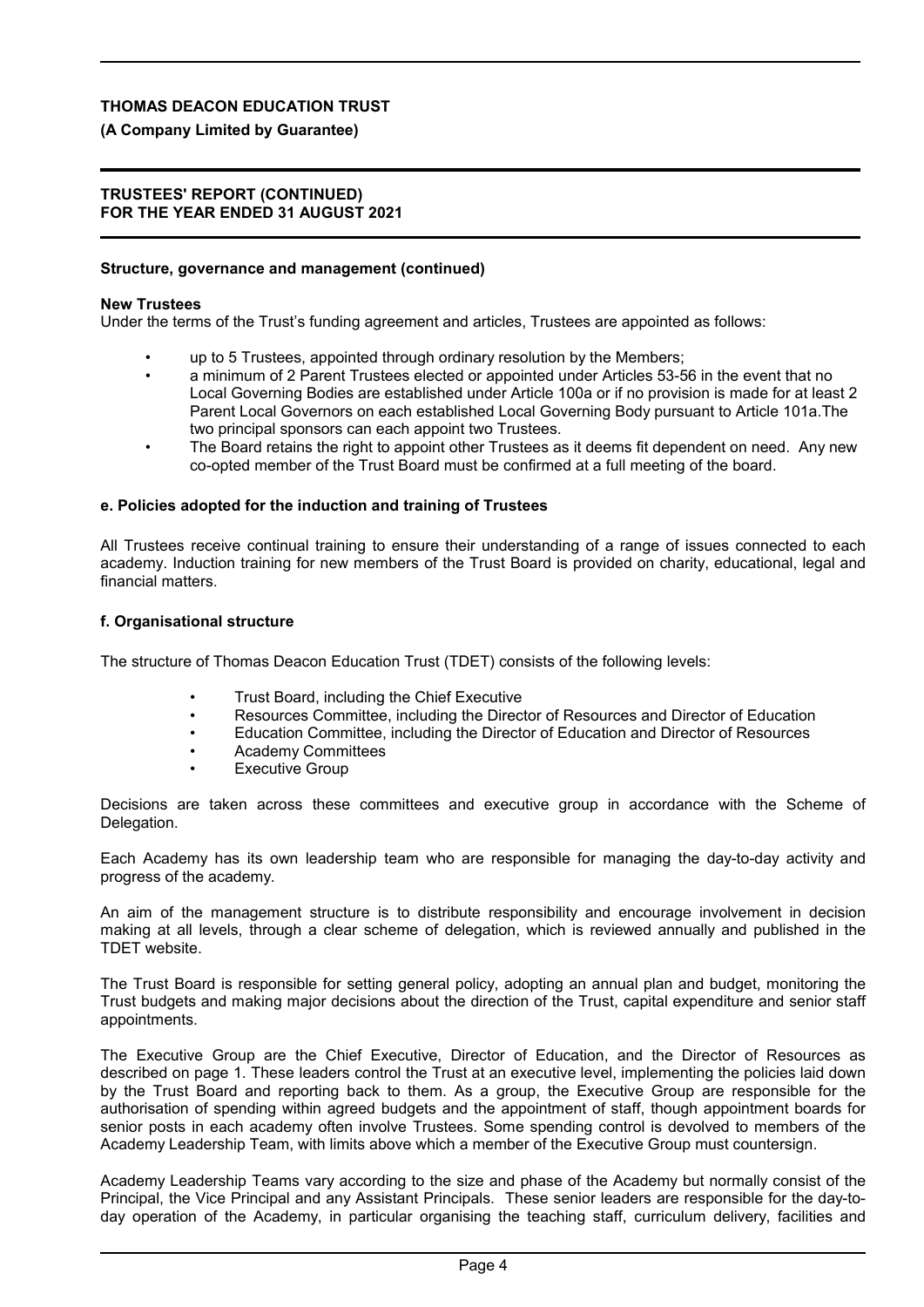# **(A Company Limited by Guarantee)**

## **TRUSTEES' REPORT (CONTINUED) FOR THE YEAR ENDED 31 AUGUST 2021**

# **Structure, governance and management (continued)**

welfare of students.

# **g. Arrangements for setting pay and remuneration of key management personnel**

Following review in 2019, the revised Teachers and Executive Pay Policy was formally implemented on 1st September 2019. Alongside the non-teaching staff Pay Policy, the Trust operates a policy that outlines the approach of pay progression for all staff. Pay for the Chief Executive is recommended by the Chair of the Trust Board. Each Principal's pay is recommended by the Chief Executive and agreed by the Resources Committee. For each Academy Leadership Team, any salary progression is recommended by the appropriate Principal and also agreed through the Resources Committee but based on salary increases approved as part of the Teachers and Executive Pay Policy. The policy for all standard pay awards and any associated performance pay, follows a consistent approach across all staff, including executives, and is in line with the pay policy.

# **h. Trade union facility time**

# **Relevant union officials**

| Number of employees who were relevant union officials during the year |  |
|-----------------------------------------------------------------------|--|
| Full-time equivalent employee number                                  |  |

## **Percentage of time spent on facility time**

| <b>Percentage of time</b>                                                                            | Number of<br>employees |   |
|------------------------------------------------------------------------------------------------------|------------------------|---|
| 0%<br>1%-50%<br>51%-99%<br>100%                                                                      |                        |   |
| Percentage of pay bill spent on facility time                                                        | £000                   |   |
| Total cost of facility time<br>Total pay bill<br>Percentage of total pay bill spent on facility time | 30,328                 | % |
| Paid trade union activities                                                                          |                        |   |
| Time spent on paid trade union activities as a percentage of total paid facility time                |                        | % |

hours

### **i. Equal opportunities policy**

The Trustees recognise that equal opportunities should be an integral part of good practice within the workplace. The Trust aims to establish equal opportunity in all areas of its activities including creating a working environment in which the contribution and needs of all people are fully recognised and valued.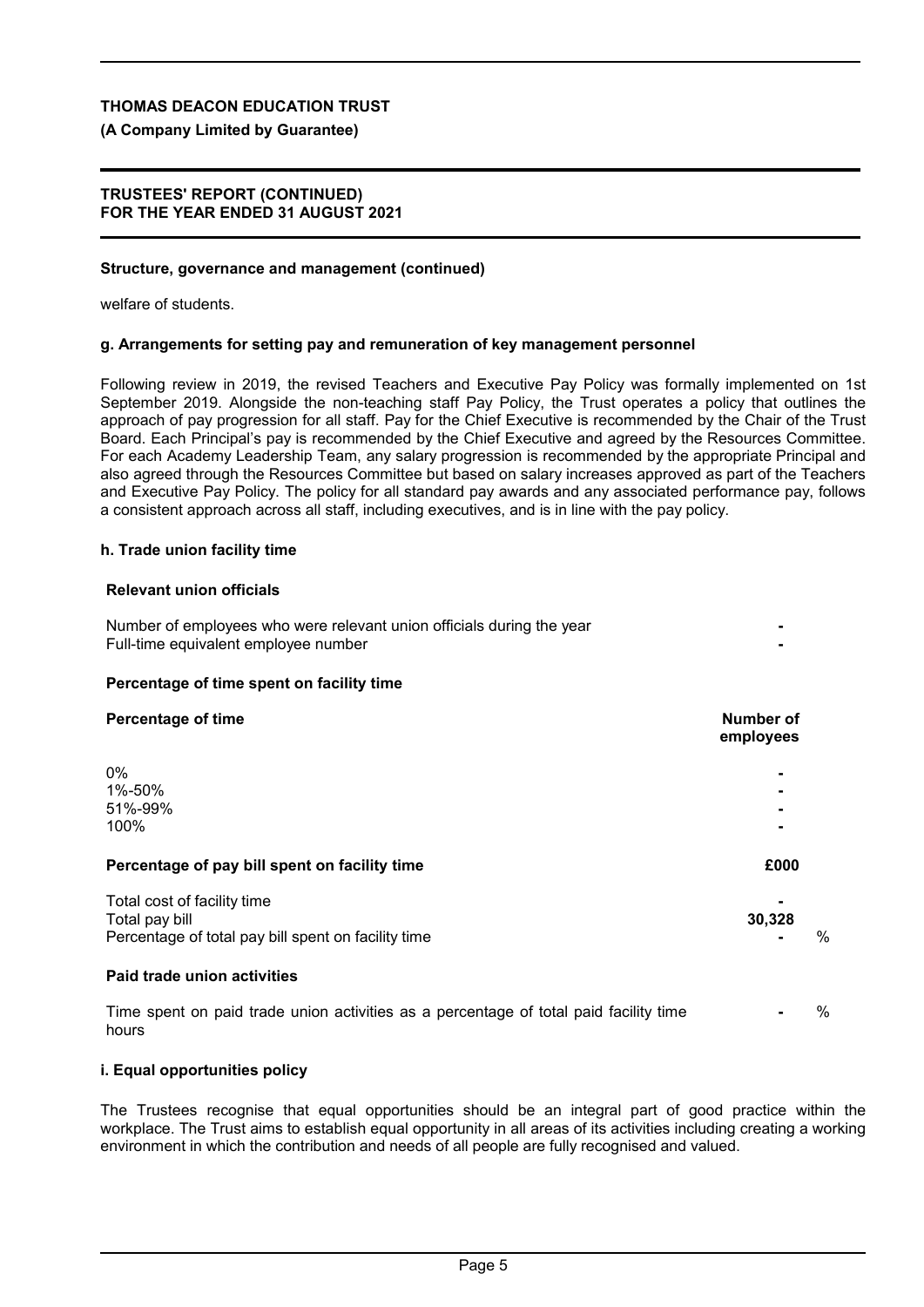## **(A Company Limited by Guarantee)**

### **TRUSTEES' REPORT (CONTINUED) FOR THE YEAR ENDED 31 AUGUST 2021**

### **Structure, governance and management (continued)**

#### **j. Engagement with employees (including disabled persons)**

TDET are committed to continuous employee engagement throughout the year. Proactive discussions are held regularly with Union partners to encourage and ensure transparency in any decisions affecting staff.

Lifts, ramps and disabled toilets are installed, and door widths are adequate to enable wheelchair access to all the main areas of all TDET sites. The policy of the Trust is to support recruitment and retention of students and employees with disabilities. The Trust does this by adapting the physical environment, by making support resources available and through training and career development. All TDET sites are compliant with the Equality Act.

#### **k. Engagement with suppliers, customers and others in a business relationship with the Trust**

TDET believes that schools and communities can change one another for the better. Working together, they can radically transform the futures of young people. TDET works closely with the communities in which it serves. This is achieved in a variety of ways, from governance at local and Board level, to careers information advice and guidance, through the development of business partnerships as well as regional and national collaboration on educational and business matters. Many of our senior leaders serve as governors or Trustees on other non-related business or education committees. Regular communication and engagement is undertaken with parents/carers and the wider community. TDET is proud of the position it holds in its communities and takes full responsibility for developing an effective engagement strategy. This forms a significant part of the TDET strategic plan.

#### **l. Subsidiary company**

The Trust owns 100% of the issued ordinary shares of TDA Development Ltd., a company incorporated in England (registration no. 06435213). In the year to 31 August 2021 the subsidiary recorded a loss of £10,062. Further details regarding the subsidiary company are given in note 32 of the financial statements.

#### **m. Connected organisations**

Caterpillar Inc. and the Thomas Deacon Foundation are sponsors to The Thomas Deacon Academy (TDA), and now TDET, and since TDA's founding have donated £2 million to assist the Academy in achieving its objectives.

TDET has an ongoing association with IQRA Academy, an independent all-girls Muslim Faith Academy in Peterborough. No formal arrangement has been agreed, but IQRA works with the Trust on a range of initiatives where there are common benefits for all parties.

#### **Objectives and activities**

#### **a. Objects and aims**

The principal object and activity of the charitable company is the operation of TDET by establishing, maintaining, carrying on, managing and developing schools offering a broad and balanced curriculum ("the mainstream Academies") or educational institutions which are principally concerned with providing full-time or part-time education for children of compulsory school age who, by reason of illness, exclusion from school or otherwise, may not for any period receive suitable education unless alternative provision is made for them ("the alternative provision Academies") or 16 to 19 Academies offering a curriculum appropriate to the needs of its students ("the 16 to 19 Academies") or schools specially organised to make special educational provision for pupils with Special Educational Needs ("the Special Academies").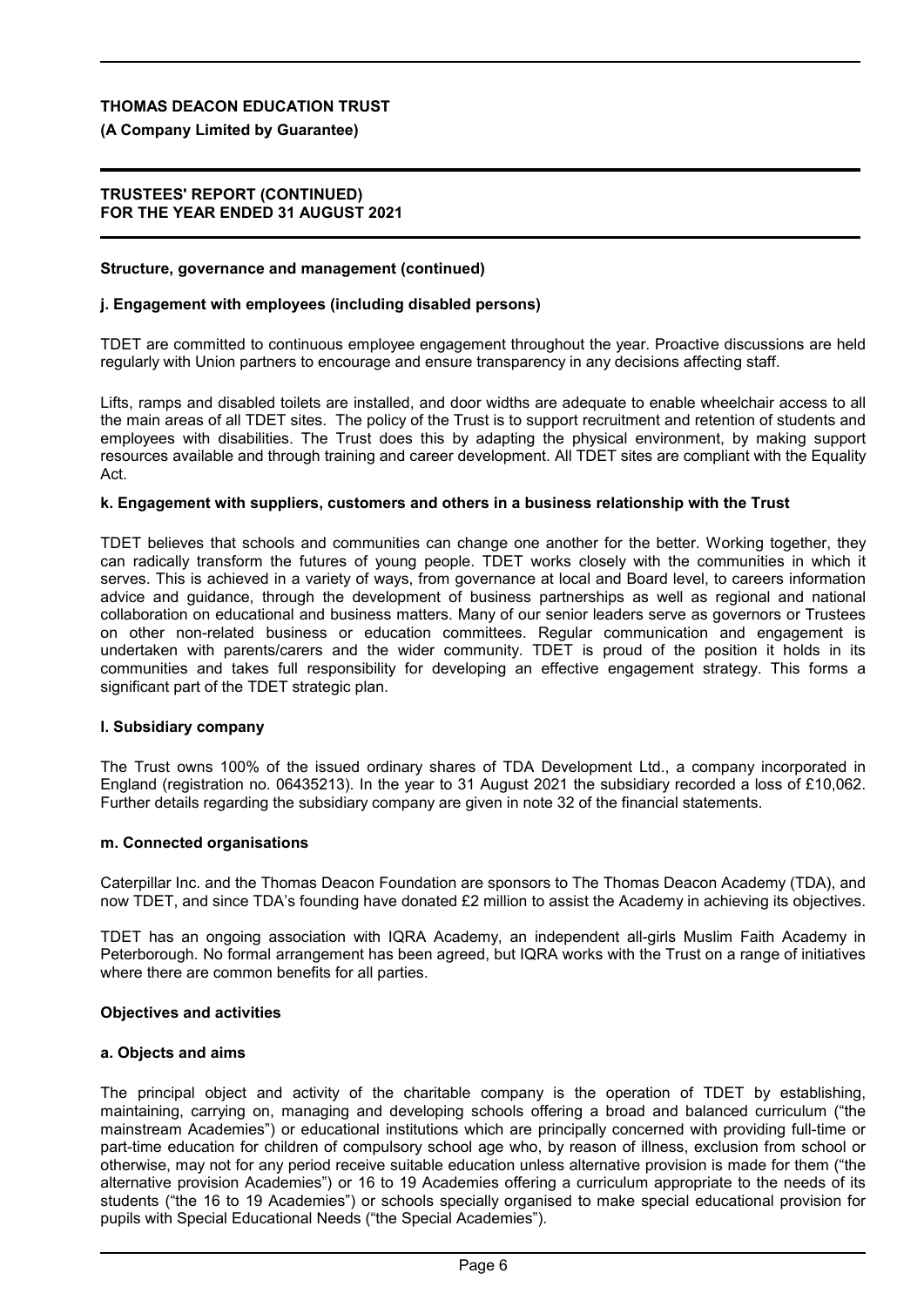## **(A Company Limited by Guarantee)**

#### **TRUSTEES' REPORT (CONTINUED) FOR THE YEAR ENDED 31 AUGUST 2021**

### **Objectives and activities (continued)**

In accordance with the Articles of Association the charitable company has adopted a "Scheme of Government" approved by the Secretary of State for Education and Skills. The Scheme of Government specifies, amongst other things, the basis for admitting students to the Academy, the catchment area from which the students are drawn, and that the curriculum should comply with the substance of the national curriculum with an emphasis on science and technology and their practical applications.

2020/21 was the second year of the 3-year strategic plan adopted by the Trustees. The vision and strategic intent was defined as:

- **Vision:** TDET Academies are connected by a common set of values to empower every student, every member of staff, parents and the community through a high-quality education.
- **Strategic Intent:** We will be a sustainable Trust, rooted in its community, providing externally validated, high quality education with a reputation for excellence.

This is being delivered through our focus on:

- **High Quality Education:** We provide high quality education and care that empowers all to thrive.
- **Engagement:** We are a Multi Academy Trust that engages meaningfully with our communities.
- **Organisational Development:** We are fit for purpose, with the right people, efficient systems and have the capacity to deliver and grow our expert services.

### **b. Objectives, strategies and activities**

As described above, the Trust's main strategies are based around 3 key themes and 9 subthemes:

- 1) High Quality Education
	- a) Curriculum Intent and Impact
	- b) Curriculum Implementation
	- c) Attitude, Behaviours and Personal Development
- 2) Engagement
	- a) Communication
	- b) Community
	- c) Branding
- 3) Organisational Development
	- a) People
	- b) Growth
	- c) Financial Sustainability

Academy Improvement Plans and other Business Plans are focused on these areas to support the delivery of the main objectives.

During the year, Trustees received updates against the delivery of these objectives.

### **c. Public benefit**

In setting objectives and planning activities, the Trust Board have paid due regard to the published guidance from the Charity Commission on the operation of the Public Benefit requirement under the Charities Act 2011.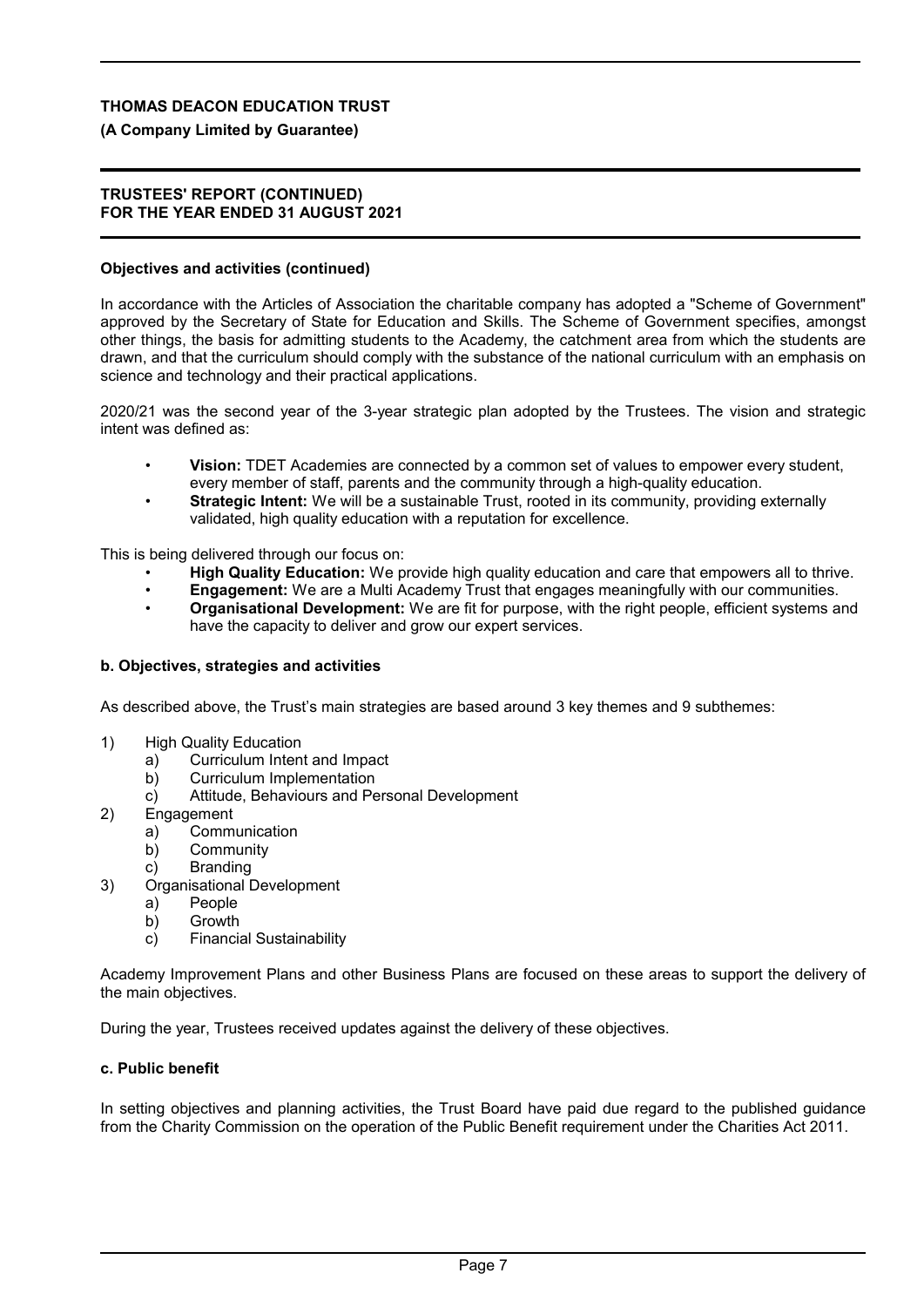## **(A Company Limited by Guarantee)**

#### **TRUSTEES' REPORT (CONTINUED) FOR THE YEAR ENDED 31 AUGUST 2021**

## **Strategic report**

## **Achievements and performance**

# **1 Educational provision during COVID 19 pandemic**

## **Background**

- 1.1.1 As a result of the COVID 19 pandemic, and updates to government policy, provision during the year looked different in each of three distinct periods. Objectives and emergent priorities were different for each of these periods, and so the following report addresses each separately.
- 1.1.2 The pandemic continues to have a financial impact across TDET. During lockdown, costs associated with CPD, travel and subsistence, supply teachers, and photocopying were all significantly reduced. In other areas, costs may have increased due to different requirements such as cleaning, work packs, staff and student laptops and connectivity.

## **1.2 September 2020 – December 2020**

- 1.2.1 On 2nd July 2020, the government announced its intention that all children and young people would return to full-time education from September. Guidance from government included a set of principles to support schools in their planning. Trust staff worked with principals and their senior teams to prepare for the full re-opening of schools. First and foremost was the need to manage health and safety aspects of the return.
- 1.2.2 Steps taken included:
	- a) Developing a set of management guidelines and an overall risk assessment tool.
	- b) Individual academies developing their own site and context specific risk assessments and safer working practices. This information was shared widely with staff, pupils and parents.
	- c) Keeping pupils in smaller group populations (bubbles) and where possible limiting movement around the wider school buildings (zoning).
	- d) Making alterations to the timing of the school day and lessons, staggering starts, finishes, lunch and break times.
	- e) A focus on pupils' well-being and building of relationships to help ease the transition back into full-time education.
	- f) There was no reduction to the broad range of subjects taught. Some modifications were made in order to allow a greater personal development focus eg through extended tutor times; additional Physical Education; and problem-solving and skills development.
- 1.2.3 Experiential evidence and feedback from staff in all TDET academies suggested that most pupils returned in a positive frame of mind. A small number of safeguarding, mental health and settling in issues were identified and pupils were supported as appropriate. TDET staff were aware that there may be some latent issues that present further down the line and staff were vigilant to this.
- 1.2.4 The most significant challenges arising were:
	- a) In the first 3 weeks there were over 190 pupils across the Trust who needed to be isolated and tested due to displaying symptoms. They then needed to be monitored and provided with work, placing additional pressures on school facilities and staff.
	- b) Delays in being able to access a test and have the results processed meant that from displaying symptoms to a return to work (for a negative result) could require 3 days of absence for members of staff.
- 1.2.5 New ways of working were considered to be positive and initial feedback indicated that principals would continue with aspects such as:
	- a) Virtual staff meetings
	- b) Online CPD
	- c) A different school day
	- d) Different zones and separate entrances for different groups
	- e) Staggered lunches
	- f) The remote offer for pupils
	- g) Flexible working policies for central staff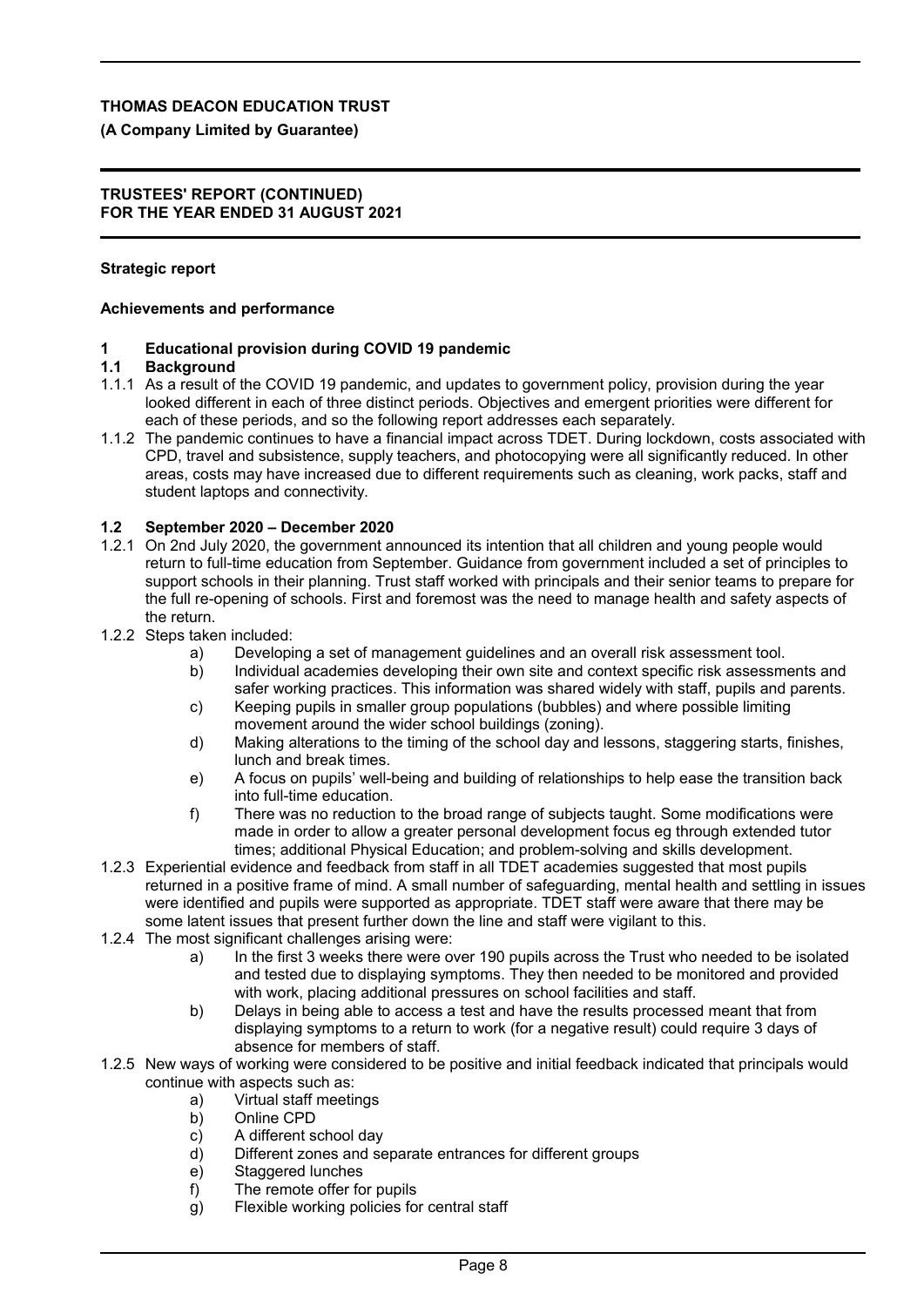## **(A Company Limited by Guarantee)**

#### **TRUSTEES' REPORT (CONTINUED) FOR THE YEAR ENDED 31 AUGUST 2021**

## **Strategic report (continued)**

## **Achievements and performance (continued)**

## **1.3 January 2021 – March 2021**

- 1.3.1 On 17th December 2020, the government advised that secondary schools should not fully re-open until 11th January. This was to help schools prepare for the rollout of mass testing of staff and students. Primary schools, special schools and alternative provision were expected to open fully from the start of term. These arrangements were superseded by an announcement on the evening of 4th January, placing the country in a national lockdown.
- 1.3.2 Schools were required to move to remote learning provision, only remaining open for vulnerable children and the children of critical workers from 5th January until further notice. Otherwise, only nursery provision was expected to remain fully open.
- 1.3.3 All schools were required to continue to offer free school meals for eligible children during this period while the school was closed. TDET moved quickly to manage this process through a system of voucher allocation.
- 1.3.4 Each academy produced its own plan for remote learning, with expectations that KS1 pupils were provided with/directed towards 3 hours of activity/learning per day, KS 2 pupils 4 hours and secondary pupils 5 hours. There had been a significant amount of learning from the previous lockdown in relation to the provision of remote learning. Principals also put arrangements in place to quality assure remote l earning.
- 1.3.5 The biggest barrier to full engagement was the access to digital devices and/or internet connectivity. TDET worked with its academies to identify students and families for whom this was an issue and worked hard to utilise the government allocation for devices and to get these ordered, set up and distributed as quickly as possible. TDET identified a need for 621 devices and were able to make 457 available for distribution, an initial shortfall of 164. Where access to devices were an issue, paper packs, workbooks and textbooks were made available to support learning. The required additional devices were subsequently provided.
- 1.3.6 Safeguarding remained a key priority and all academies amended their procedures in line with guidance provided and all staff were made aware of any amendments to the guidance. Principals and key pastoral leads ensured regular well-being checks were undertaken and staff were required to use MyConcern to report any concerns they have of a safeguarding nature. These concerns were all followed up by designated safeguarding leads.

## **1.4 March 2021 – August 2021**

- 1.4.1 On 22nd February, the government confirmed its school re-opening plans, with all settings expected to re-open on 8th March. The Department for Education published updated guidance for schools. Through very well-established systems and processes and a team approach, the transition to a full re-opening worked well. The two-week lead-in period was used effectively to consider existing plans, make changes where necessary and share information with staff and pupils/parents. As in a previous return to wider opening, we were mindful to ensure that relationship building was a key focus as pupils and staff return to school following a significant break.
- 1.4.2 Pupil attendance was good, and our academies were broadly in line with local and national attendance rates. There was some staff absence due to Covid reasons but that was limited.
- 1.4.3 In our primary academies, the transition was perhaps more easily managed as it was in essence a return to the provision that was in place prior to the previous lockdown period. In our secondary academies, the requirement to undertake on site testing provided some very real operational and logistical challenges. However, lessons learned from small scale pilots at RBA and QKA proved useful and with the support of TDET Health and Safety and Premises teams, plans were created and implemented successfully.
- 1.4.4 All secondary students moved to a twice weekly home testing regime. All staff also used a home testing regime and testing twice weekly. A positive home test needed to be confirmed by a PCR test, although self-isolation commenced immediately.
- 1.4.5 In line with guidance from the LA and DfE, all CEV pupils remained at home and received their education remotely. This involved a very small number of pupils across all TDET academies. CEV staff were also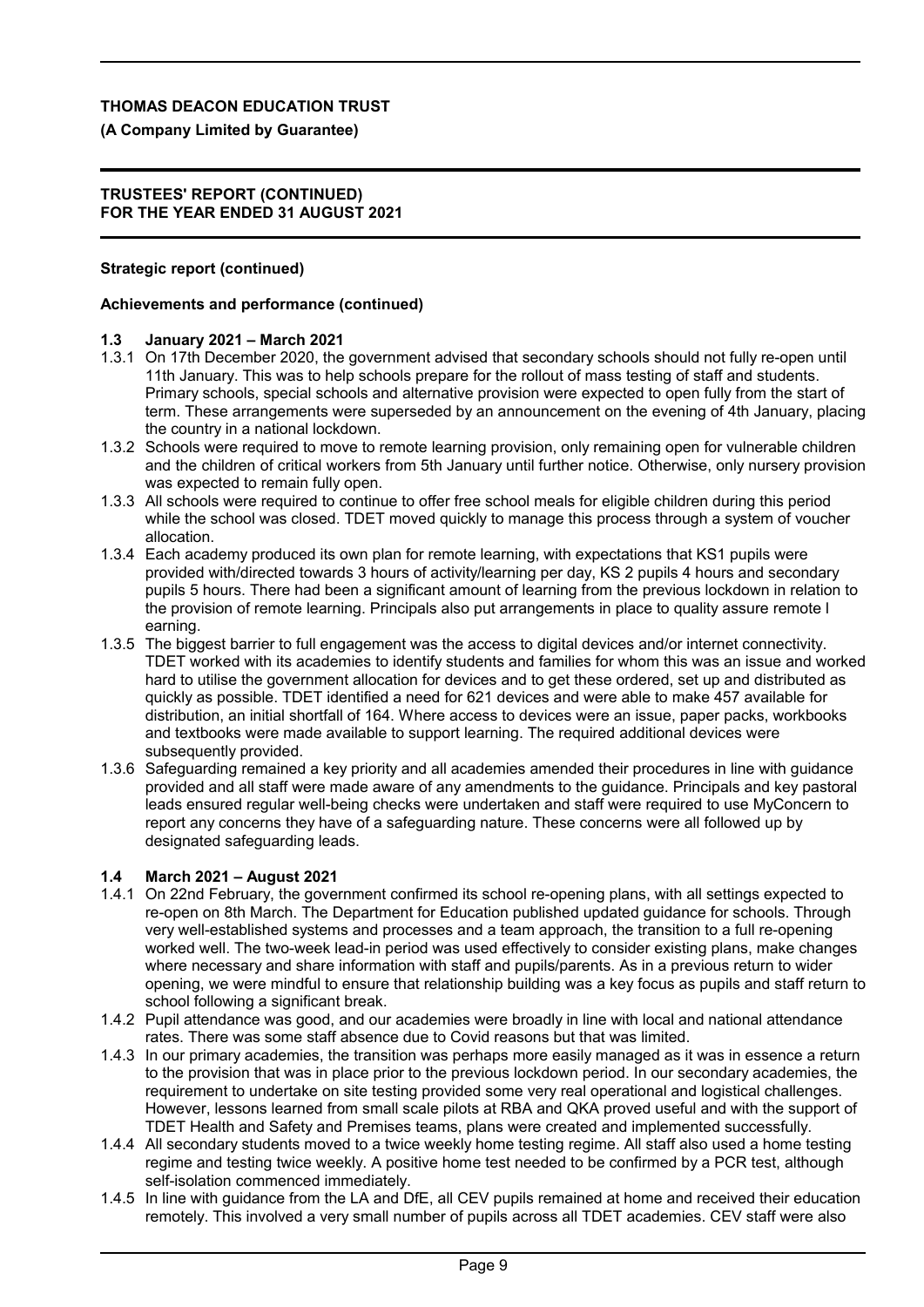## **(A Company Limited by Guarantee)**

#### **TRUSTEES' REPORT (CONTINUED) FOR THE YEAR ENDED 31 AUGUST 2021**

## **Strategic report (continued)**

### **Achievements and performance (continued)**

expected to remain at home – undertaking appropriate work where feasible. Through carefully considered risk assessments and mitigation controls, there were some staff who chose to return to working on site. Across TDET academies, there were 28 staff identified as CEV, 6 of whom opted to return to working on site.

### **2 Educational Outcomes 2021**

### **2.1 Background**

- 2.1.1 Following on from the announcement of a national lockdown, a subsequent statement identified that there would be no national tests for primary aged children and that GCSE and A-level examinations would not take place. However, there was a requirement for every centre to adopt a policy for the awarding of Teacher Assessed Grades for GCSE and A-level students. A Trust wide policy was developed and approved with each academy subsequently amending this to take into account their local context.
- 2.1.2 The following principles of our policy were applied:
	- a) To determine the grade each student should receive, teachers must assess their students' performance only on what content has been delivered to them.
	- b) Teachers can use evidence of a student's performance from throughout the course to inform their judgement.
	- c) Teachers should determine the grades as late in the academic year as is practicable, and not confined to a defined window, to enable teaching to continue for as long as possible.
	- d) Schools and colleges should use a broad range of evidence across the taught content to determine the grades before submitting the grades to the exam boards.
- 2.1.3 Each academy ensured that 'internal' quality assurance systems were in place to ensure fairness, rigour, and accuracy of process. These systems included SLT oversight, standardisation, and moderation of submitted evidence using academy staff and staff from outside the academy, and utilisation of subject expertise e.g. examiner input. Additionally, the Trust undertook a range of quality assurance activities led by the Trust's School Development Lead. A final sign-off meeting took place between each academy Principal and the Chief Executive and Director of Education.
- 2.1.4 Examining bodies requested a sample of work from each of our academies across a range of subjects for scrutiny. In all cases the examining bodies were satisfied that the work submitted demonstrated accuracy and validity of the awarded grade.
- 2.1.5 Students were able to make an appeal if they were dissatisfied with the grade(s) awarded. Across the Trust there were over 60 conversations that took place regarding appeals leading to 4 stage 1 (Trust) appeals (3 A-Level and 1 GCSE) of which one was taken to a stage 2 appeal (Examining Body) which the awarding organisation rejected.

## **2.2 Destinations**

- 2.2.1 QKA
- a) 51% of Post 16 leavers going to university (this is down on 'usual' figures and represents the impact of COVID-19)
- b) 49% of Post 16 leavers going into employment/apprenticeships
- c) 50% of Year 11 leavers going to 6th form (and 50% going to a TDET 6th form)
- d) 50% of Year 11 leavers going to FE
- 2.2.2 TDA
- a) 83% of Post 16 leavers going to university
- b) 14% of Post 16 leavers going into employment/apprenticeships
- c) 63% of Year 11 leavers going to 6th form (and 50% going to a TDET 6th form)
- d) 37% of Year 11 leavers going to FE/apprenticeships
- 2.2.3 RBA
- a) 68% of learners are currently in EET with a further 9 learners (17%) still to be confirmed via College/ Parents.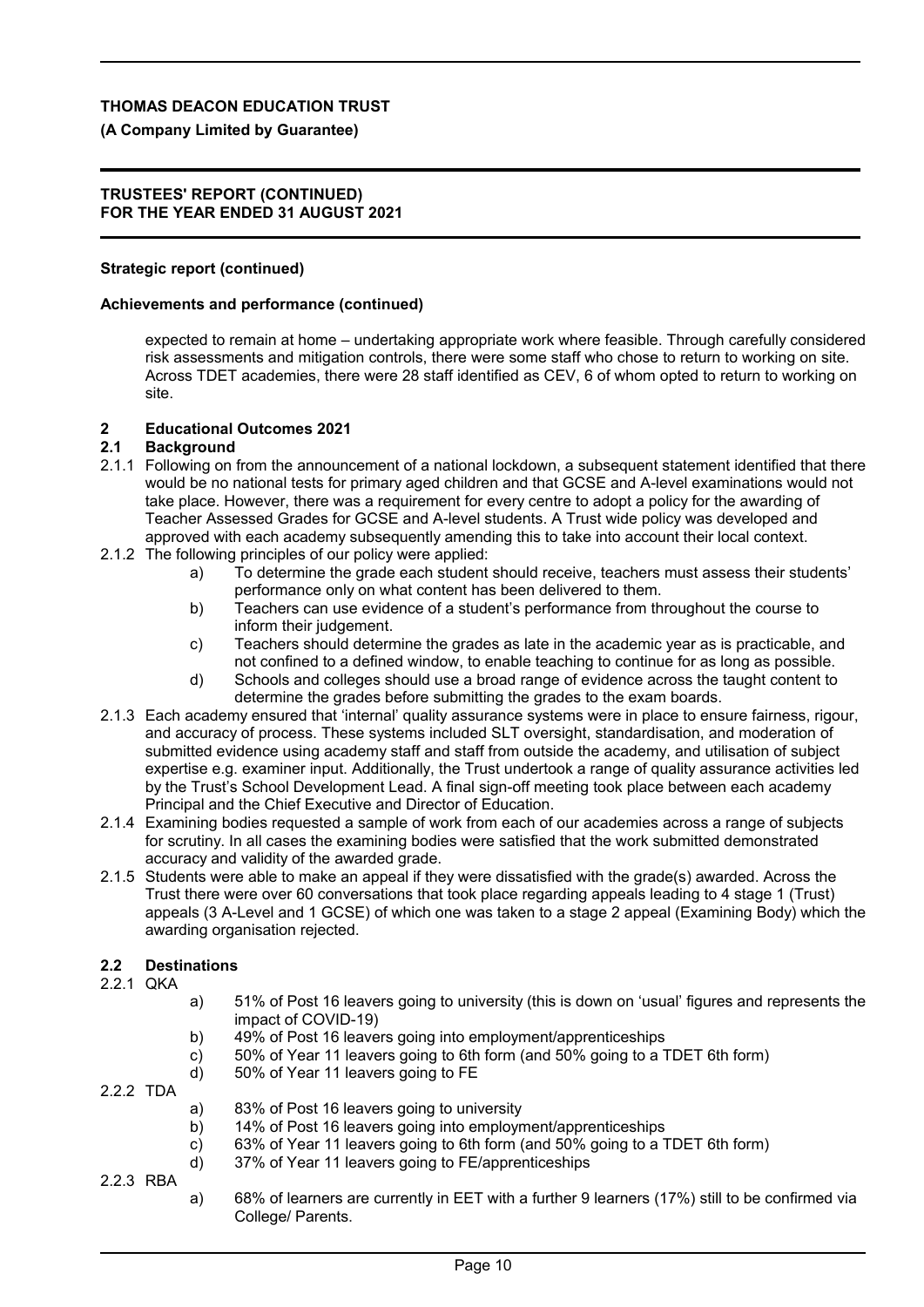# **(A Company Limited by Guarantee)**

## **TRUSTEES' REPORT (CONTINUED) FOR THE YEAR ENDED 31 AUGUST 2021**

# **Strategic report (continued)**

# **Achievements and performance (continued)**

b) 13% of learners have not enrolled or are confirmed as NEET. It is worth noting that more than half of these learners are those that we were historically placed on roll prior to RBA becoming part of the Trust (students that attended a different provision).

# **Going concern**

After making appropriate enquiries, the Trust Board have a reasonable expectation that the Trust has adequate resources to continue in operational existence for the foreseeable future. For this reason, it continues to adopt the going concern basis in preparing the financial statements. Further details regarding the adoption of the going concern basis can be found in the Statement of Accounting Policies.

# **Promoting the success of the company**

Trustees of Thomas Deacon Education Trust consider, both individually and together, that they have acted in the way they consider would be most likely to promote the success of the company for the benefits of the children in its care, the community and the members.

Our primary purpose is to advance education for the children in our care and our strategic plan has been developed to have long-term beneficial impact for all children in our academies and the wider community, while maintaining short-term improvement. We continue to see educational improvements that are delivered within financial thresholds and within the regulatory framework.

Our employees are fundamental to the delivery of our plan. Our People Strategy aims to ensure TDET have the best people in the industry working for us as collaborative partners, who are fully engaged and enabled to deliver our strategic intent in a sustainable and efficient operating model. The health, safety and well-being of our employees remains a core focus, as well as providing continuous development for staff to be the best they can be.

Trustees and the Executive take their community responsibilities seriously and collaborate fully with the sector, both locally and nationally. Our strategic ambition remains to nurture and develop relationships that encourage collaboration with colleagues from other schools, multi academy trusts, and the Department for Education, thereby helping influence connected thinking across the sector. At a local level, regular communication with parents and the community is undertaken to seek feedback on our progress and each of our academy leaders work closely with their communities and engage regularly and consistently with parents and wider stakeholders.

Risk management plays an intrinsic role in overseeing the multi academy trust and its operations. Strategic risks are regularly considered by the Trustees of the Trust and operational risk are managed at an academy level. Mitigation actions are scrutinised to understand the short-term expectations against the long-term benefits ensuring sustainability over the long-term.

# **Financial review**

# **a. Financial Review**

Most of the Trust's income is obtained from the ESFA in the form of recurrent grants, the use of which is restricted to particular purposes. The grants received from the ESFA during the year ended 31 August 2021 and the associated expenditure are shown as restricted funds in the statement of financial activities.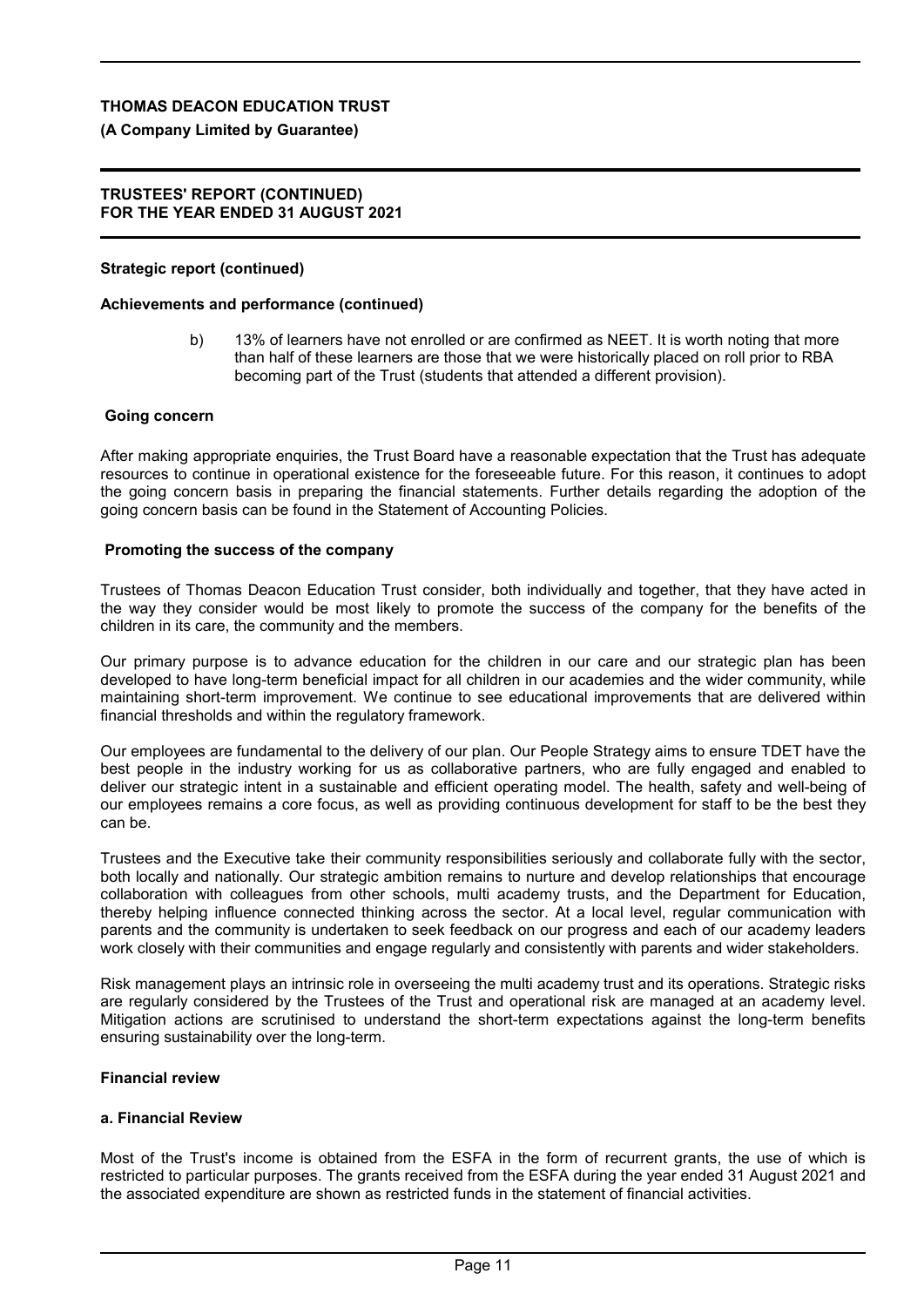## **(A Company Limited by Guarantee)**

#### **TRUSTEES' REPORT (CONTINUED) FOR THE YEAR ENDED 31 AUGUST 2021**

TDET also receives grants for fixed assets from the ESFA. In accordance with the Charities Statement of Recommended Practice, 'Accounting and Reporting by Charities' (SORP 2019), such grants are shown in the Statement of Financial Activities as restricted income in the fixed asset fund. The restricted fixed asset fund balance is reduced by annual depreciation charges over the expected useful life of the assets concerned.

The Trust held fund balances at 31 August 2021 of £32,906,000 comprising £52,485,000 of restricted fixed asset funds, £1,714,000 of restricted funds, £629,000 of unrestricted general funds and a pension reserve deficit of £21,922,000.

During the year ended 31 August 2021, total expenditure (excluding pension and fixed assets) of £35,573,000 was fully covered by recurrent grant funding from the ESFA together with other incoming resources. The excess of income over expenditure for the year (excluding pension and restricted fixed asset funds, but including transfers) was £757,000.

At 31 August 2021 the net book value of fixed assets was £51,347,000 and movements in tangible fixed assets are shown in note 14 to the financial statements. The assets were used exclusively for providing education and the associated support services to the pupils of the Trust.

TDET has obtained a full actuarial valuation of the pension liability under FRS102 in respect of its administrative staff pension scheme, for each of its academies. During the year TDET incurred an increase of its pension liability of £5,540,000 resulting in an overall deficit of £21,922,000.

### **b. Reserves policy**

The Trustees review the reserve levels of the Trust annually. This review encompasses the nature of income and expenditure streams, the need to match income with commitments and the nature of reserves. In 2020/21 the Trustees reviewed reserve levels and determined that the appropriate level of unrestricted reserves should be equivalent to 5% of total income of the Trust, which equates to approximately £1,887,000. The reason for this is to provide sufficient working capital to cover delays between spending and receipt of grants and to provide a cushion to deal with unexpected emergencies such as urgent maintenance. TDET's current level of free reserves (total funds less the amount held in ringfenced funds) is a surplus of £2,343,000 which is in line with that needed.

### **c. Investment policy**

TDET has an approved investment policy which covers the appropriate use of surplus funds. The Chief Executive and the Trust Board have overall responsibility for the security and management of funds. The day-today management of the treasury function is controlled by the Director of Resources.

The Director of Resources will liaise with the Resources Committee in relation to strategy, status and market conditions.

The Chair of the Resources Committee will liaise with the Board for approval of any changes to strategy and to provide an update on investments.

TDET has a guiding principle for ethical investments.

TDET will operate an interest-bearing current account with a bank or building society approved by the Board and maintain a balance in that account of £680,000, to cover immediate and forthcoming financial commitments and sufficient contingency for unexpected payments.

Monies surplus to the working requirements shall be invested in a number of accounts in the name of the Trust with the approved institutions authorised by the Board. These may be higher interest-bearing accounts operated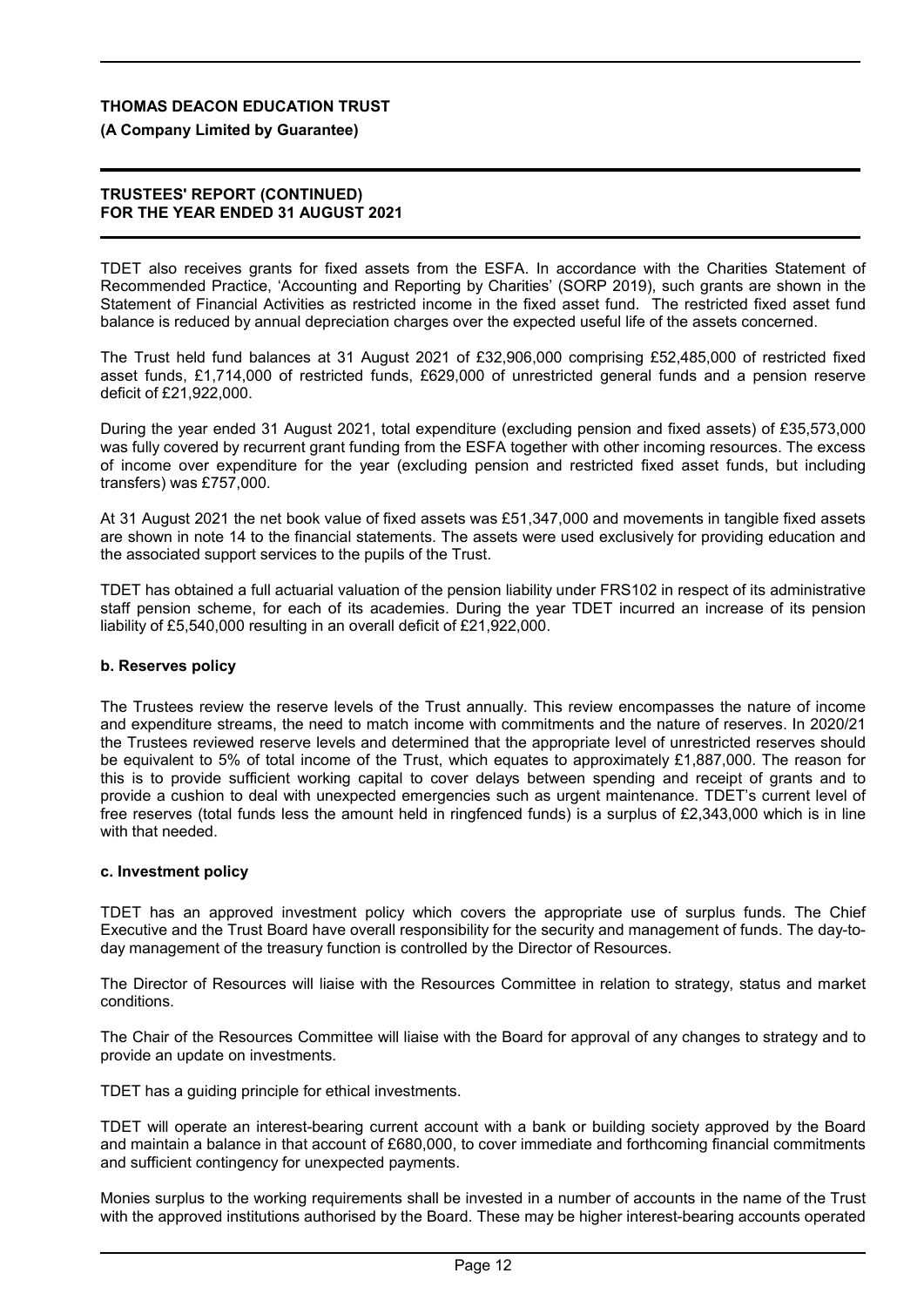#### **(A Company Limited by Guarantee)**

#### **TRUSTEES' REPORT (CONTINUED) FOR THE YEAR ENDED 31 AUGUST 2021**

by the same bank that the Trust operates its current account with, or an alternative approved institution. The Director of Resources will ensure that funds are invested in fixed term blocks to ensure the maximum return whilst maintaining the necessary working capital. The Director of Resources is not permitted to make more than four (4) transfers per calendar month without the approval of the Resources Committee.

#### **d. Principal risks and uncertainties**

The Trust Board have a comprehensive risk management process to identify and monitor the risks faced by the Trust. The key categories are: Strategic; Governance; Financial; Safeguarding; Health and Safety; and Legal. A point scoring mechanism is in place with greater emphasis directed towards those identified higher risk areas. The Board believe that the major risks that the Trust is currently facing relate to medium term funding issues as a result of RBA being transferred with a significant in-year deficit, alongside the risk of quality of education judgements not being seen to improve sufficiently and at pace.

#### **e. Risk management**

The Trustees have assessed the major risks to which the Trust is exposed, in particular the financial sustainability of TDET and onboarding of new academies. A due diligence process is applied to mitigate these risks. The Trustees have implemented a number of systems to assess risks that the Trust faces, especially in the operational areas (e.g. in relation to teaching, health and safety, bullying and school trips) and in relation to the control of finance. They have introduced systems, including operational procedures (e.g. vetting of new staff and visitors, supervision of school grounds) and internal financial controls (see below) in order to minimise risk. Where significant financial risk still remains, they have ensured they have adequate insurance cover.

#### **Funds in deficit**

TDET's share of the LGPS valuation, as determined by the actuary, is a total deficit of £21,922,000. The Trust continues to pay the recommended contribution to the scheme, as detailed in note 27. The scheme does not give rise to an immediate liability.

### **Fundraising**

Throughout the school year, students are encouraged to fundraise to support a number of charities and organisations as part of their interest and involvement in the local and wider community. In 2020/21, students and staff have raised money through various sponsored events and non-uniform days to support organisations.

Charity contributions are split between charities that are local to each academy and a Trust wide initiative where funds are contributed to a chosen charity. All staff and students are encouraged to participate in these activities.

The Trust does not work with any professional fundraisers. The Trustees monitor all fundraising. With the exception of the above, the Trust does not contact or seek funding from the public or individuals.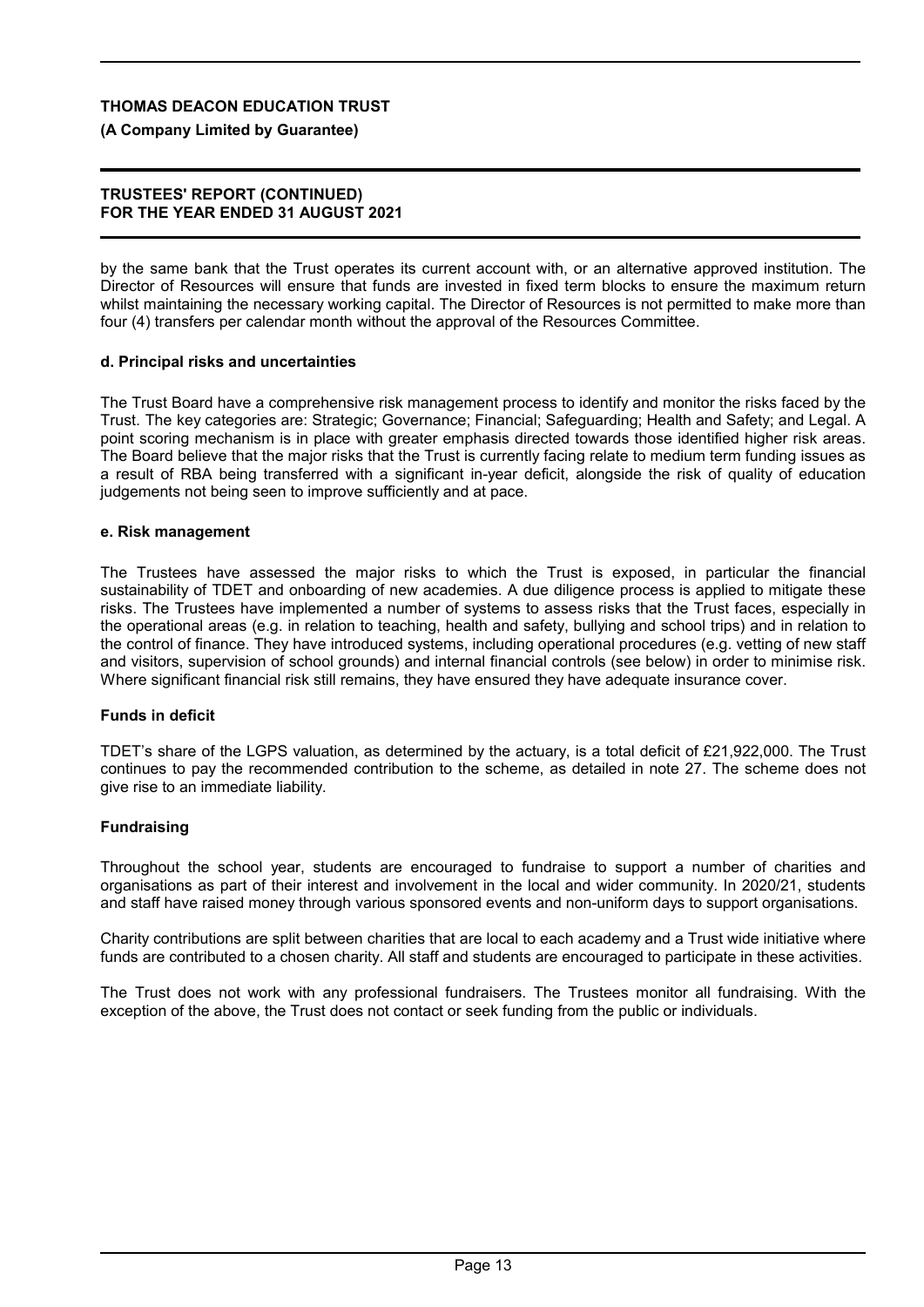# **(A Company Limited by Guarantee)**

## **TRUSTEES' REPORT (CONTINUED) FOR THE YEAR ENDED 31 AUGUST 2021**

# **Streamlined energy and carbon reporting**

TDET manages 7 academies, all with their own gas/oil fuelled boilers, and electricity is purchased (2019/20: 6 academies).

TDET run 5 diesel powered mini-buses and 2 Vans.

The Trust pupil numbers as at 7 October 2021 were: 5,204 (2019/20: 4,750)

We have followed the current HM government environment reporting guidelines. We have also used the current UK governments conversion factors for this company report.

|                                                      | 2021      | 2020           |
|------------------------------------------------------|-----------|----------------|
| Energy consumption used to calculate emissions (kWh) | 6,316,775 | 5,925,472      |
| Energy consumption breakdown (kWh):                  |           |                |
| Gas                                                  | 3,859,533 | 3,516,577      |
| Electricity                                          | 2,446,739 | 2,408,895      |
| <b>Transport fuel</b>                                | 10,503    | 26,232         |
| Scope 1 emissions (in tonnes of CO2 equivalent):     |           |                |
| Gas consumption                                      | 707       | 650            |
| Owned transport - mini-buses                         | 2         | $\overline{7}$ |
| <b>Total scope 1</b>                                 | 709       | 657            |
| Scope 2 emissions (in tonnes of CO2 equivalent):     | 520       | 562            |
| Purchased electricity                                |           |                |
| Scope 3 emissions (in tonnes of CO2 equivalent):     |           |                |
| Business travel in employee-owned or rental vehicles | 4         |                |
| Total gross emissions (in tonnes of C02 equivalent): | 1,233     | 1,219          |
| Intensity ratio:                                     |           |                |
| Tonnes of CO2 equivalent per pupil                   | 0.24      | 0.25           |
|                                                      |           |                |

# **Qualification and Reporting Methodology**

We have followed the 2019 HM Government Environmental Reporting Guidelines. We have also used the GHG Reporting Protocol – Corporate Standard and have used the 2020 UK Government's Conversion Factors for Company Reporting.

## **Intensity measurement**

The chosen intensity measurement ration is total gross emissions in metric tonnes CO2e per pupil, the recommended ratio for the sector.

# **Measures taken to improve energy efficiency**

TDET has formed a Strategic Sustainability Steering Group involving key stake holders across the whole organisation to formulate a plan for the trust's sustainability goals for the future.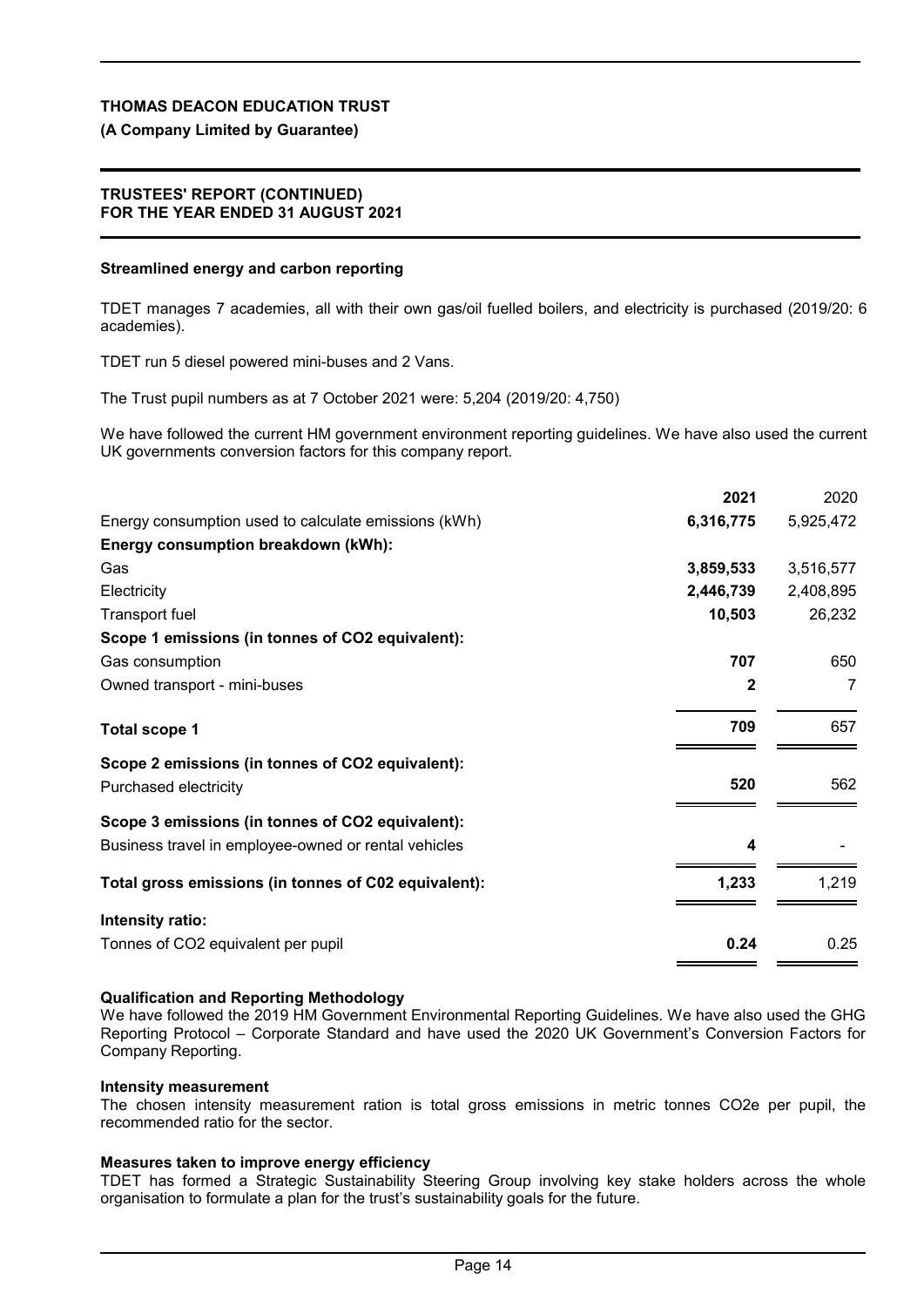#### **(A Company Limited by Guarantee)**

#### **TRUSTEES' REPORT (CONTINUED) FOR THE YEAR ENDED 31 AUGUST 2021**

#### **Streamlined energy and carbon reporting (continued)**

We have partnered with one of the industry's leading specialists, Delta Simons to support us on our journey.

Full condition surveys of all our sites have taken place and these will drive both our short and long-term planned investment and initiatives across the trust with sustainability being embedded in that process.

We continue to invest in energy saving technology such as LED lighting and are encouraging video conference meetings to help reduce travel between our sites.

#### **Plans for future periods**

The impact of the pandemic and closing of schools has had an impact on the progress being made towards the Trust's strategic plan. Equally, the retirement of the CEO and also resignation of the Director of Resources impacted on what priorities needed to be carried forward. The Executive Group reviewed the existing strategy plan with the incoming Chief Executive to ensure that continuity of planning and delivery would remain a high priority into the academic year 2021/22.

This process also allowed for a re-aligning of the strategy and re-visioning the future of TDET. As part of the new plans moving forward there will be continued focus and clarity on 4 key pillars:

- Educating our students for a future world
- People becoming the employer of choice
- Strengthening governance and accountability through capacity building
- Community engagement and partnerships for growth (strategic and local)

The Trust will continue to focus on embedding its four core values – Trust, Diversity, Excellence, and Transformation - but with a greater emphasis on achieving excellence and driving transformation. It has a clear and ambitious roadmap for growth, digital transformation, curriculum development, people strategy, school improvement, and business excellence all designed to support improved student outcomes at a rapid pace. At the heart of this roadmap is a commitment to ensure that students are educated for a world of the future ensuring knowledge, qualification pathways, and future-focused skills for employability are in equal balance and personalised to each student. Any new academy or academy joining the Trust will be supported in delivering the above in ensuring the focus remains rooted in our values yet embracing a unique and future-focused culture for all our students.

In supporting the above, the Trust also has plans to create a Centre for Innovation, Research and Development which will support our People Strategy, Teacher Development, Action Research, Digital Development, and EdTech incubation. The Trust has ambitions to partner with leading-edge businesses and universities to support this venture.

#### **Funds held as custodian on behalf of others**

During the year, the Trust has held one fund as custodian - The Learner Support Fund at Thomas Deacon Academy. Funds are ringfenced and have been established to support students that are suffering from hardship and who may need financial support. Financial support is given where certain criteria are met. The balance of The Learner Support Fund as at 31 August 2021 was £37,175.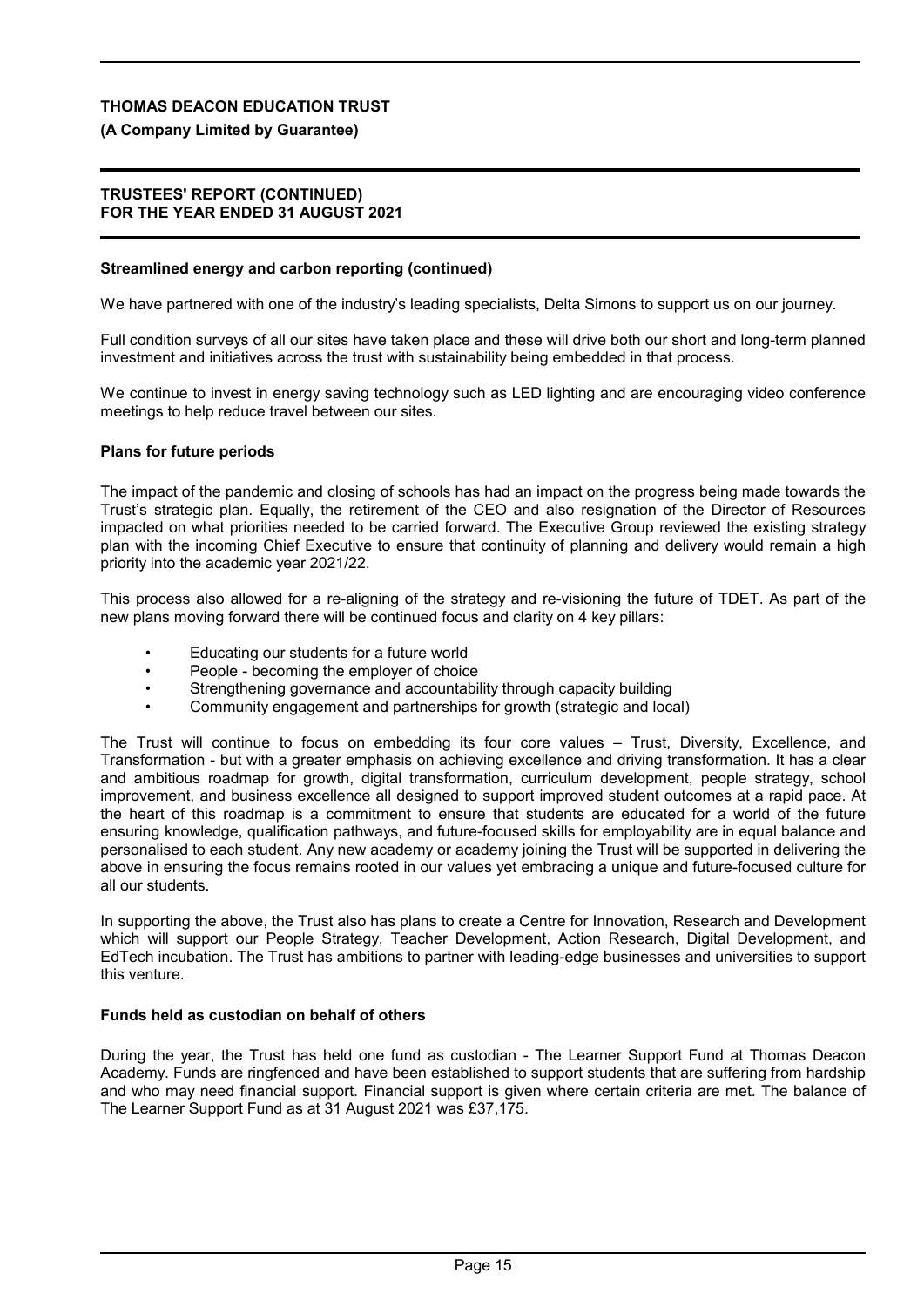# **(A Company Limited by Guarantee)**

## **TRUSTEES' REPORT (CONTINUED) FOR THE YEAR ENDED 31 AUGUST 2021**

# **Auditors**

The Trust Board confirms that so far as they are aware, there is no relevant audit information of which the charitable company's auditors are unaware. They have taken all the steps that they ought to have taken as trustees in order to make themselves aware of any relevant audit information and to establish that the charitable company's auditors are aware of that information.

The Trustees' Report, incorporating a strategic report, was approved by order of the Board of Trustees, as the company directors, and signed on its behalf by:

Michael German

**Mr M Gernon** Chief Executive Officer

Date: 13th December 2021

Itanas

**Dr R Barnes** Chairman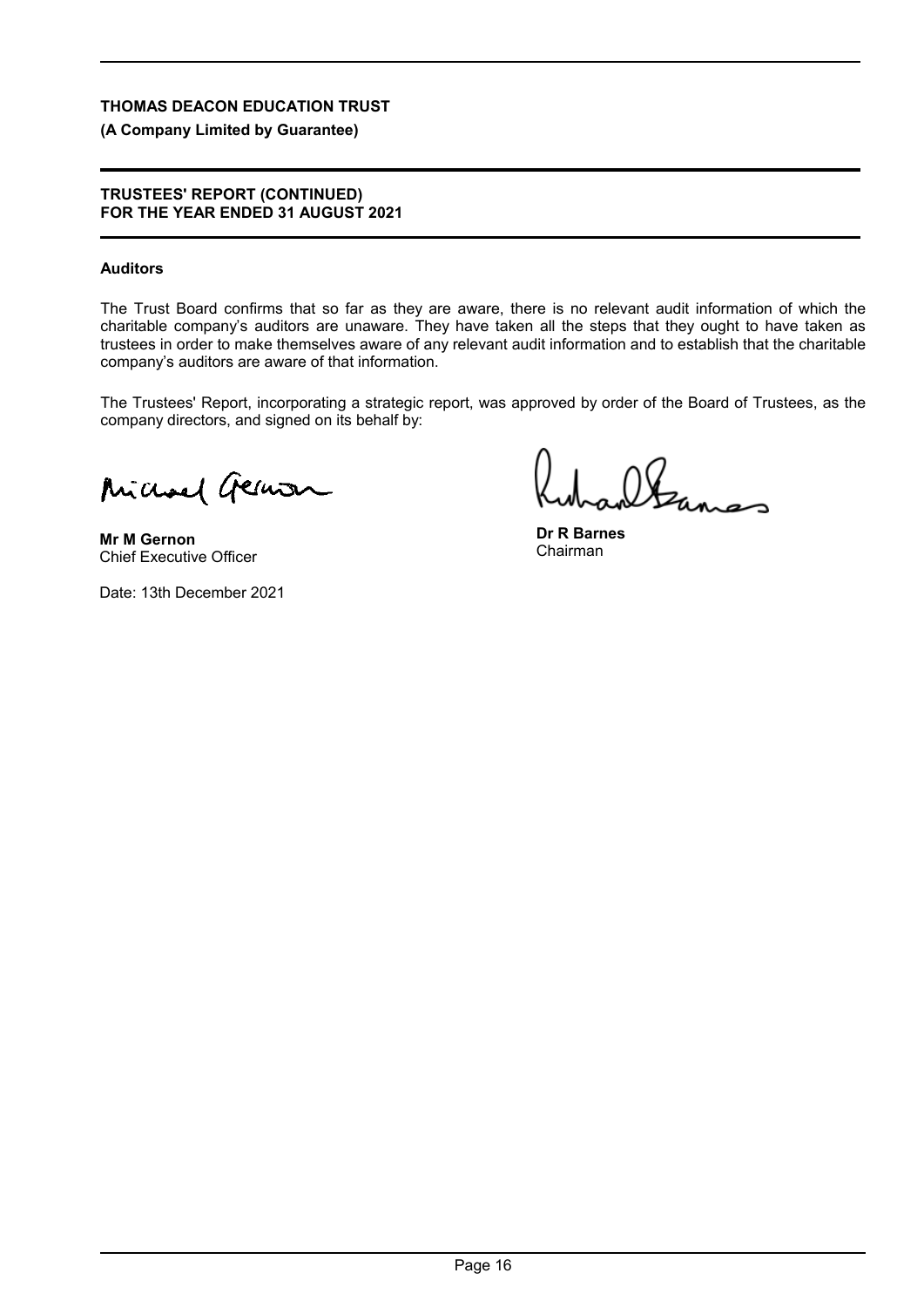## **(A Company Limited by Guarantee)**

## **GOVERNANCE STATEMENT**

#### **Scope of responsibility**

As Trustees, we acknowledge we have overall responsibility for ensuring that TDET has an effective and appropriate system of control, financial and otherwise. However, such a system is designed to manage rather than eliminate the risk of failure to achieve business objectives and can provide only reasonable and not absolute assurance against material misstatement or loss.

The Trust Board has delegated the day-to-day responsibility to the Chief Executive, as Accounting Officer, for ensuring financial controls conform with the requirements of both propriety and good financial management and in accordance with the requirements and responsibilities assigned to it in the master funding agreement between TDET and the Secretary of State for Education and the supplementary funding agreements between each academy and the Secretary of State for Education. They are also responsible for reporting to the Board any material weaknesses or breakdowns in internal control.

#### **Governance**

The information on governance included here supplements that described in the Report of the Trustees and in the Trustees' Responsibilities Statement. The Trust Board has formally met four times during the year.

Attendance during the year at meetings of the Trust Board was as follows:

| Trustee                                    | Meetings attended | Out of a possible |
|--------------------------------------------|-------------------|-------------------|
| Dr R Barnes, Chair                         |                   |                   |
| Mr M Mavani, Responsible Officer           |                   |                   |
| Mrs J Taylor, Chief Executive (resigned 31 |                   |                   |
| Agust 2021)                                |                   |                   |
| Mr E Winstone                              |                   | 4                 |
| Mr M Potter                                |                   |                   |
| Mr S J Smith (resigned 18 December 2020)   |                   |                   |
| Mr S Rehman                                |                   |                   |
| Mrs K Peck (resigned 31 July 2021)         |                   |                   |
| Mr S Marsh                                 |                   |                   |
| Mrs K Hall                                 |                   |                   |
| Prof B Barker (appointed 18 December 2020) |                   |                   |

The Resources Committee was established as a subcommittee of the main Trust Board, in January 2017. Its purpose is to oversee finance, HR, premises, health and safety, ICT strategy, and overview of audit and risk.

Attendance at this meeting was as follows:

| Trustee                                     | Meetings attended | Out of a possible |
|---------------------------------------------|-------------------|-------------------|
| Mr S Marsh (Chair until 22 September 2021)  |                   |                   |
| Mr S J Smith (resigned 18 December 2020)    |                   |                   |
| Mr M Mavani (Chair since 22 September 2021) |                   |                   |
| Mr S Rehman                                 |                   |                   |
| Mrs K Peck (resigned 31 July 2021)          |                   |                   |
| Prof B Barker (appointed 18 December 2020)  |                   |                   |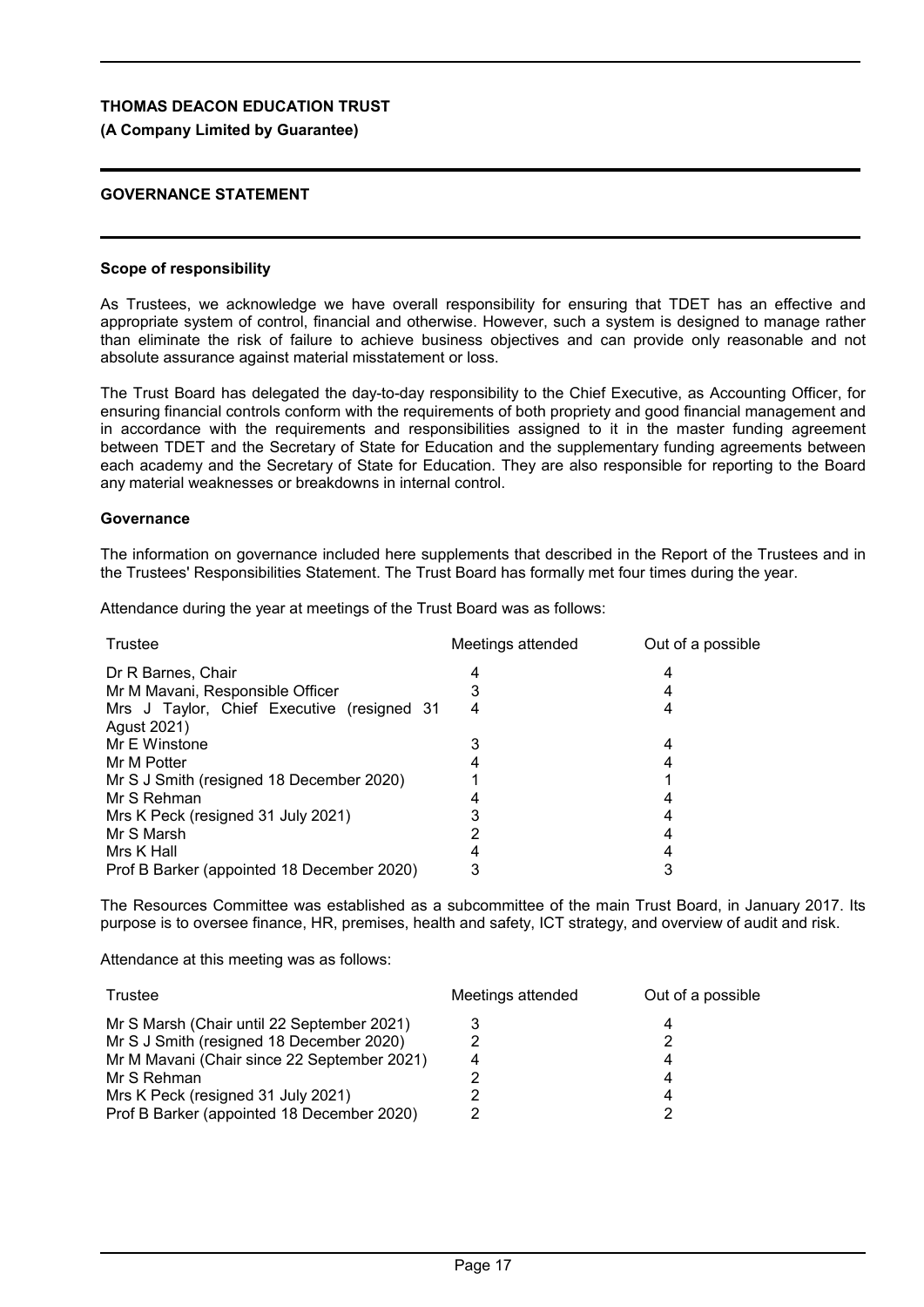## **(A Company Limited by Guarantee)**

## **GOVERNANCE STATEMENT (CONTINUED)**

#### **Governance (continued)**

The Education Committee was established as a subcommittee of the main Trust Board, in January 2018. Its purpose is to oversee educational strategy, outcomes and performance in each of the Academies.

Attendance of this meeting was as follows:

| Trustee                                    | Meetings attended | Out of a possible |
|--------------------------------------------|-------------------|-------------------|
| Mr E Winstone (Chair)                      |                   |                   |
| Dr R Barnes                                |                   |                   |
| Mrs J Taylor (resigned 31 August 2021)     |                   |                   |
| Mr M Potter                                |                   |                   |
| Mrs K Peck (resigned 31 July 2021)         |                   |                   |
| Mrs L Soden (Chair) (non-Trustee)          |                   |                   |
| Prof B Barker (appointed 18 December 2021) |                   |                   |

Each Academy facilitates its own Academy Committee, which has been established to scrutinise education improvement and to hold the Principal to account on all educational matters.

#### **Evaluation**

The Trust Board carry out continual self-evaluation and training, including completing the financial management and governance self-assessment. Training is carried out by both specialist staff within the Trust and external providers to ensure trustees are fully briefed on all issues affecting the performance of their duties.

#### **Review of value for money**

As Accounting Officer, the Chief Executive has responsibility for ensuring that the Academy Trust delivers good value in the use of public resources. The Accounting Officer understands that value for money refers to the educational and wider societal outcomes achieved in return for the taxpayer resources received.

The Accounting Officer considers how the Academy Trust's use of its resources has provided good value for money during each academic year, and reports to the Board of Trustees where value for money can be improved, including the use of benchmarking data where appropriate. The Accounting Officer for the Academy Trust has delivered improved value for money during the year by:

**Improving educational outcomes:** Examination results and progress measures continue to improve year on year. The process deployed with Teacher and Centre-assessed Grades and cross-academy working led to significant efficiencies as well as effectiveness of process. Focus provided for Roma heritage children and new arrivals has impacted on levels of attainment and achievement beyond expected. The use of internal secondments in early years and behaviour support have supported educational priorities and improved progress in a number of areas.

**Targeted improvement:** Utilising expertise from another Trust to support the development of policies, processes and structures at RBA. Deployment of senior staff within the Trust to support academies with educational delivery of onsite and remote learning.

**Lockdown impact:** Ongoing support for students on FSM through the voucher scheme and our catering service. Continuation of education through remote learning and additional connectivity and access to devices to ensure greater equity through IT services and support. Savings made from occupancy costs outweighed additional resource requirements/costs for facilities management and operations. Trust-wide HR services provided additional support for well-being, absence management, and recruitment. A 'flexible working' policy has also led to central occupancy cost savings as well as positive impact on well-being and efficiency.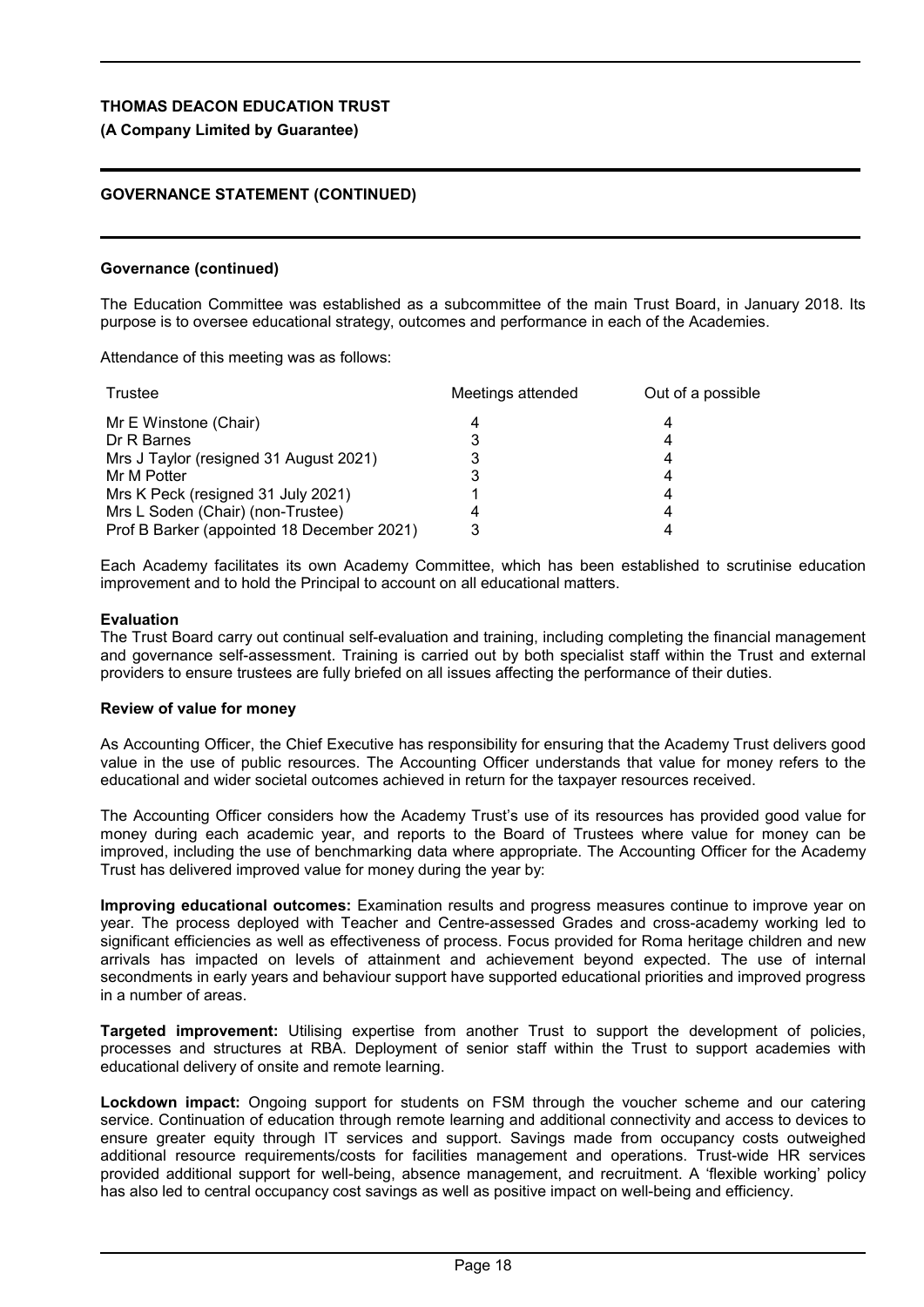## **(A Company Limited by Guarantee)**

## **GOVERNANCE STATEMENT (CONTINUED)**

#### **Review of value for money (continued)**

**Collaboration:** The Trust continues to engage with other educational providers, including other Multi Academy Trusts and the Department for Education, and experts to share delivery or good practice, and to drive up standards for the least cost. This includes working with Financial Directors forums to share best practice and consolidate thinking and efficiency opportunities.

**Benchmarking:** A range of key performance and benchmarking is used to ensure resources are allocated in accordance to need. Integrated Financial Curriculum Planning and core governance information is reported to trustees regularly to ensure scrutiny on all resource allocations. The Trust benchmarks itself against other comparative organisations using information supplied by the Education and Skills Funding Agency and auditor benchmarking information.

**Better purchasing:** A register of all services and contracts has been developed and all contracts are appraised or renegotiated in a timely manner to get the best mix of quality and effectiveness. The impact of renegotiated contracts for utilities has led to significant cost reduction this year.

In addition to the above, the Trust Board and Executive Group apply the principles of best value when making decisions about:

- the allocation of resources to best promote the aims and values of the Trust.
- the targeting of resources to best improve standards and the quality of provision.
- the use of resources to best support the various educational needs of all pupils.

The Trust has developed procedures for assessing need and obtaining goods and services which provide "best value" in terms of suitability, efficiency, time, and cost. Measures in place include:

- competitive tendering procedures
- procedures for accepting "best value" quotes, which are not necessarily the cheapest (e.g. suitability for purpose and quality of workmanship)
- procedures which minimise office time by the purchase of goods or services under £1,000 direct from known, reliable suppliers (e.g. stationery, small equipment).

**Economies of scale:** The Trust regularly takes opportunities to work collaboratively with others to reduce and share administration and procurement costs. Business Services have been centralised as part of developing the Trust realising financial savings, with consolidated purchasing established to reduce unit costs as far as practicable; this includes using government frameworks such as the Risk Protection Arrangement.

### **The purpose of the system of internal control**

The system of internal control is designed to manage risk to a reasonable level rather than to eliminate all risk of failure to achieve policies, aims and objectives; it can therefore only provide reasonable and not absolute assurance of effectiveness. The system of internal control is based on an ongoing process designed to identify and prioritise the risks to the achievement of the Trust's policies, aims and objectives, to evaluate the likelihood of those risks being realised and the impact should they be realised, and to manage them efficiently, effectively and economically. The system of internal control has been in place in TDET for the year ended 31 August 2021 and up to the date of approval of the annual report and financial statements.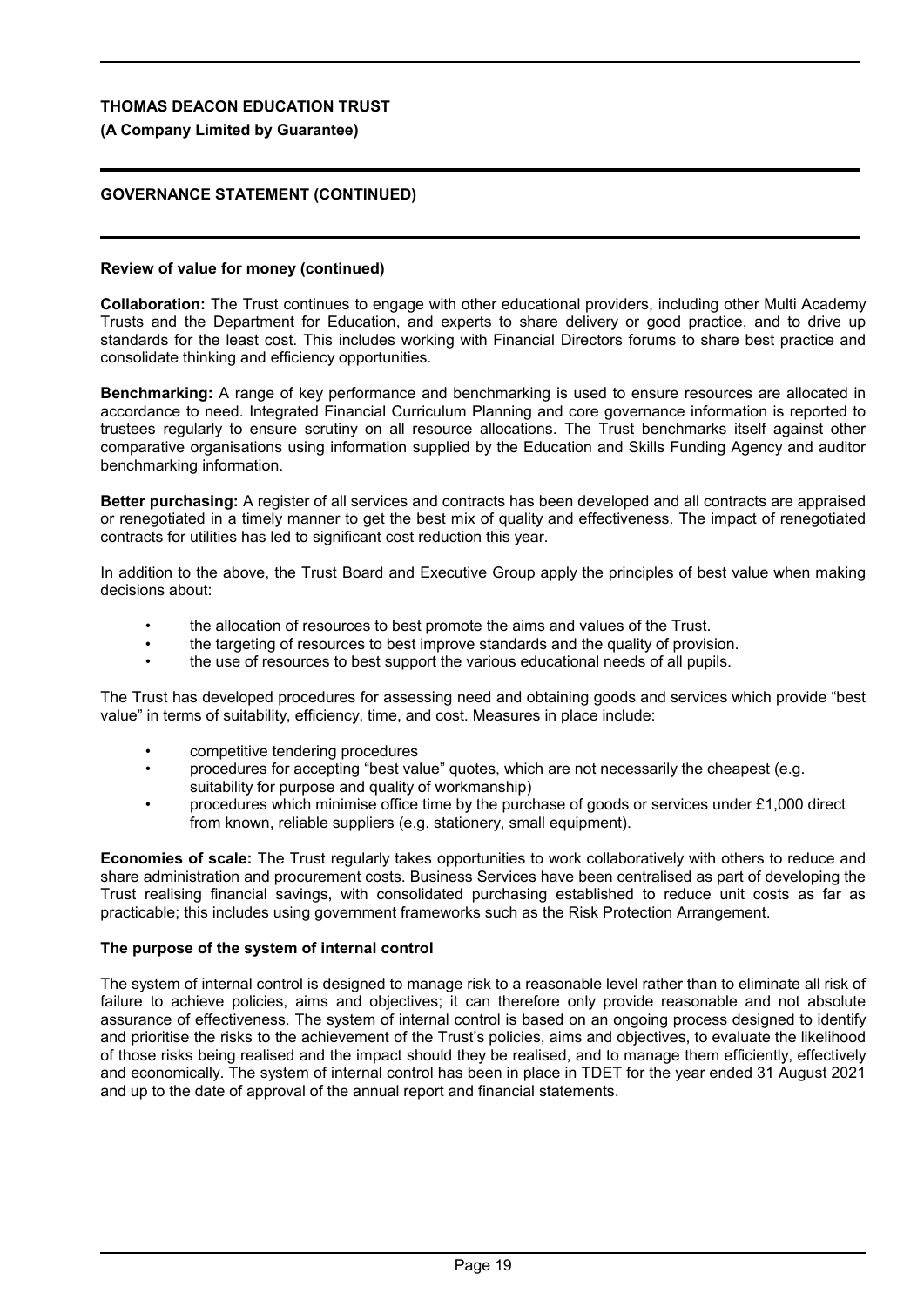## **(A Company Limited by Guarantee)**

## **GOVERNANCE STATEMENT (CONTINUED)**

#### **Capacity to handle risk**

The Trust Board have reviewed the key risks to which the Trust is exposed together with the operating, financial and compliance controls that have been implemented to mitigate those risks. The Trust Board are of the view that there is a formal ongoing process for identifying, evaluating, and managing the Trust's significant risks that has been in place for the year ending 31 August 2021 and up to the date of approval of the annual report and financial statements. This process is regularly reviewed by the Trust Board and subcommittees.

#### **The risk and control framework**

The Trust's system of internal financial control is based on a framework of regular management information and administrative procedures including the segregation of duties and a system of delegation and accountability. In particular, it includes:

- comprehensive budgeting and monitoring systems with an annual budget and periodic financial reports which are reviewed and agreed by the Trust Board;
- regular reviews by the Resources Committee of reports which indicate financial performance against the forecasts and of major purchase plans, capital works and expenditure programmes;
- setting targets to measure financial and other performance;
- clearly defined purchasing (asset purchase or capital investment) guidelines;
- delegation of authority and segregation of duties;
- identification and management of risks.

The Board of Trustees has decided to employ Duncan and Toplis as internal auditor.

The internal audit was carried out through a series of checks and any recommendations reported directly to the Director of Resources and the Resources Committee. There are no material control issues arising as a result of these reviews and all recommendations have been acted upon and rectified within a 1 month timescale.

These arrangements can provide only reasonable and not absolute assurance that assets are safeguarded, transactions are authorised and properly recorded, and that material errors or irregularities are either prevented or would be detected within a timely period.

### **Review of effectiveness**

As Accounting Officer, the Chief Executive has responsibility for reviewing the effectiveness of the system of internal control. During the year in question the review has been informed by:

- the work of the Responsible Officer and Internal Audit;
- the work of the external auditors;
- the financial management and governance self-assessment process;
- the work of the Executive Group within the Trust and who have responsibility for the development and maintenance of the internal control framework.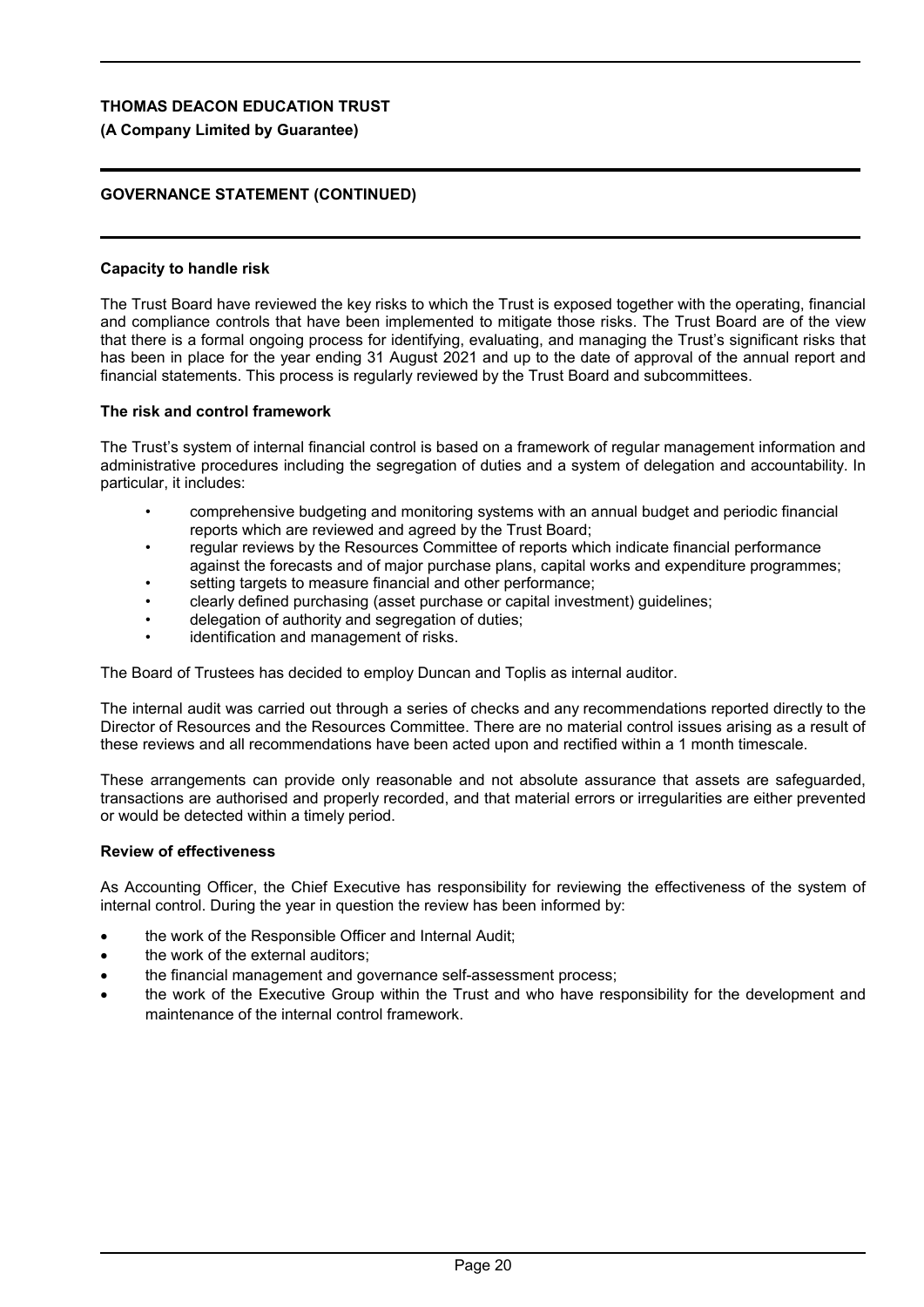## **(A Company Limited by Guarantee)**

# **GOVERNANCE STATEMENT (CONTINUED)**

## **Review of effectiveness (continued)**

The Accounting Officer has been advised of the implications of the result of ongoing internal control by the Resources Committee and any actions to address weaknesses to ensure continuous improvement of the system is in place.

Approved by order of the members of the Board of Trustees and signed on their behalf by:

**Dr R Barnes** Chairman

Michael German

**Mr M Gernon** Chief Executive Officer

Date: 13th December 2021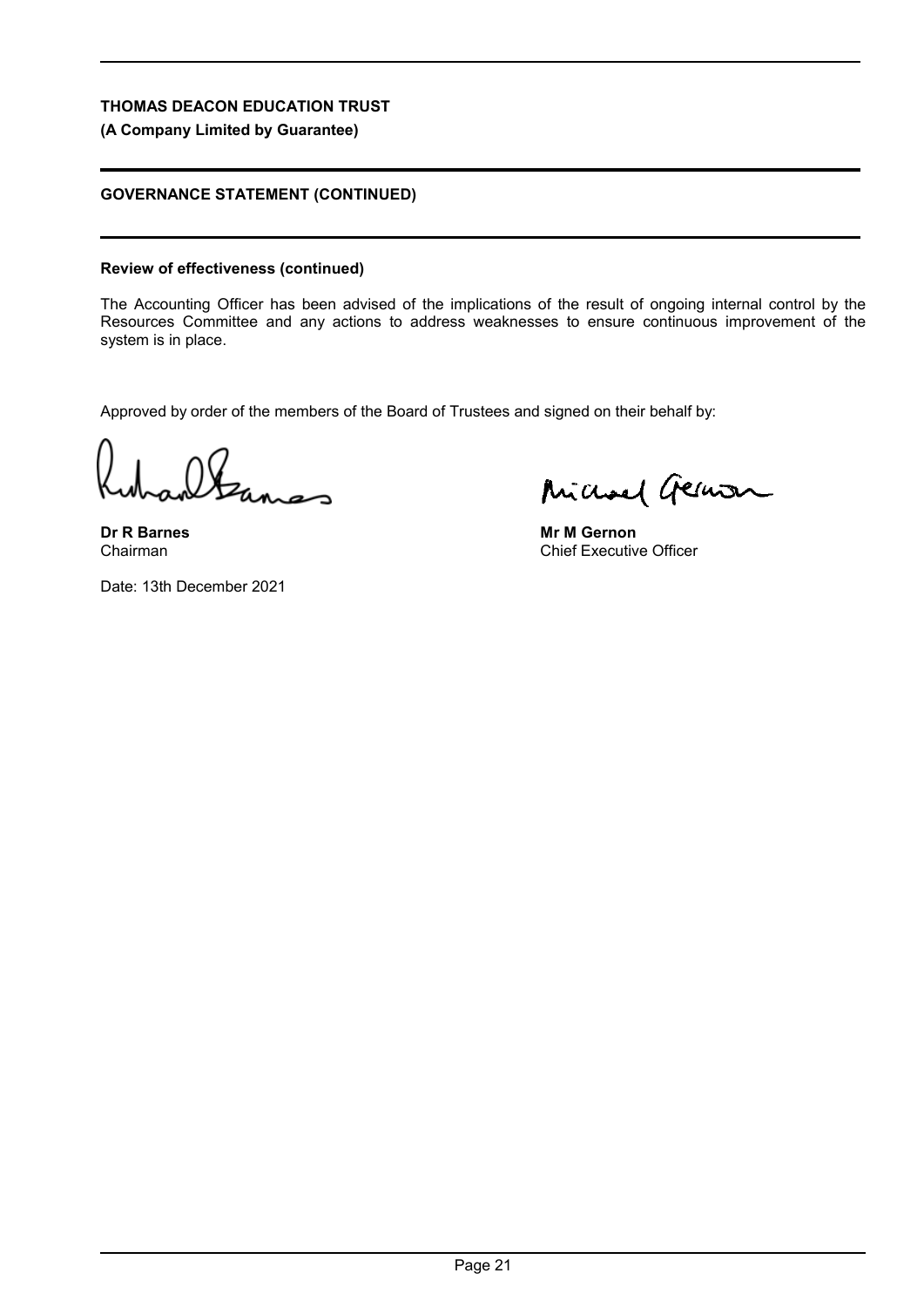## **(A Company Limited by Guarantee)**

## **STATEMENT ON REGULARITY, PROPRIETY AND COMPLIANCE**

As Accounting Officer of Thomas Deacon Education Trust, I have considered my responsibility to notify the Trust Board and the Education and Skills Funding Agency of material irregularity, impropriety and noncompliance with ESFA terms and conditions of funding, under the funding agreement in place between the Multi Academy Trust and the Secretary of State. As part of my consideration I have had due regard to the requirements of the Academies Financial Handbook 2020.

I confirm that I and the Trust Board are able to identify any material irregular or improper use of funds by the Academy trust, or material non-compliance with the terms and conditions of funding under the Trust's Master Funding Agreement, each Academy Supplementary Funding Agreement and the Academies Financial Handbook 2020.

I confirm that no instances of material irregularity, impropriety or funding noncompliance have been discovered to date. If any instances are identified after the date of this statement these will be notified to the Trust Board and the ESFA.

Michael German

**Mr M Gernon** Chief Executive Officer

Date: 13 December 2021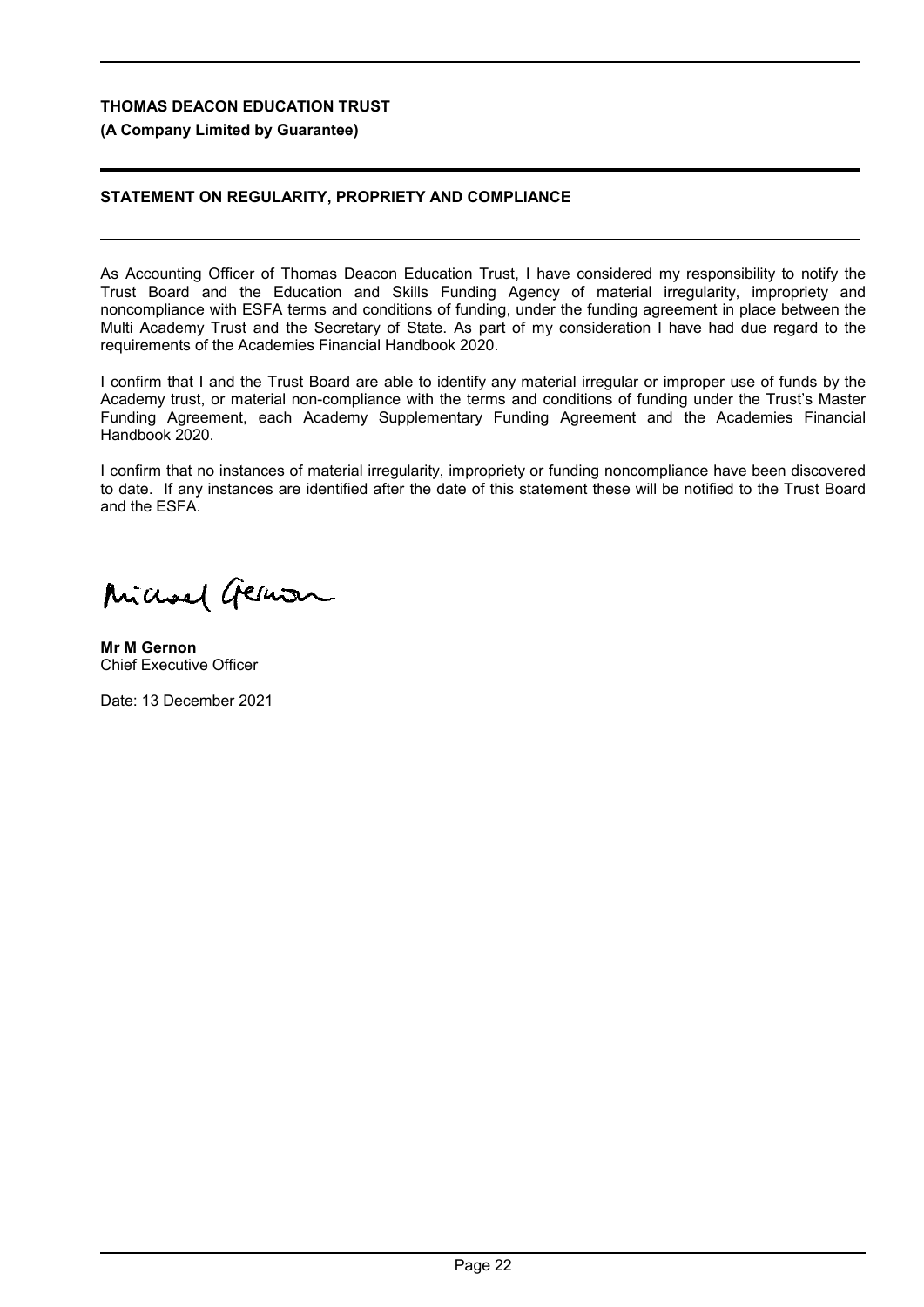# **(A Company Limited by Guarantee)**

## **STATEMENT OF TRUSTEES' RESPONSIBILITIES FOR THE YEAR ENDED 31 AUGUST 2021**

The Trustees (who are also the directors of the charitable company for the purposes of company law) are responsible for preparing the Trustees' Report and the financial statements in accordance with the Academies Accounts Direction published by the Education and Skills Funding Agency, United Kingdom Accounting Standards (United Kingdom Generally Accepted Accounting Practice) and applicable law and regulations.

Company law requires the Trustees to prepare financial statements for each financial year. Under company law, the Trustees must not approve the financial statements unless they are satisfied that they give a true and fair view of the state of affairs of the Group and the charitable company and of their incoming resources and application of resources, including their income and expenditure, for that period. In preparing these financial statements, the Trustees are required to:

- select suitable accounting policies and then apply them consistently;
- observe the methods and principles of the Charities SORP 2019 and the Academies Accounts Direction 2020 to 2021;
- make judgments and accounting estimates that are reasonable and prudent;
- state whether applicable UK Accounting Standards have been followed, subject to any material departures disclosed and explained in the financial statements;
- prepare the financial statements on the going concern basis unless it is inappropriate to presume that the group will continue in business.

The Trustees are responsible for keeping adequate accounting records that are sufficient to show and explain the Group and the charitable company's transactions and disclose with reasonable accuracy at any time the financial position of the Group and the charitable company and enable them to ensure that the financial statements comply with the Companies Act 2006. They are also responsible for safeguarding the assets of the Group and the charitable company and hence for taking reasonable steps for the prevention and detection of fraud and other irregularities.

The Trustees are responsible for ensuring that in their conduct and operation the Group and the charitable company apply financial and other controls, which conform with the requirements both of propriety and of good financial management. They are also responsible for ensuring grants received from ESFA/DfE have been applied for the purposes intended.

The Trustees are responsible for the maintenance and integrity of the corporate and financial information included on the group's website. Legislation in the United Kingdom governing the preparation and dissemination of financial statements may differ from legislation in other jurisdictions.

Approved by order of the members of the Board of Trustees and signed on its behalf by:

**Dr R Barnes** Chairman

Date: 13th December 2021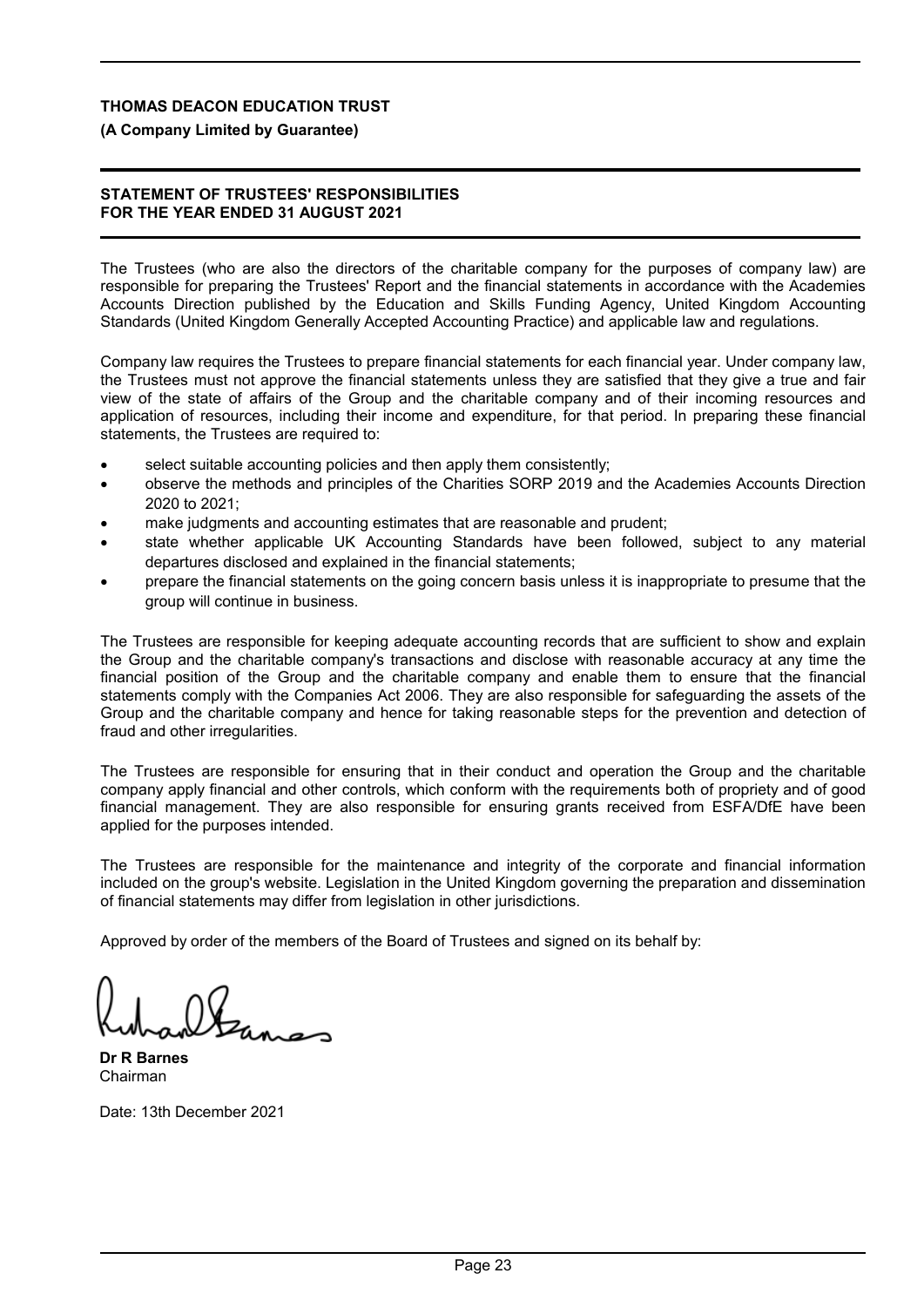# **(A Company Limited by Guarantee)**

## **INDEPENDENT AUDITORS' REPORT ON THE FINANCIAL STATEMENTS TO THE MEMBERS OF THOMAS DEACON EDUCATION TRUST**

# **Opinion**

We have audited the financial statements of Thomas Deacon Education Trust (the 'parent') and its subsidiaries (the 'Group') for the year ended 31 August 2021 which comprise the consolidated statement of financial activities, the consolidated balance sheet, the Academy balance sheet, the consolidated statement of cash flows and the related notes, including a summary of significant accounting policies. The financial reporting framework that has been applied in their preparation is applicable law, United Kingdom Accounting Standards (United Kingdom Generally Accepted Accounting Practice), including Financial Reporting Standard 102 'The Financial Reporting Standard applicable in the UK and Republic of Ireland', the Charities SORP 2019 and the Academies Accounts Direction 2020 to 2021 issued by the Education and Skills Funding Agency.

In our opinion the financial statements:

- give a true and fair view of the state of the Group's and of the parent Trust's affairs as at 31 August 2021 and of the Group's incoming resources and application of resources, including its income and expenditure for the year then ended;
- have been properly prepared in accordance with United Kingdom Generally Accepted Accounting Practice; and
- have been prepared in accordance with the requirements of the Companies Act 2006, the Charities SORP 2019 and the Academies Accounts Direction 2020 to 2021 issued by the Education and Skills Funding Agency.

# **Basis for opinion**

We conducted our audit in accordance with International Standards on Auditing (UK) (ISAs (UK)) and applicable law. Our responsibilities under those standards are further described in the Auditors' responsibilities for the audit of the financial statements section of our report. We are independent of the Group in accordance with the ethical requirements that are relevant to our audit of the financial statements in the United Kingdom, including the Financial Reporting Council's Ethical Standard, and we have fulfilled our other ethical responsibilities in accordance with these requirements. We believe that the audit evidence we have obtained is sufficient and appropriate to provide a basis for our opinion.

# **Conclusions relating to going concern**

In auditing the financial statements, we have concluded that the Trustees' use of the going concern basis of accounting in the preparation of the financial statements is appropriate.

Based on the work we have performed, we have not identified any material uncertainties relating to events or conditions that, individually or collectively, may cast significant doubt on the Group's or the parent Trust's ability to continue as a going concern for a period of at least twelve months from when the financial statements are authorised for issue.

Our responsibilities and the responsibilities of the Trustees with respect to going concern are described in the relevant sections of this report.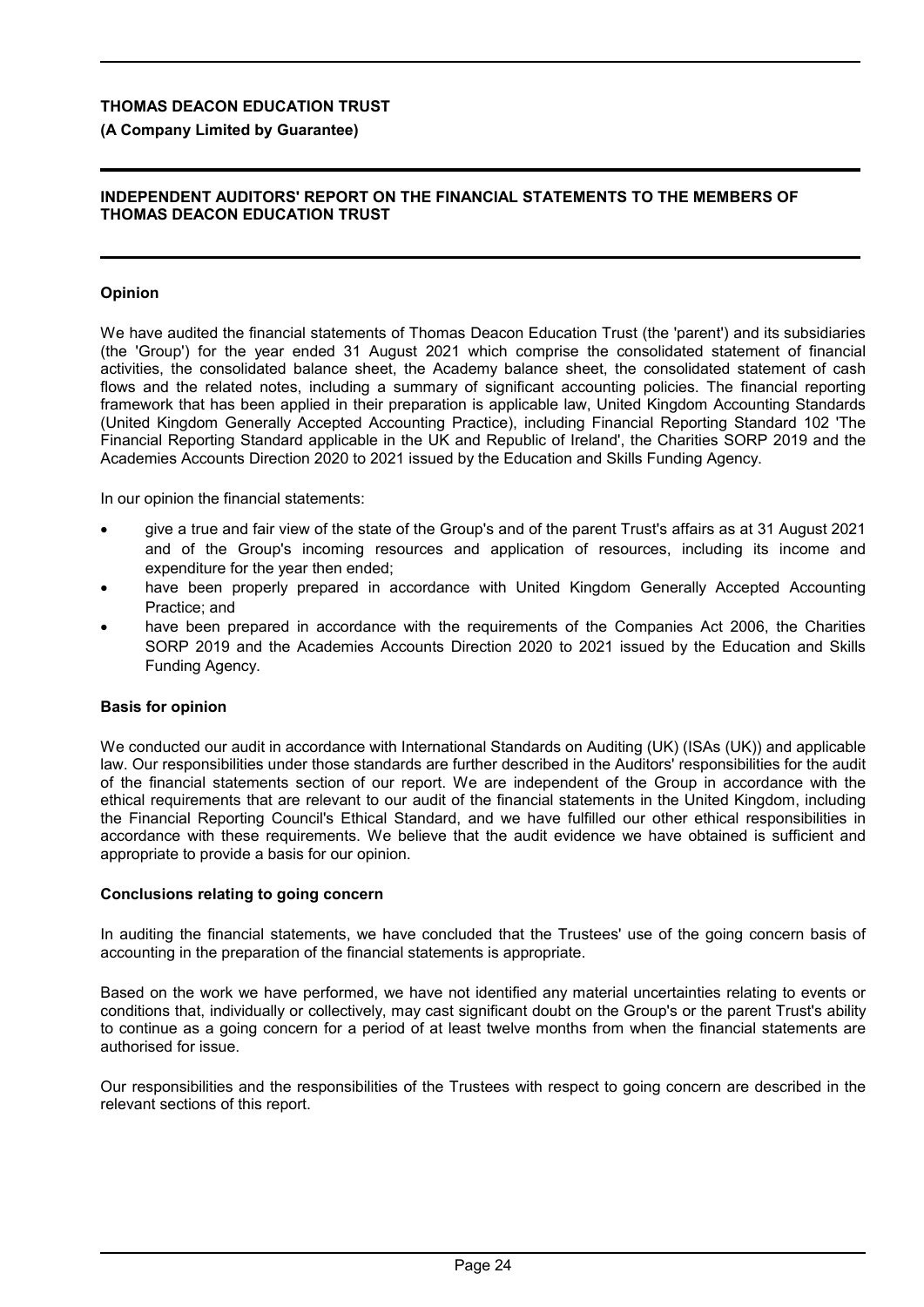# **(A Company Limited by Guarantee)**

## **INDEPENDENT AUDITORS' REPORT ON THE FINANCIAL STATEMENTS TO THE MEMBERS OF THOMAS DEACON EDUCATION TRUST (CONTINUED)**

# **Other information**

The other information comprises the information included in the Annual Report other than the financial statements and our Auditors' Report thereon. The Trustees are responsible for the other information contained within the Annual Report. Our opinion on the financial statements does not cover the other information and, except to the extent otherwise explicitly stated in our report, we do not express any form of assurance conclusion thereon. Our responsibility is to read the other information and, in doing so, consider whether the other information is materially inconsistent with the financial statements or our knowledge obtained in the course of the audit, or otherwise appears to be materially misstated. If we identify such material inconsistencies or apparent material misstatements, we are required to determine whether this gives rise to a material misstatement in the financial statements themselves. If, based on the work we have performed, we conclude that there is a material misstatement of this other information, we are required to report that fact.

We have nothing to report in this regard.

### **Opinion on other matters prescribed by the Companies Act 2006**

In our opinion, based on the work undertaken in the course of the audit:

- the information given in the Trustees' report (incorporating the Strategic report and the Directors Report) for the financial year for which the financial statements are prepared is consistent with the financial statements and.
- the Strategic report and the Directors Report have been prepared in accordance with applicable legal requirements.

### **Matters on which we are required to report by exception**

In the light of our knowledge and understanding of the Group and the parent Trust and its environment obtained in the course of the audit, we have not identified material misstatements in the Trustees' Report including the Strategic Report.

We have nothing to report in respect of the following matters in relation to which the Companies Act 2006 requires us to report to you if, in our opinion:

- the parent Trust has not kept adequate accounting records, or returns adequate for our audit have not been received from branches not visited by us; or
- the parent Trust financial statements are not in agreement with the accounting records and returns; or
- certain disclosures of Trustees' remuneration specified by law are not made; or
- we have not received all the information and explanations we require for our audit.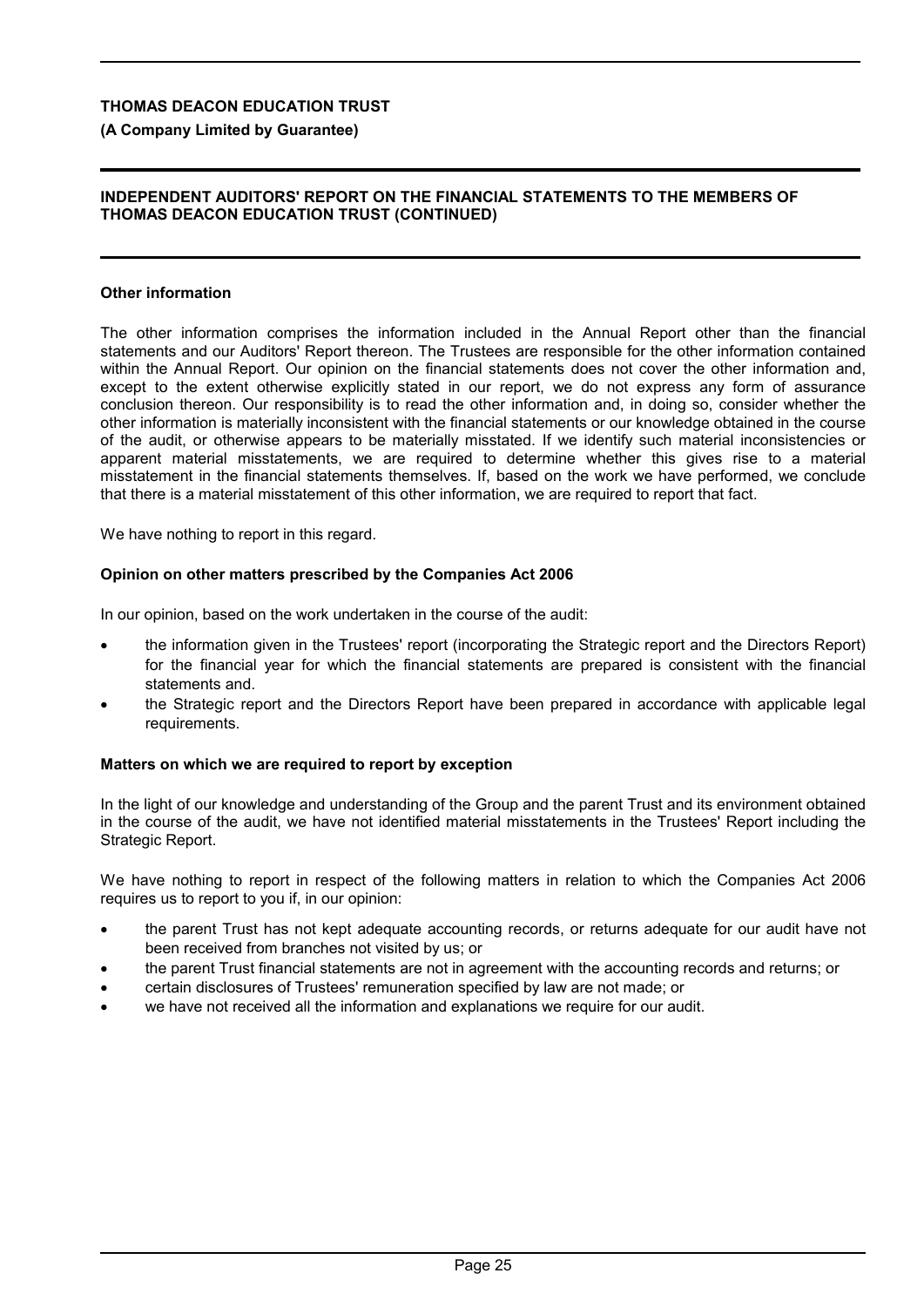**(A Company Limited by Guarantee)**

#### **INDEPENDENT AUDITORS' REPORT ON THE FINANCIAL STATEMENTS TO THE MEMBERS OF THOMAS DEACON EDUCATION TRUST (CONTINUED)**

## **Responsibilities of Trustees**

As explained more fully in the Trustees' Responsibilities Statement, the Trustees (who are also the directors of the Trust for the purposes of company law) are responsible for the preparation of the financial statements and for being satisfied that they give a true and fair view, and for such internal control as the Trustees determine is necessary to enable the preparation of financial statements that are free from material misstatement, whether due to fraud or error.

In preparing the financial statements, the Trustees are responsible for assessing the Group's and the parent Trust's ability to continue as a going concern, disclosing, as applicable, matters related to going concern and using the going concern basis of accounting unless the Trustees either intend to liquidate the Group or the parent Trust or to cease operations, or have no realistic alternative but to do so.

#### **Auditors' responsibilities for the audit of the financial statements**

Our objectives are to obtain reasonable assurance about whether the financial statements as a whole are free from material misstatement, whether due to fraud or error, and to issue an Auditors' Report that includes our opinion. Reasonable assurance is a high level of assurance, but is not a guarantee that an audit conducted in accordance with ISAs (UK) will always detect a material misstatement when it exists. Misstatements can arise from fraud or error and are considered material if, individually or in the aggregate, they could reasonably be expected to influence the economic decisions of users taken on the basis of these financial statements.

Irregularities, including fraud, are instances of non-compliance with laws and regulations. We design procedures in line with our responsibilities, outlined above, to detect material misstatements in respect of irregularities, including fraud. The extent to which our procedures are capable of detecting irregularities, including fraud is detailed below:

- Enquiry of management and those charged with governance around actual and potential litigation and claims;
- Enquiry of entity staff to identify any instances of non-compliance with laws and regulations;
- Performing audit work over the risk of management override of controls, including testing of journal entries and other adjustments for appropriateness and reviewing accounting estimates for bias;
- Reviewing minutes of meetings of those charged with governance;
- Reviewing internal audit reports;
- Reviewing financial statement disclosures and testing to supporting documentation to assess compliance with applicable laws and regulations.

Because of the inherent limitations of an audit, there is a risk that we will not detect all irregularities, including those leading to a material misstatement in the financial statements or non-compliance with regulation. This risk increases the more that compliance with a law or regulation is removed from the events and transactions reflected in the financial statements, as we will be less likely to become aware of instances of non-compliance. The risk is also greater regarding irregularities occurring due to fraud rather than error, as fraud involves intentional concealment, forgery, collusion, omission or misrepresentation.

A further description of our responsibilities for the audit of the financial statements is located on the Financial Reporting Council's website at: www.frc.org.uk/auditorsresponsibilities. This description forms part of our Auditors' Report.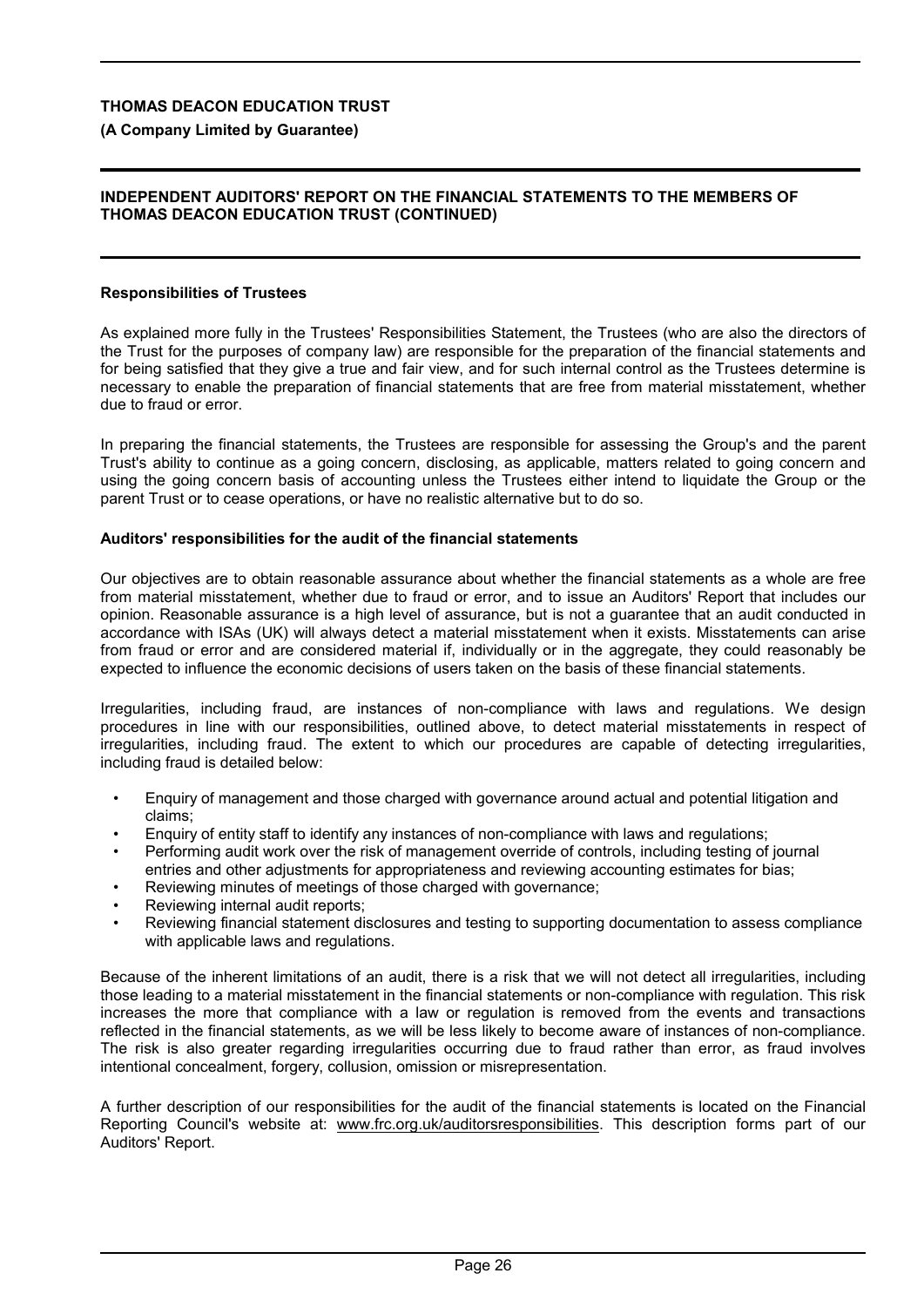## **(A Company Limited by Guarantee)**

#### **INDEPENDENT AUDITORS' REPORT ON THE FINANCIAL STATEMENTS TO THE MEMBERS OF THOMAS DEACON EDUCATION TRUST (CONTINUED)**

#### **Use of our report**

This report is made solely to the charitable Trust's members, as a body, in accordance with Chapter 3 of Part 16 of the Companies Act 2006. Our audit work has been undertaken so that we might state to the charitable Trust's members those matters we are required to state to them in an Auditors' Report and for no other purpose. To the fullest extent permitted by law, we do not accept or assume responsibility to anyone other than the charitable Trust and its members, as a body, for our audit work, for this report, or for the opinions we have formed.

Atul Karije

**Atul Kariya FCCA (Senior Statutory Auditor)** for and on behalf of **MHA MacIntyre Hudson** Chartered Accountants Statutory Auditors Milton Keynes

Date: 15 December 2021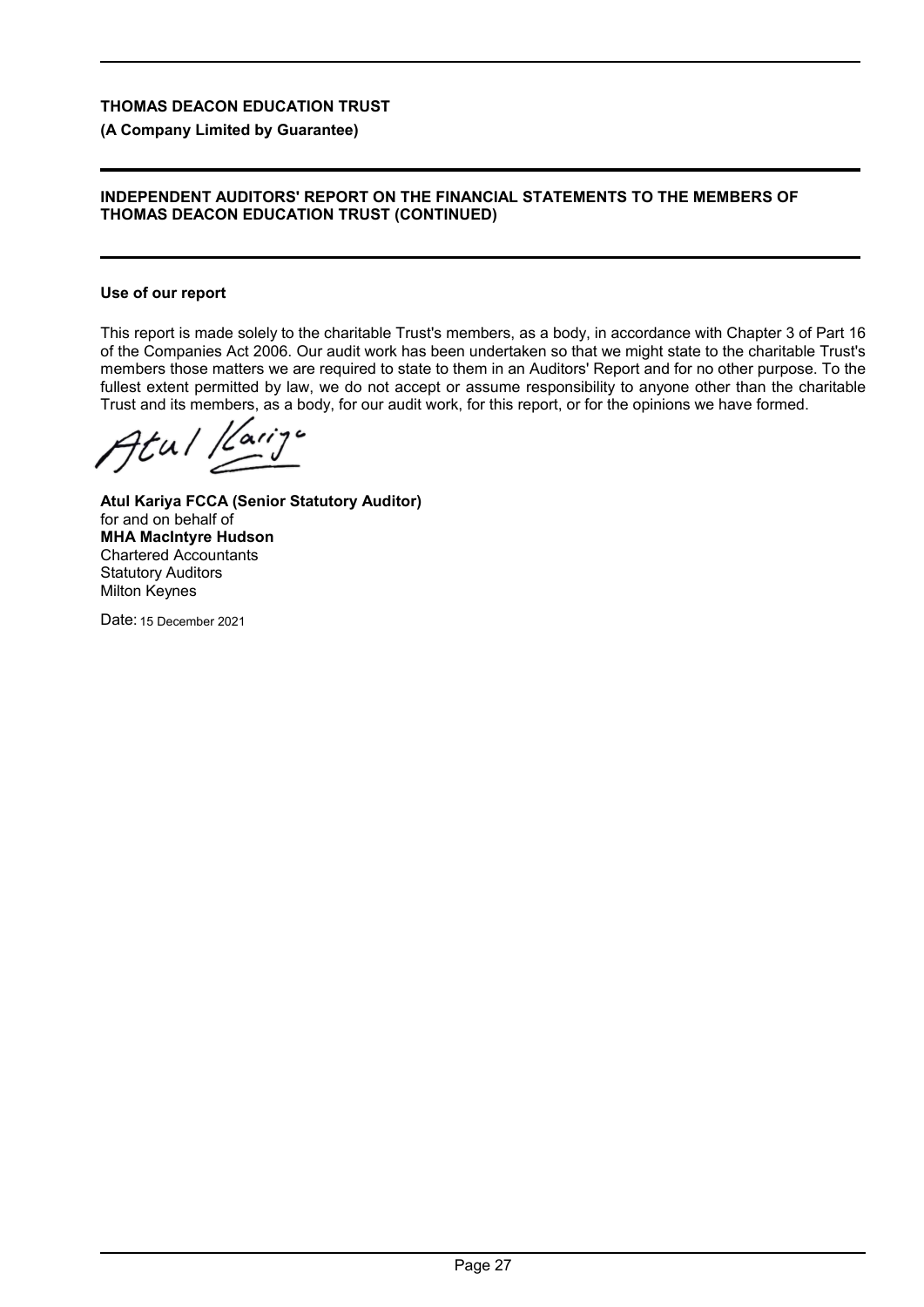**(A Company Limited by Guarantee)**

## **INDEPENDENT REPORTING ACCOUNTANT'S ASSURANCE REPORT ON REGULARITY TO THOMAS DEACON EDUCATION TRUST AND THE EDUCATION AND SKILLS FUNDING AGENCY**

In accordance with the terms of our engagement letter dated 12 October 2020 and further to the requirements of the Education and Skills Funding Agency (ESFA) as included in the Academies Accounts Direction 2020 to 2021, we have carried out an engagement to obtain limited assurance about whether the expenditure disbursed and income received by Thomas Deacon Education Trust during the year 1 September 2020 to 31 August 2021 have been applied to the purposes identified by Parliament and the financial transactions conform to the authorities which govern them.

This report is made solely to Thomas Deacon Education Trust and ESFA in accordance with the terms of our engagement letter. Our work has been undertaken so that we might state to Thomas Deacon Education Trust and ESFA those matters we are required to state in a report and for no other purpose. To the fullest extent permitted by law, we do not accept or assume responsibility to anyone other than Thomas Deacon Education Trust and ESFA, for our work, for this report, or for the conclusion we have formed.

#### **Respective responsibilities of Thomas Deacon Education Trust's Accounting Officer and the reporting accountant**

The Accounting Officer is responsible, under the requirements of Thomas Deacon Education Trust's funding agreement with the Secretary of State for Education dated 1 November 2012 and the Academies Financial Handbook, extant from 1 September 2020, for ensuring that expenditure disbursed and income received is applied for the purposes intended by Parliament and the financial transactions conform to the authorities which govern them.

Our responsibilities for this engagement are established in the United Kingdom by our profession's ethical guidance and are to obtain limited assurance and report in accordance with our engagement letter and the requirements of the Academies Accounts Direction 2020 to 2021. We report to you whether anything has come to our attention in carrying out our work which suggests that in all material respects, expenditure disbursed and income received during the year 1 September 2020 to 31 August 2021 have not been applied to purposes intended by Parliament or that the financial transactions do not conform to the authorities which govern them.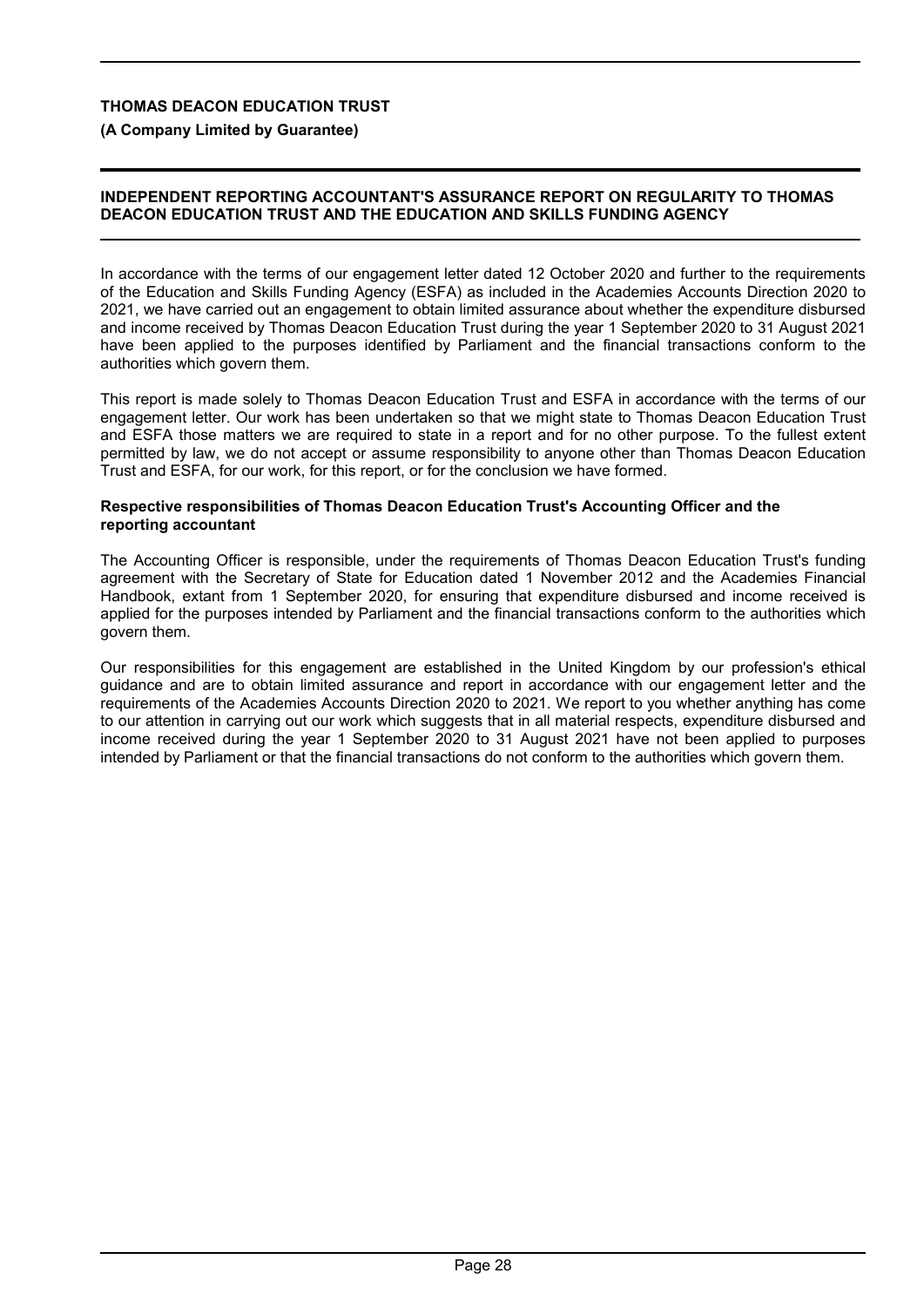# **(A Company Limited by Guarantee)**

## **INDEPENDENT REPORTING ACCOUNTANT'S ASSURANCE REPORT ON REGULARITY TO THOMAS DEACON EDUCATION TRUST AND THE EDUCATION & SKILLS FUNDING AGENCY (CONTINUED)**

### **Approach**

We conducted our engagement in accordance with the Framework and Guide for External Auditors and Reporting Accountant of Academy Trusts issued by ESFA. We performed a limited assurance engagement as defined in our engagement letter.

The objective of a limited assurance engagement is to perform such procedures as to obtain information and explanations in order to provide us with sufficient appropriate evidence to express a negative conclusion on regularity.

A limited assurance engagement is more limited in scope than a reasonable assurance engagement and consequently does not enable us to obtain assurance that we would become aware of all significant matters that might be identified in a reasonable assurance engagement. Accordingly, we do not express a positive opinion.

Our engagement includes examination, on a test basis, of evidence relevant to the regularity and propriety of the Trust's income and expenditure.

The work undertaken to draw to our conclusion includes:

- a review of the objectives and activities of the Academy, with reference to the income streams and other information available to us as auditors of the Academy;
- testing a sample of payroll payments to staff;
- testing a sample of payments to suppliers and other third parties;
- consideration of governance issues; and
- evaluating the internal control procedures and reporting lines, testing as appropriate and making appropriate enquiries of the Accounting Officer.

### **Conclusion**

In the course of our work, nothing has come to our attention which suggest in all material respects the expenditure disbursed and income received during the year 1 September 2020 to 31 August 2021 has not been applied to purposes intended by Parliament and the financial transactions do not conform to the authorities which govern them.

MacIque Huden

**MHA MacIntyre Hudson** Chartered Accountants Statutory Auditors

Date: 15 December 2021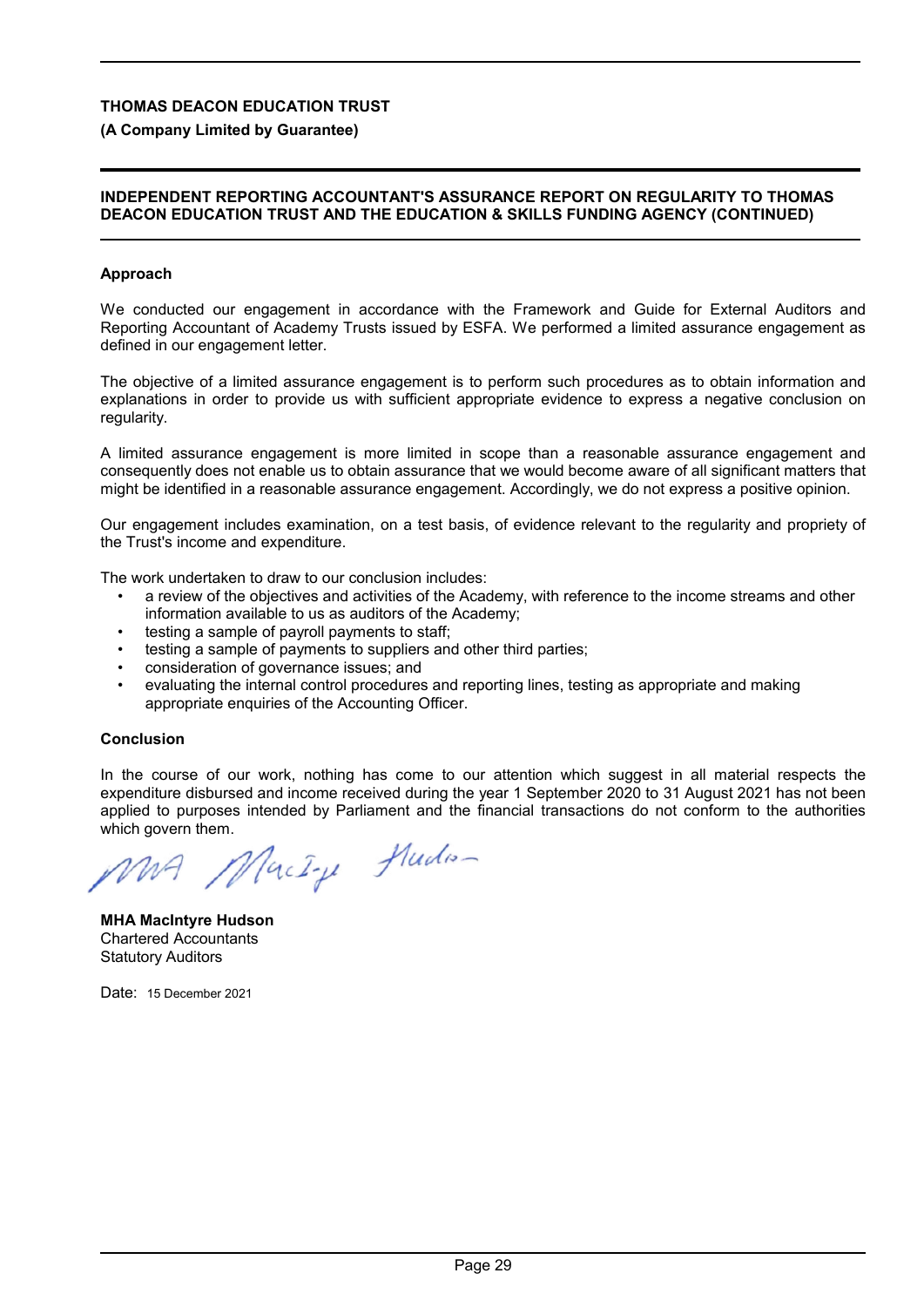**(A Company Limited by Guarantee)**

#### **CONSOLIDATED STATEMENT OF FINANCIAL ACTIVITIES (INCORPORATING INCOME AND EXPENDITURE ACCOUNT) FOR THE YEAR ENDED 31 AUGUST 2021**

|                                                            | <b>Note</b>    | <b>Unrestricted</b><br>funds<br>2021<br>£000 | <b>Restricted</b><br>funds<br>2021<br>£000 | <b>Restricted</b><br>fixed asset<br>funds<br>2021<br>£000 | Total<br>funds<br>2021<br>£000 | Total<br>funds<br>2020<br>£000 |
|------------------------------------------------------------|----------------|----------------------------------------------|--------------------------------------------|-----------------------------------------------------------|--------------------------------|--------------------------------|
| Income from:                                               |                |                                              |                                            |                                                           |                                |                                |
| Donations and capital<br>grants                            | 3              |                                              |                                            | 1,241                                                     | 1,241                          | 8,919                          |
| Charitable activities                                      | 4              | 68                                           | 35,453                                     |                                                           | 35,521                         | 30,036                         |
| Other trading activities                                   | 5              | 922                                          | 46                                         |                                                           | 968                            | 1,077                          |
| Investments                                                | 6              | 1                                            |                                            |                                                           | 1                              | 5                              |
| <b>Total income</b>                                        |                | 991                                          | 35,499                                     | 1,241                                                     | 37,731                         | 40,037                         |
| <b>Expenditure on:</b>                                     |                |                                              |                                            |                                                           |                                |                                |
| Raising funds                                              |                | 301                                          | 71                                         |                                                           | 372                            | 310                            |
| Charitable activities                                      |                | 707                                          | 36,621                                     | 2,734                                                     | 40,062                         | 35,819                         |
| <b>Total expenditure</b>                                   | $\overline{7}$ | 1,008                                        | 36,692                                     | 2,734                                                     | 40,434                         | 36,129                         |
| Net (expenditure)<br>/income                               |                | (17)                                         | (1, 193)                                   | (1, 493)                                                  | (2,703)                        | 3,908                          |
| Transfers between<br>funds                                 | 20             |                                              | (160)                                      | 160                                                       |                                |                                |
| Net movement in<br>funds before other<br>recognised losses |                | (17)                                         | (1, 353)                                   | (1, 333)                                                  | (2,703)                        | 3,908                          |
| Other recognised<br>losses:                                |                |                                              |                                            |                                                           |                                |                                |
| Actuarial losses on<br>defined benefit<br>pension schemes  | 27             |                                              | (3, 413)                                   |                                                           | (3, 413)                       | (454)                          |
|                                                            |                |                                              |                                            |                                                           |                                |                                |
| Net movement in<br>funds                                   |                | (17)                                         | (4, 766)                                   | (1, 333)                                                  | (6, 116)                       | 3,454                          |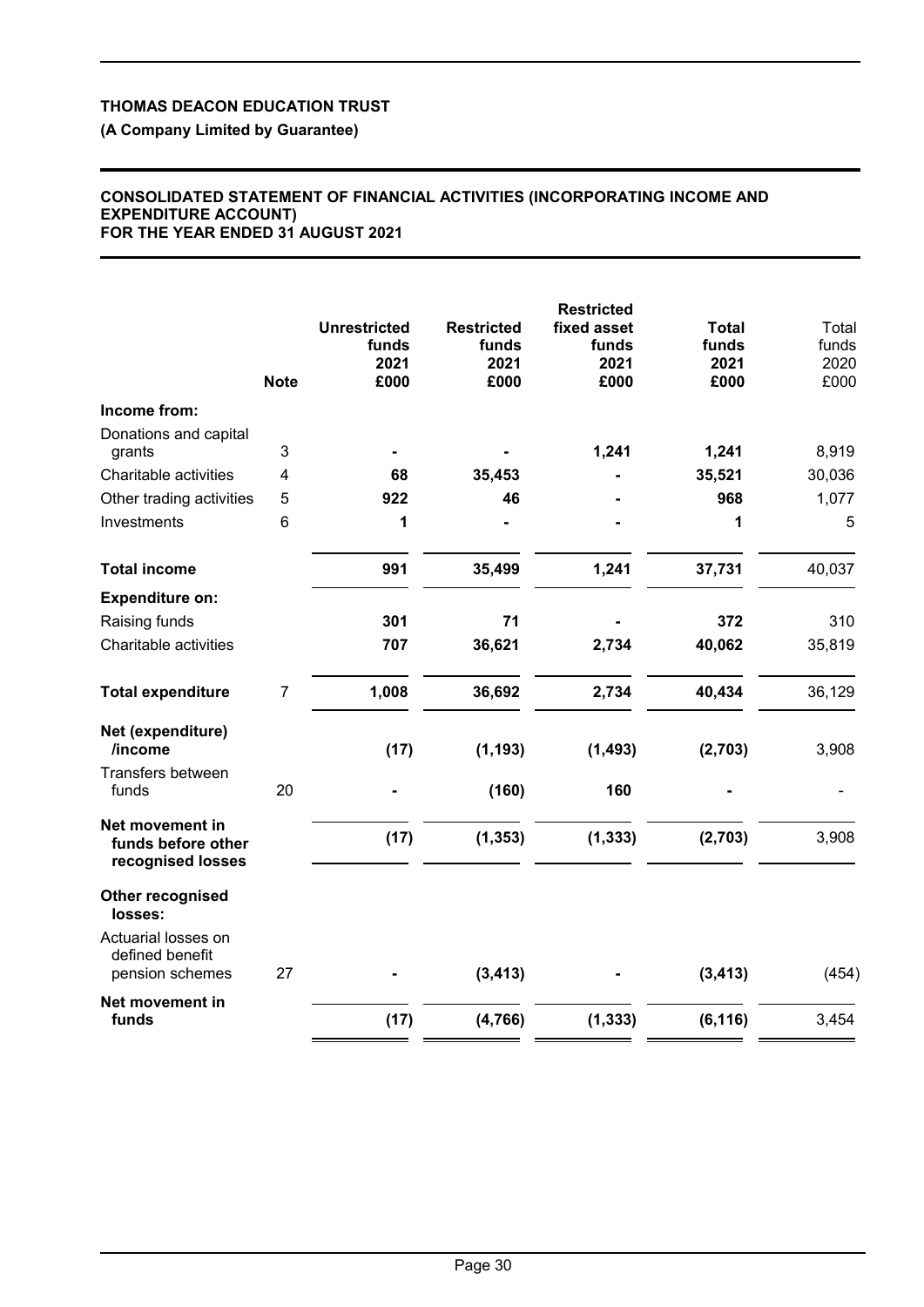**(A Company Limited by Guarantee)**

#### **CONSOLIDATED STATEMENT OF FINANCIAL ACTIVITIES (INCORPORATING INCOME AND EXPENDITURE ACCOUNT) (CONTINUED) FOR THE YEAR ENDED 31 AUGUST 2021**

|                                       | <b>Note</b> | Unrestricted<br>funds<br>2021<br>£000 | <b>Restricted</b><br>funds<br>2021<br>£000 | <b>Restricted</b><br>fixed asset<br>funds<br>2021<br>£000 | Total<br>funds<br>2021<br>£000 | Total<br>funds<br>2020<br>£000 |
|---------------------------------------|-------------|---------------------------------------|--------------------------------------------|-----------------------------------------------------------|--------------------------------|--------------------------------|
| <b>Reconciliation of</b><br>funds:    |             |                                       |                                            |                                                           |                                |                                |
| Total funds brought<br>forward        |             | 646                                   | (15, 442)                                  | 53,818                                                    | 39,022                         | 35,568                         |
| Net movement in<br>funds              |             | (17)                                  | (4,766)                                    | (1, 333)                                                  | (6, 116)                       | 3,454                          |
| <b>Total funds carried</b><br>forward |             | 629                                   | (20, 208)                                  | 52,485                                                    | 32,906                         | 39,022                         |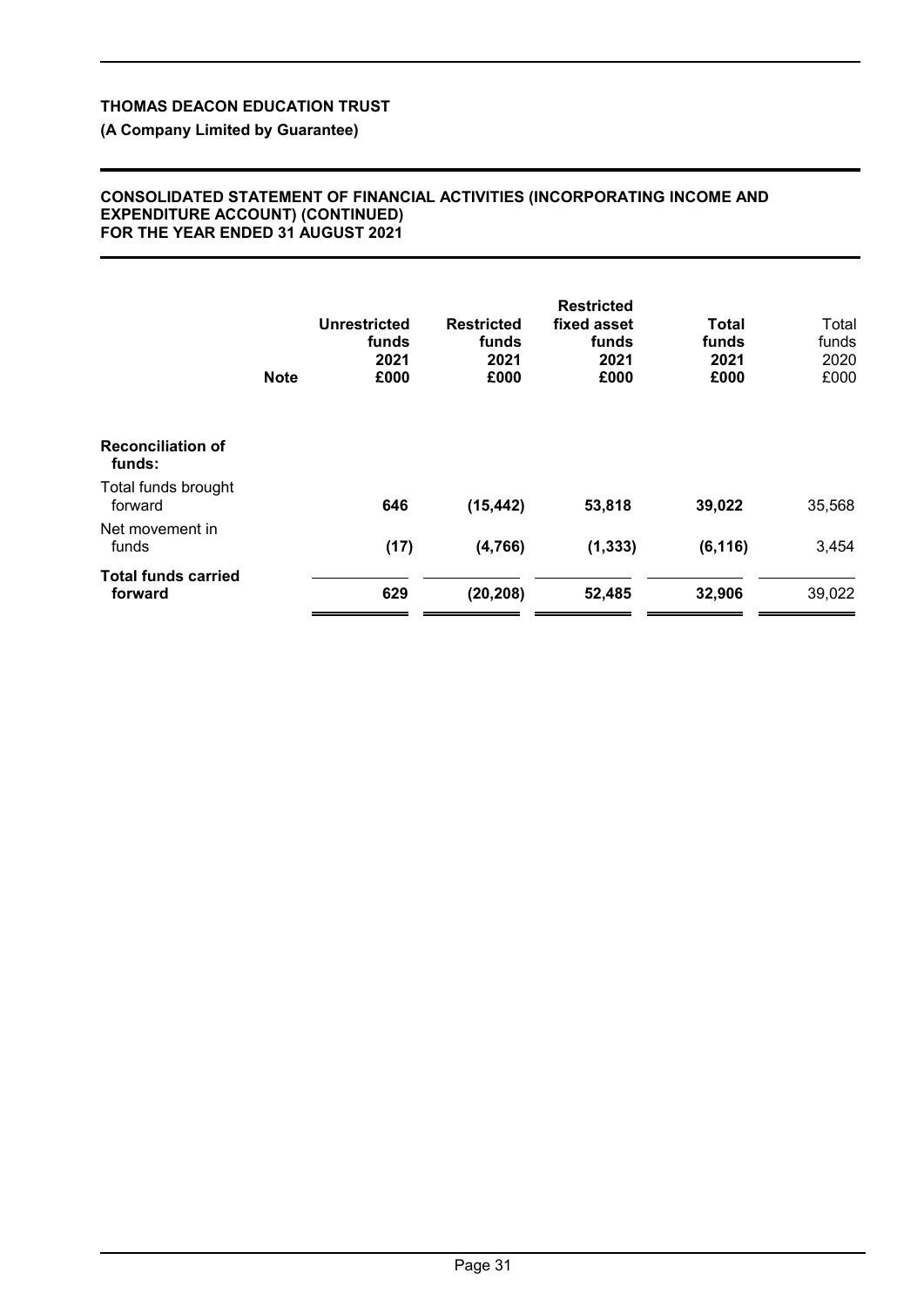#### **(A Company Limited by Guarantee) REGISTERED NUMBER: 05090788**

## **CONSOLIDATED BALANCE SHEET AS AT 31 AUGUST 2021**

|                                                            | <b>Note</b> |           | 2021<br>£000 |           | 2020<br>£000 |
|------------------------------------------------------------|-------------|-----------|--------------|-----------|--------------|
| <b>Fixed assets</b>                                        |             |           |              |           |              |
| Tangible assets<br><b>Current assets</b>                   | 14          |           | 51,347       |           | 53,236       |
| <b>Stocks</b>                                              | 16          | 182       |              | 219       |              |
| <b>Debtors</b>                                             | 17          | 993       |              | 1,074     |              |
| Cash at bank and in hand                                   | 24          | 5,973     |              | 3,902     |              |
|                                                            |             | 7,148     |              | 5,195     |              |
| Creditors: amounts falling due within one<br>year          | 18          | (2,623)   |              | (1,983)   |              |
| <b>Net current assets</b>                                  |             |           | 4,525        |           | 3,212        |
| <b>Total assets less current liabilities</b>               |             |           | 55,872       |           | 56,448       |
| Creditors: amounts falling due after more<br>than one year | 19          |           | (1,044)      |           | (1,044)      |
| Net assets excluding pension liability                     |             |           | 54,828       |           | 55,404       |
| Defined benefit pension scheme liability                   | 27          |           | (21, 922)    |           | (16, 382)    |
| <b>Total net assets</b>                                    |             |           | 32,906       |           | 39,022       |
| <b>Funds of the Trust</b><br><b>Restricted funds:</b>      |             |           |              |           |              |
| Fixed asset funds                                          | 20          | 52,485    |              | 53,818    |              |
| Restricted income funds                                    | 20          | 1,714     |              | 940       |              |
| Restricted funds excluding pension asset                   | 20          | 54,199    |              | 54,758    |              |
| Pension reserve                                            | 20          | (21, 922) |              | (16, 382) |              |
| <b>Total restricted funds</b>                              | 20          |           | 32,277       |           | 38,376       |
| <b>Unrestricted income funds</b>                           | 20          |           | 629          |           | 646          |
| <b>Total funds</b>                                         |             |           | 32,906       |           | 39,022       |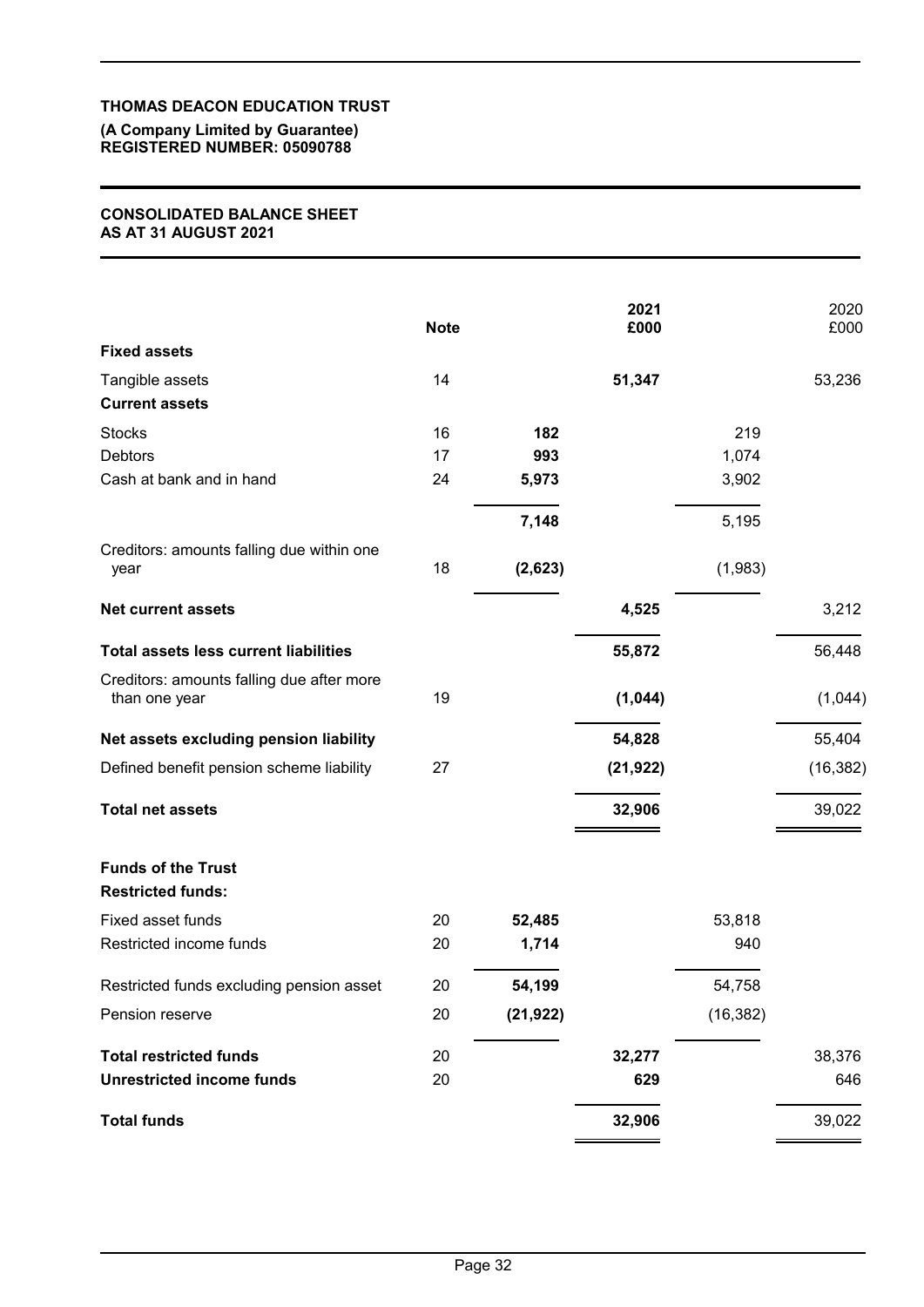**(A Company Limited by Guarantee) REGISTERED NUMBER: 05090788**

## **CONSOLIDATED BALANCE SHEET (CONTINUED) AS AT 31 AUGUST 2021**

The financial statements on pages 30 to 70 were approved and authorised for issue by the Trustees and are signed on their behalf, by:

altanas

**Dr R Barnes** Chairman

Date: 13th December 2021

The notes on pages 37 to 70 form part of these financial statements.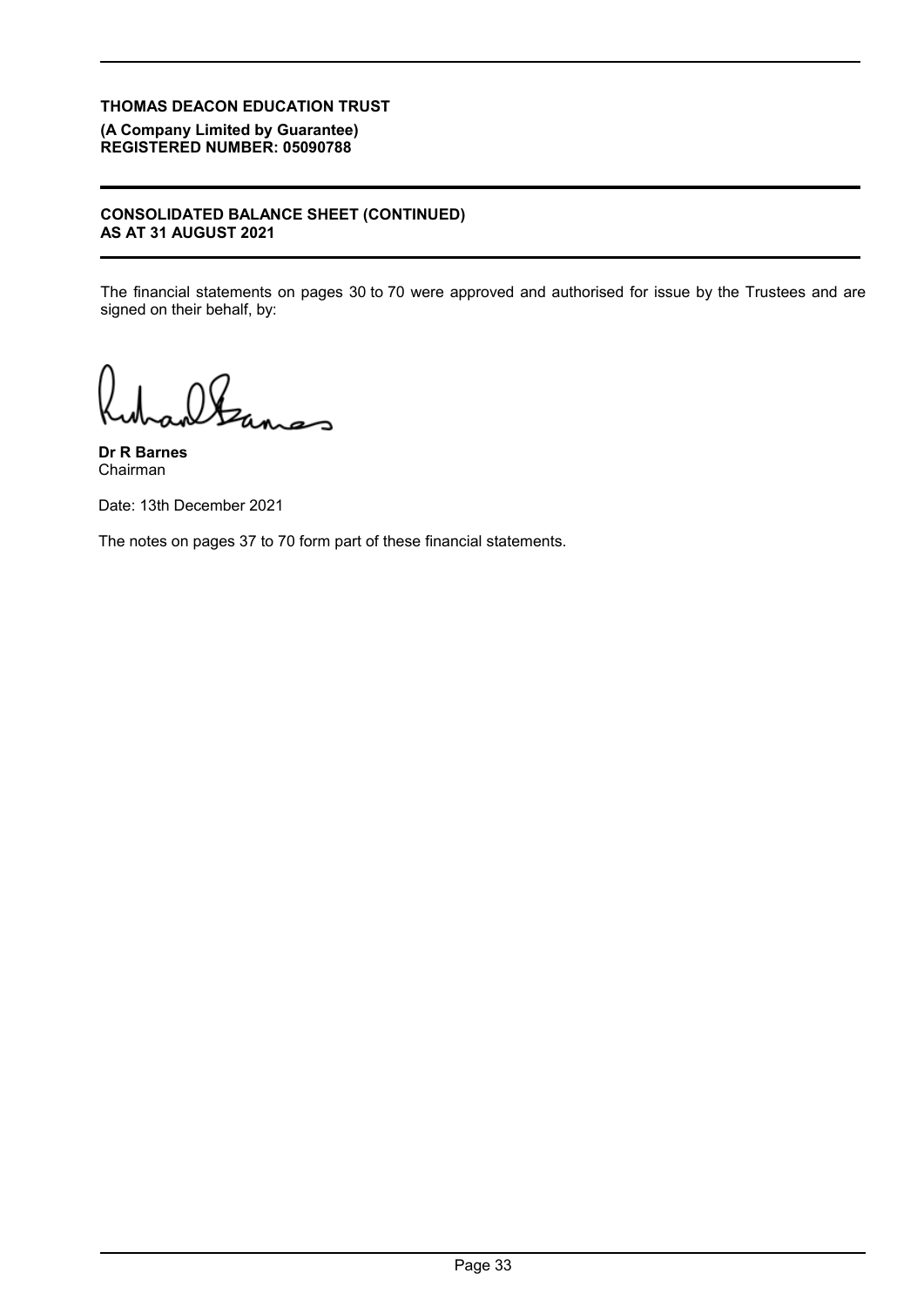**(A Company Limited by Guarantee) REGISTERED NUMBER: 05090788**

#### **TRUST BALANCE SHEET AS AT 31 AUGUST 2021**

|                                                            | <b>Note</b> |         | 2021<br>£000 |          | 2020<br>£000 |
|------------------------------------------------------------|-------------|---------|--------------|----------|--------------|
| <b>Fixed assets</b>                                        |             |         |              |          |              |
| Tangible assets                                            | 14          |         | 51,347       |          | 53,236       |
| Investments                                                | 15          |         | 1            |          | 1            |
|                                                            |             |         | 51,348       |          | 53,237       |
| <b>Current assets</b>                                      |             |         |              |          |              |
| <b>Stocks</b>                                              | 16          | 182     |              | 219      |              |
| <b>Debtors</b>                                             | 17          | 1,007   |              | 1,333    |              |
| Cash at bank and in hand                                   |             | 5,962   |              | 3,890    |              |
|                                                            |             | 7,151   |              | 5,442    |              |
| Creditors: amounts falling due within one<br>year          | 18          | (2,603) |              | (2, 222) |              |
| <b>Net current assets</b>                                  |             |         | 4,548        |          | 3,220        |
| <b>Total assets less current liabilities</b>               |             |         | 55,896       |          | 56,457       |
| Creditors: amounts falling due after more<br>than one year | 19          |         | (1,044)      |          | (1,044)      |
| Net assets excluding pension liability                     |             |         | 54,852       |          | 55,413       |
| Defined benefit pension scheme liability                   | 27          |         | (21, 922)    |          | (16, 382)    |
| <b>Total net assets</b>                                    |             |         | 32,930       |          | 39,031       |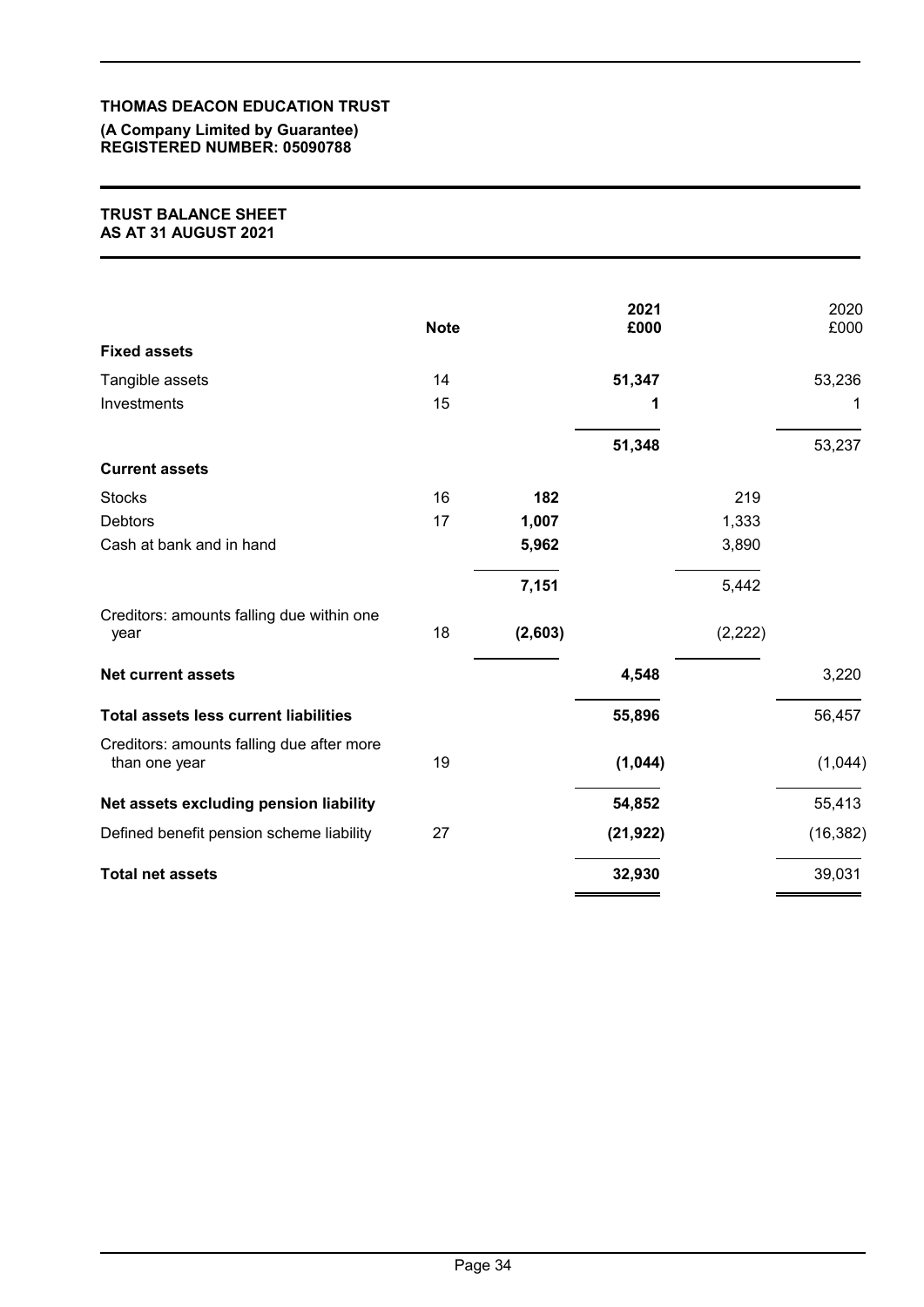#### **(A Company Limited by Guarantee) REGISTERED NUMBER: 05090788**

## **TRUST BALANCE SHEET (CONTINUED) AS AT 31 AUGUST 2021**

|                                                            | <b>Note</b> |           | 2021<br>£000 |           | 2020<br>£000 |
|------------------------------------------------------------|-------------|-----------|--------------|-----------|--------------|
| <b>Funds of the Trust</b>                                  |             |           |              |           |              |
| <b>Restricted funds:</b>                                   |             |           |              |           |              |
| Fixed asset funds                                          | 20          | 52,485    |              | 53,818    |              |
| Restricted income funds                                    | 20          | 1,714     |              | 941       |              |
| Restricted funds excluding pension liability               | 20          | 54,199    |              | 54,759    |              |
| Pension reserve                                            | 20          | (21, 922) |              | (16, 382) |              |
| <b>Total restricted funds</b><br>Unrestricted income funds | 20          |           | 32,277       |           | 38,377       |
| Unrestricted funds excluding pension asset                 | 20          | 653       |              | 654       |              |
| <b>Total unrestricted income funds</b>                     | 20          |           | 653          |           | 654          |
| <b>Total funds</b>                                         |             |           | 32,930       |           | 39,031       |

The financial statements on pages 30 to 70 were approved and authorised for issue by the Trustees and are signed on their behalf, by:

**Dr R Barnes** Chairman Date: 13th December 2021

The notes on pages 37 to 70 form part of these financial statements.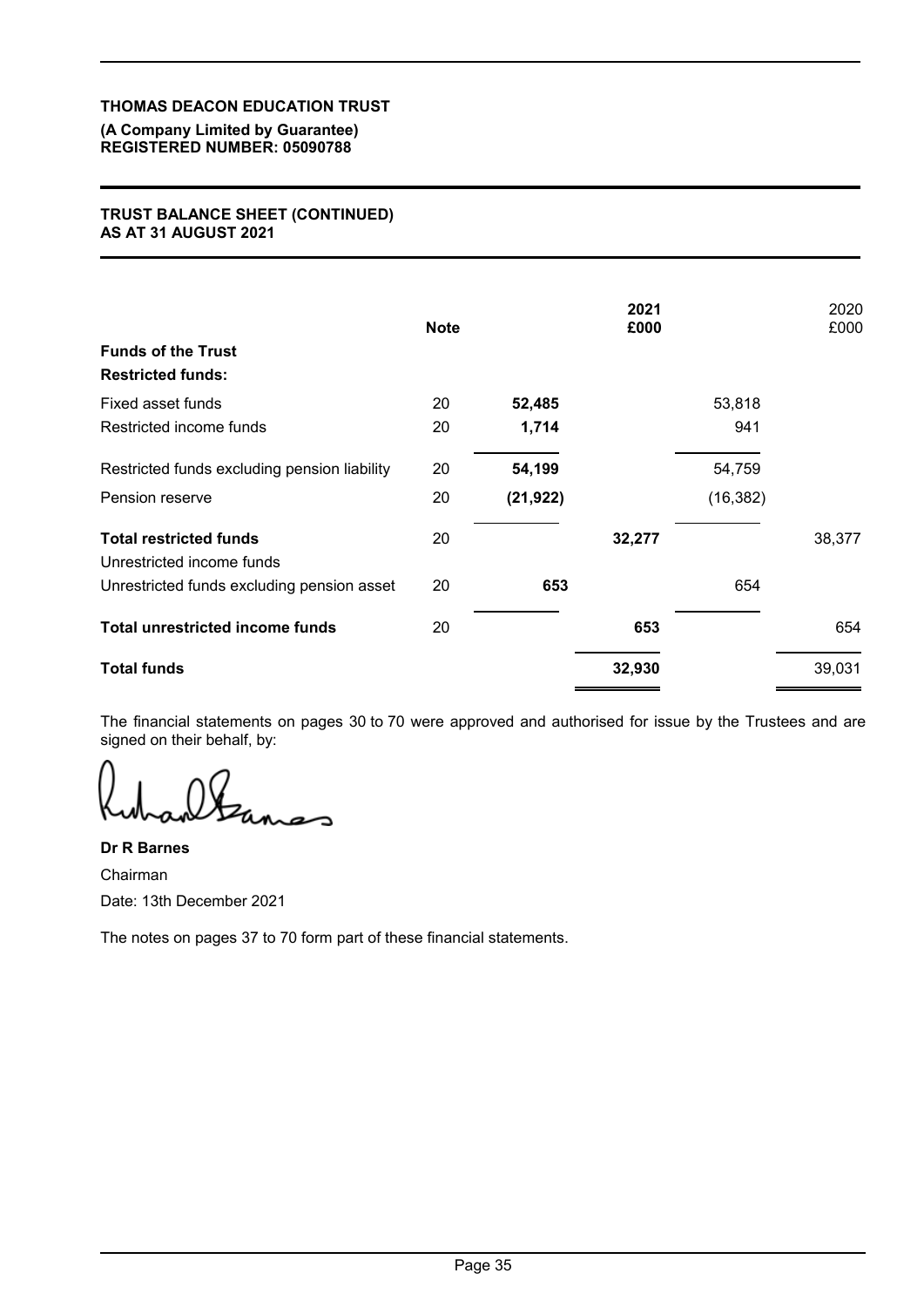# **(A Company Limited by Guarantee)**

## **CONSOLIDATED STATEMENT OF CASH FLOWS FOR THE YEAR ENDED 31 AUGUST 2021**

| Cash flows from operating activities                   | <b>Note</b> | 2021<br>£000 | 2020<br>£000 |
|--------------------------------------------------------|-------------|--------------|--------------|
| Net cash provided by operating activities              | 22          | 2,025        | 95           |
| Cash flows from investing activities                   | 23          | 46           | 588          |
| Change in cash and cash equivalents in the year        |             | 2,071        | 683          |
| Cash and cash equivalents at the beginning of the year |             | 3,902        | 3,219        |
| Cash and cash equivalents at the end of the year       | 24, 25      | 5,973        | 3,902        |

The notes on pages 37 to 70 form part of these financial statements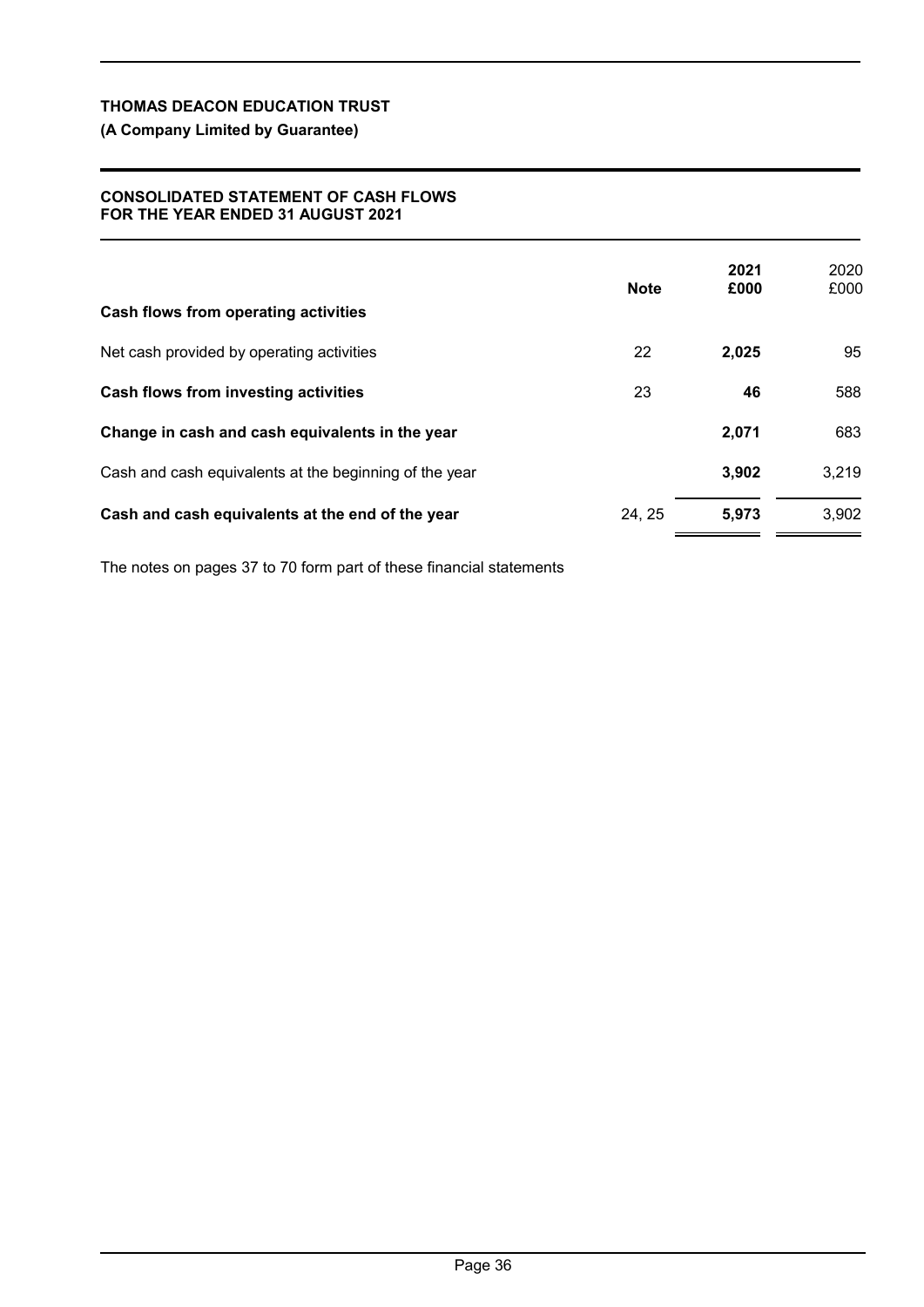# **(A Company Limited by Guarantee)**

#### **NOTES TO THE FINANCIAL STATEMENTS FOR THE YEAR ENDED 31 AUGUST 2021**

# **1. Accounting policies**

Thomas Deacon Education Trust is a company limited by guarantee registered in England. The registered office is detailed on page 1 and the principle activity is detailed in the Trustee's Report.

A summary of the principal accounting policies adopted (which have been applied consistently, except where noted), judgments and key sources of estimation uncertainty, is set out below.

The financial statements are prepared in £ sterling, rounded to the nearest £1.

# **1.1 Basis of preparation of financial statements**

The financial statements of the Trust, which is a public benefit entity under FRS 102, have been prepared under the historic cost convention in accordance with the Financial Reporting Standard Applicable in the UK and Republic of Ireland (FRS 102), the Accounting and Reporting by Charities: Statement of Recommended Practice applicable to charities preparing their accounts in accordance with the Financial Reporting Standard applicable in the UK and Republic of Ireland (FRS 102) (Charities SORP (FRS 102)), the Academies Accounts Direction 2020 to 2021 issued by ESFA, the Charities Act 2011 and the Companies Act 2006.

The consolidated statement of financial activities (SOFA) and Balance Sheet consolidate the financial statements of the Trust and its subsidiary undertaking. The results of the subsidiary are consolidated on a line by line basis.

The Trust has taken advantage of the exemption allowed under section 408 of the Companies Act 2006 and has not presented its own statement of financial activities in these financial statements.

# **1.2 Going concern**

The Trustees assess whether the use of going concern is appropriate i.e. whether there are any material uncertainties related to events or conditions that may cast significant doubt on the ability of the Trust to continue as a going concern. The Trustees make this assessment in respect of a period of at least one year from the date of authorisation for issue of the financial statements and have concluded that the Trust has adequate resources to continue in operational existence for the foreseeable future and there are no material uncertainties about the Trust's ability to continue as a going concern, thus they continue to adopt the going concern basis of accounting in preparing the financial statements.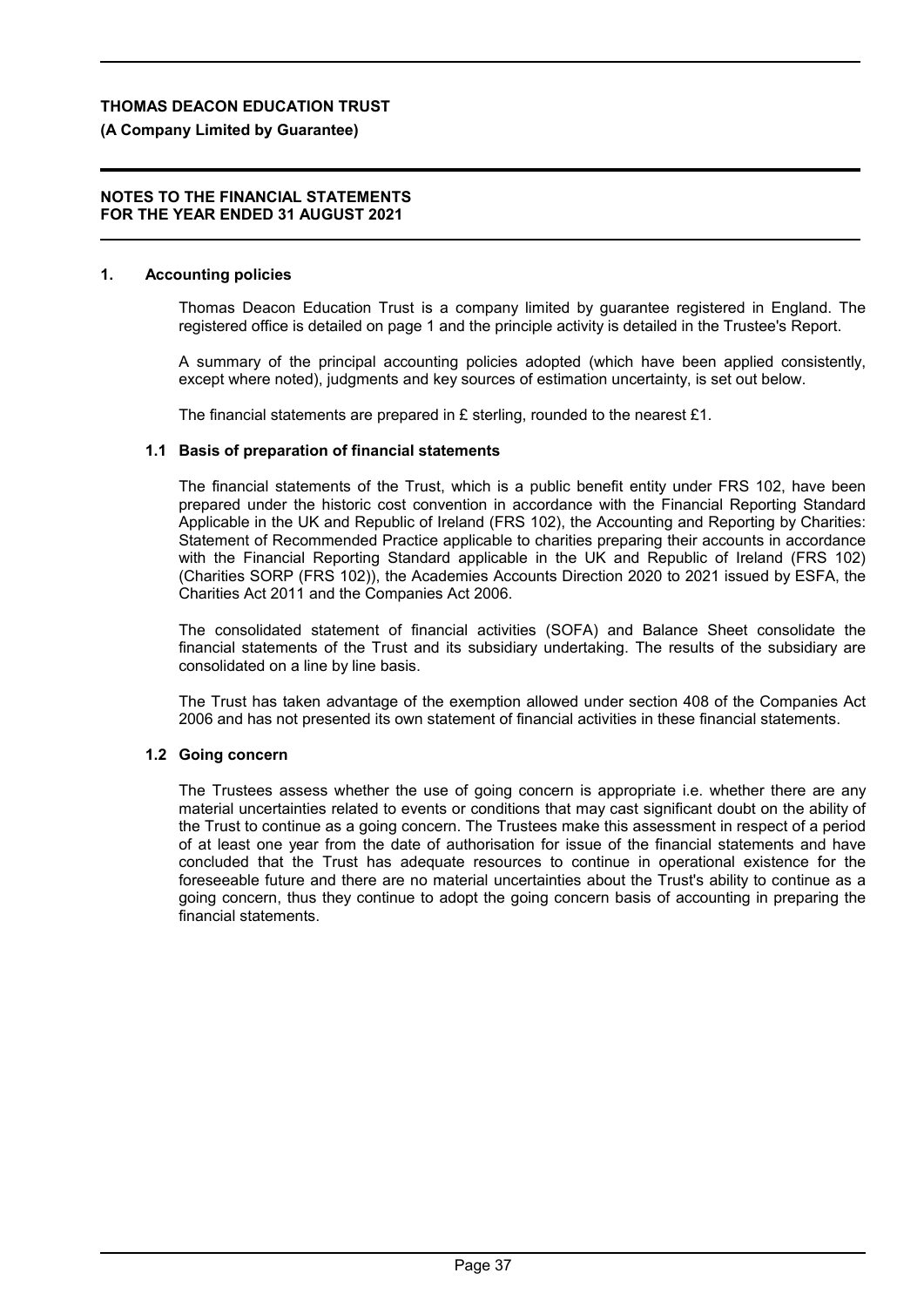# **(A Company Limited by Guarantee)**

## **NOTES TO THE FINANCIAL STATEMENTS FOR THE YEAR ENDED 31 AUGUST 2021**

# **1. Accounting policies (continued)**

# **1.3 Income**

All incoming resources are recognised when the Trust has entitlement to the funds, the receipt is probable and the amount can be measured reliably.

## **Grants**

Grants are included in the consolidated statement of financial activities on a receivable basis. The balance of income received for specific purposes but not expended during the period is shown in the relevant funds on the Balance Sheet. Where income is received in advance of meeting any performance-related conditions there is not unconditional entitlement to the income and its recognition is deferred and included in creditors as deferred income until the performance-related conditions are met. Where entitlement occurs before income is received, the income is accrued.

General Annual Grant is recognised in full in the consolidated statement of financial activities in the year for which it is receivable and any abatement in respect of the year is deducted from income and recognised as a liability.

Capital grants are recognised in full when there is an unconditional entitlement to the grant. Unspent amounts of capital grants are reflected in the Balance Sheet in the restricted fixed asset fund. Capital grants are recognised when there is entitlement and are not deferred over the life of the asset on which they are expended.

## **Sponsorship income**

Sponsorship income provided to the Trust which amounts to a donation is recognised in the consolidated statement of financial activities in the year in which it is receivable (where there are no performance-related conditions) where receipt is probable and it can be measured reliably.

## **Donations**

Donations are recognised on a receivable basis (where there are no performance-related conditions) where the receipt is probable and the amount can be reliably measured.

## **Other income**

Other income, including the hire of facilities, is recognised in the year it is receivable and to the extent the Trust has provided the goods or services.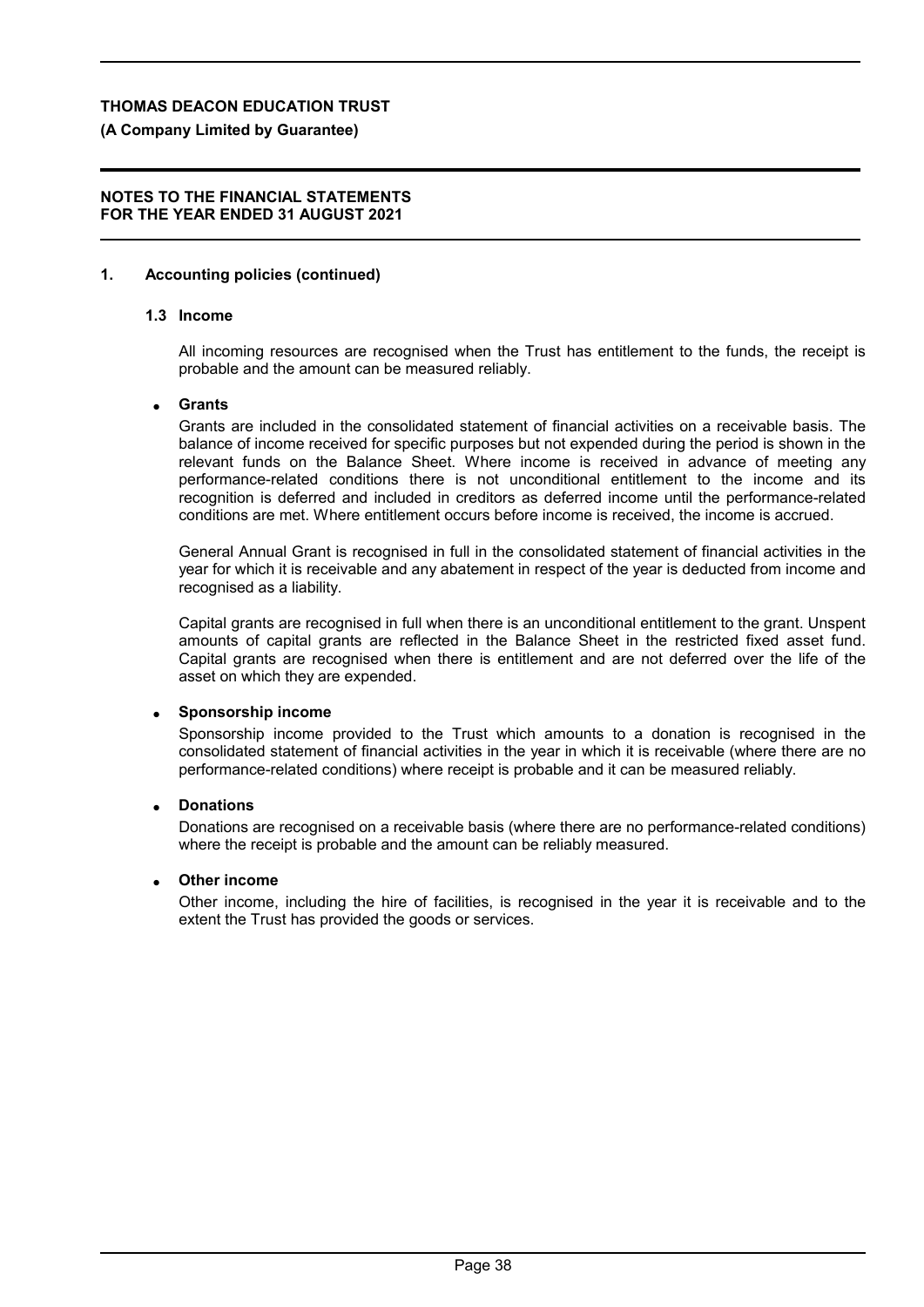# **(A Company Limited by Guarantee)**

## **NOTES TO THE FINANCIAL STATEMENTS FOR THE YEAR ENDED 31 AUGUST 2021**

# **1. Accounting policies (continued)**

# **1.4 Expenditure**

Expenditure is recognised once there is a legal or constructive obligation to transfer economic benefit to a third party, it is probable that a transfer of economic benefits will be required in settlement and the amount of the obligation can be measured reliably. Expenditure is classified by activity. The costs of each activity are made up of the total of direct costs and shared costs, including support costs involved in undertaking each activity. Direct costs attributable to a single activity are allocated directly to that activity. Shared costs which contribute to more than one activity and support costs which are not attributable to a single activity are apportioned between those activities on a basis consistent with the use of resources. Central staff costs are allocated on the basis of time spent, and depreciation charges allocated on the portion of the asset's use.

## **Expenditure on raising funds**

This includes all expenditure incurred by the Group to raise funds for its charitable purposes and includes costs of all fundraising activities events and non-charitable trading.

#### **Charitable activities**

These are costs incurred on the Group's educational operations, including support costs and costs relating to the governance of the Group apportioned to charitable activities.

All resources expended are inclusive of irrecoverable VAT.

#### **1.5 Interest receivable**

Interest on funds held on deposit is included when receivable and the amount can be measured reliably by the Group; this is normally upon notification of the interest paid or payable by the institution with whom the funds are deposited.

## **1.6 Taxation**

The Trust is considered to pass the tests set out in Paragraph 1 Schedule 6 of the Finance Act 2010 and therefore it meets the definition of a charitable company for UK corporation tax purposes.

Accordingly, the Trust is potentially exempt from taxation in respect of income or capital gains received within categories covered by Part 11, chapter 3 of the Corporation Tax Act 2010 or Section 256 of the Taxation of Chargeable Gains Act 1992, to the extent that such income or gains are applied exclusively to charitable purposes.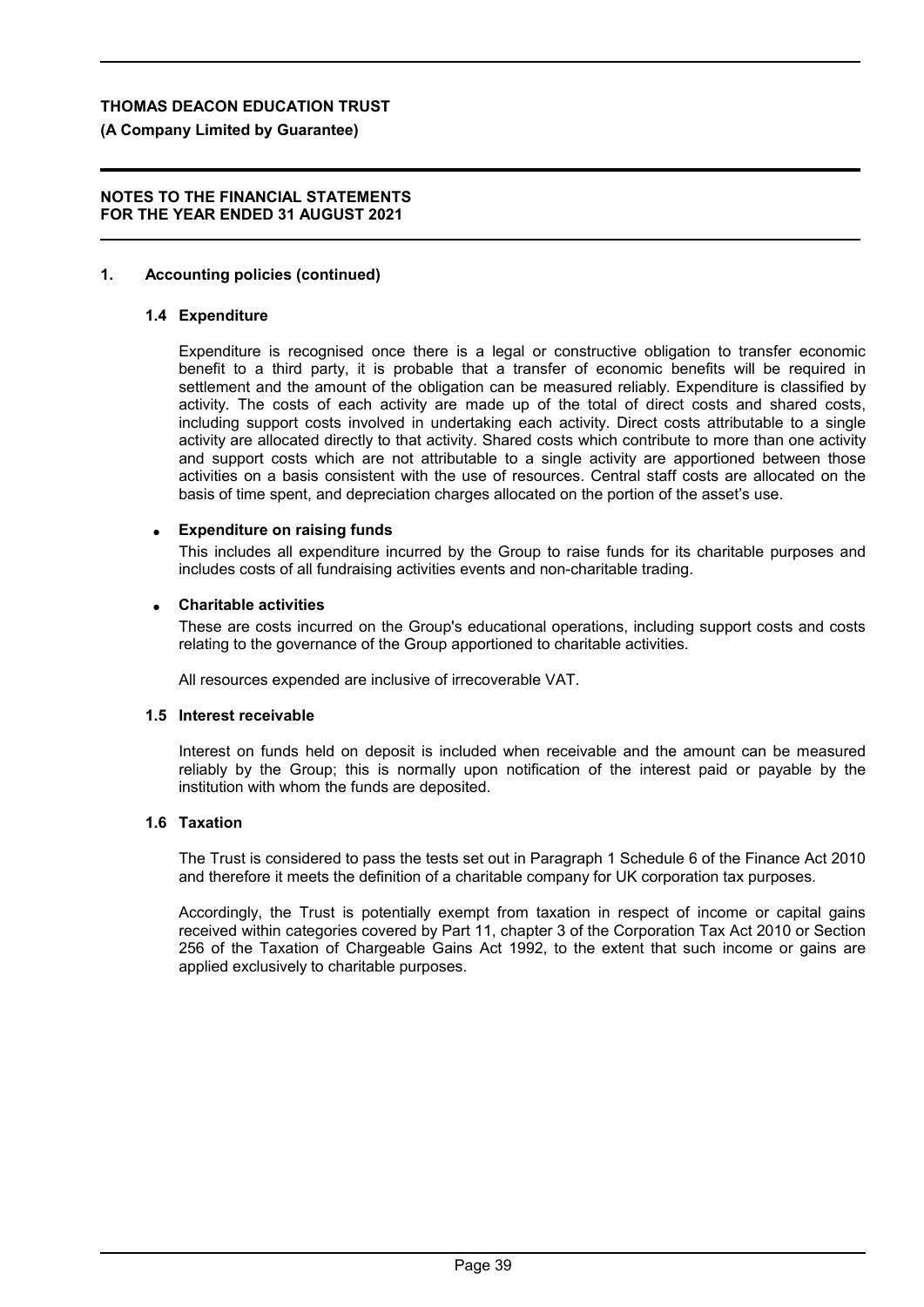#### **(A Company Limited by Guarantee)**

#### **NOTES TO THE FINANCIAL STATEMENTS FOR THE YEAR ENDED 31 AUGUST 2021**

#### **1. Accounting policies (continued)**

#### **1.7 Tangible fixed assets**

Assets costing £1,500 or more are capitalised as tangible fixed assets and are carried at cost, net of depreciation and any provision for impairment.

Where tangible fixed assets have been acquired with the aid of specific grants, either from the government or from the private sector, they are included in the Balance Sheet at cost and depreciated over their expected useful economic life. Where there are specific conditions attached to the funding requiring the continued use of the asset, the related grants are credited to a restricted fixed asset fund in the Consolidated Statement of Financial Activities and carried forward in the Balance Sheet. Depreciation on the relevant assets is charged directly to the restricted fixed asset fund in the Consolidated Statement of Financial Activities. Where tangible fixed assets have been acquired with unrestricted funds, a transfer is made to the restricted fixed assets fund.

Depreciation is provided on all tangible fixed assets in year of acquisition other than freehold land and assets under construction, at rates calculated to write off the cost of each asset, less their estimated residual value, over its expected useful life as follows:

Depreciation is provided on the following bases:

Leasehold property **- 2%** - 3.33% straight line<br>Furnishings and fittings - 10% straight line Furnishings and fittings Furniture and equipment - 20% straight line Computer equipment and software - 33.33% straight line

Assets in the course of construction are included at cost. Depreciation on these assets is not charged until they are brought into use and reclassified to freehold or leasehold land and buildings.

During the year, all assets previously classed as Freehold Property have been reallocated to Leasehold Property.

A review for impairment of a fixed asset is carried out if events or changes in circumstances indicate that the carrying value of any fixed asset may not be recoverable. Shortfalls between the carrying value of fixed assets and their recoverable amounts are recognised as impairments. Impairment losses are recognised in the Consolidated Statement of Financial Activities.

#### **1.8 Stocks and work in progress**

Stocks and work in progress are valued at the lower of cost and net realisable value after making due allowance for obsolete and slow-moving stocks. Cost includes all direct costs and an appropriate proportion of fixed and variable overheads.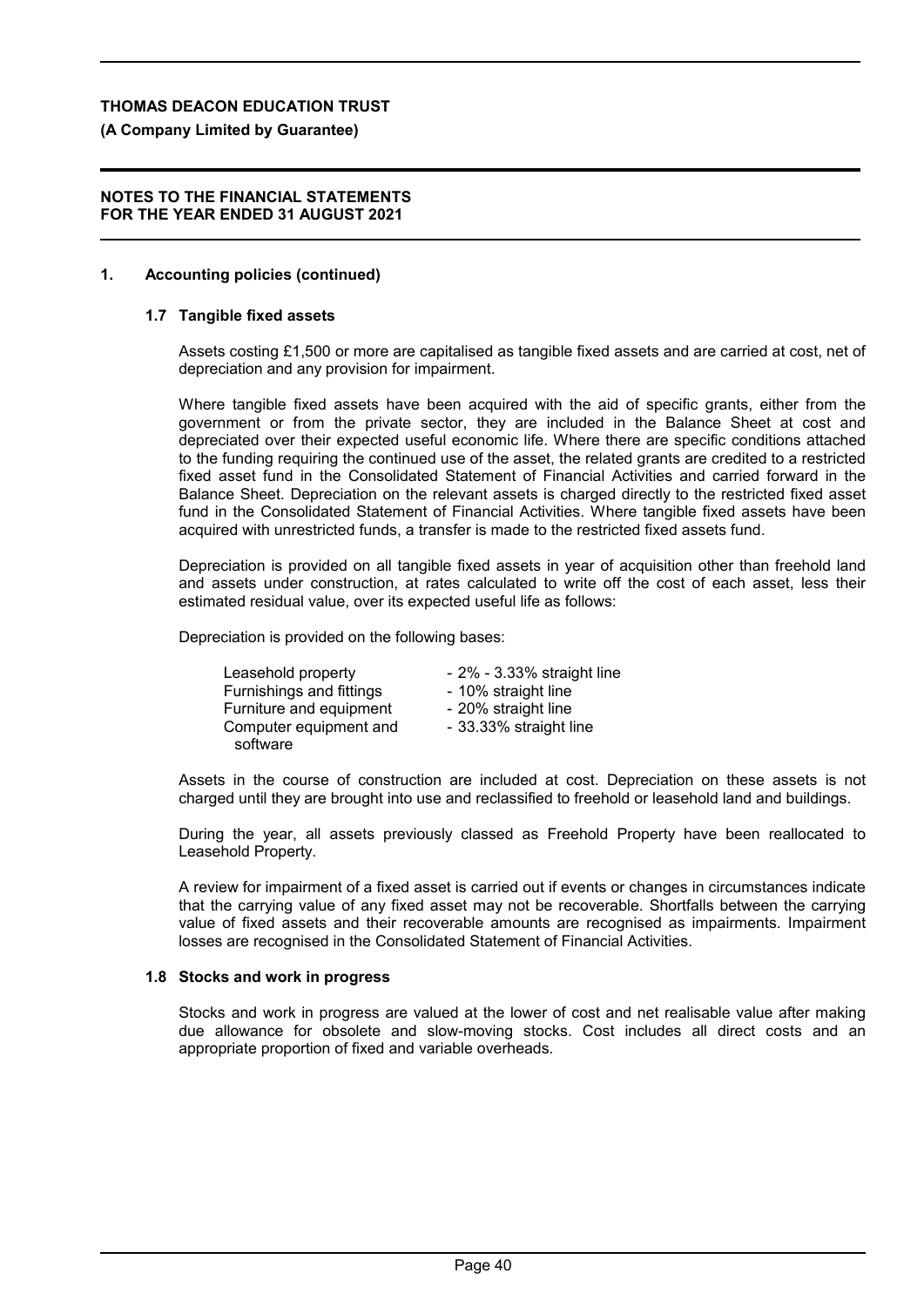#### **(A Company Limited by Guarantee)**

#### **NOTES TO THE FINANCIAL STATEMENTS FOR THE YEAR ENDED 31 AUGUST 2021**

#### **1. Accounting policies (continued)**

#### **1.9 Long-term contracts**

Surplus on long-term contracts is taken as the work is carried out if the final outcome can be assessed with reasonable certainty. The surplus included is calculated on a prudent basis to reflect the proportion of the work carried out at the year end, by recording turnover and related costs as contract activity progresses. Turnover is calculated as that proportion of total contract value which costs incurred to date bear to total expected costs for that contract. Revenues derived from variations on contracts are recognised only when they have been accepted by the customer. Full provision is made for losses on all contracts in the year in which they are first foreseen.

#### **1.10 Debtors**

Trade and other debtors are recognised at the settlement amount after any trade discount offered. Prepayments are valued at the amount prepaid net of any trade discounts due.

#### **1.11 Cash at bank and in hand**

Cash at bank and in hand includes cash and short-term highly liquid investments with a short maturity of three months or less from the date of acquisition or opening of the deposit or similar account.

#### **1.12 Liabilities**

Liabilities are recognised when there is an obligation at the Balance Sheet date as a result of a past event, it is probable that a transfer of economic benefit will be required in settlement, and the amount of the settlement can be estimated reliably. Liabilities are recognised at the amount that the Group anticipates it will pay to settle the debt or the amount it has received as advanced payments for the goods or services it must provide.

#### **1.13 Financial instruments**

The Group only holds basic financial instruments as defined in FRS 102. The financial assets and financial liabilities of the Group and their measurement bases are as follows:

*Financial assets* - trade and other debtors are basic financial instruments and are debt instruments measured at amortised cost as detailed in note 17. Prepayments are not financial instruments. Amounts due to the Trust's wholly owned subsidiary are held at face value less any impairment.

*Cash at bank* - is classified as a basic financial instrument and is measured at face value.

*Financial liabilities* - trade creditors, accruals and other creditors are financial instruments, and are measured at amortised cost as detailed in notes 18 and 19. Taxation and social security are not included in the financial instruments disclosure definition. Deferred income is not deemed to be a financial liability, as the cash settlement has already taken place and there is an obligation to deliver services rather than cash or another financial instrument. Amounts due to the Trust's wholly owned subsidiary are held at face value less any impairment.

#### **1.14 Operating leases**

Rentals paid under operating leases are charged to the Consolidated Statement of Financial Activities on a straight line basis over the lease term.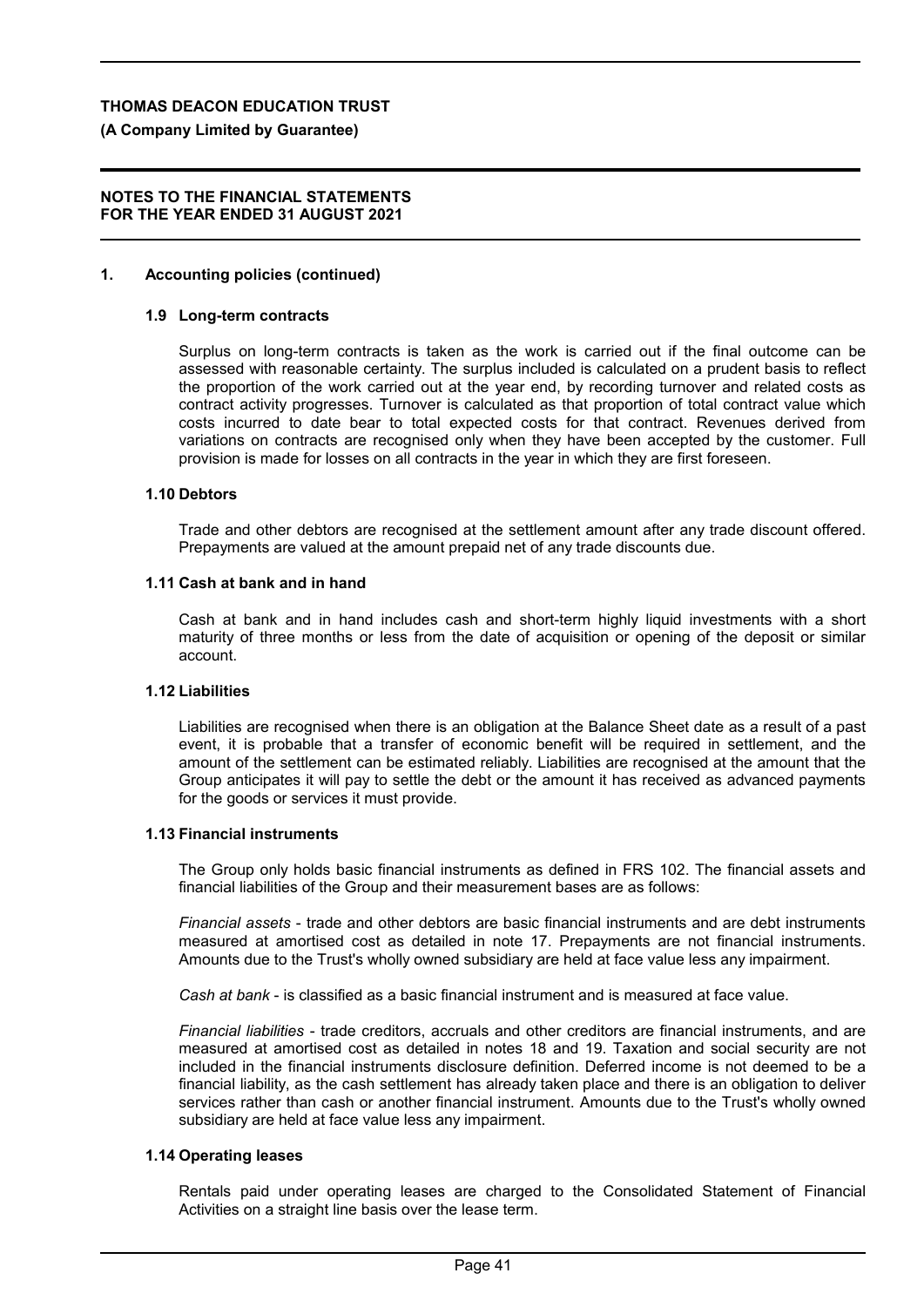#### **(A Company Limited by Guarantee)**

#### **NOTES TO THE FINANCIAL STATEMENTS FOR THE YEAR ENDED 31 AUGUST 2021**

#### **1. Accounting policies (continued)**

# **1.15 Pensions**

Retirement benefits to employees of the Group are provided by the Teachers' Pension Scheme ("TPS") and the Local Government Pension Scheme ("LGPS"). These are defined benefit schemes.

The TPS is an unfunded scheme and contributions are calculated so as to spread the cost of pensions over employees' working lives with the Group in such a way that the pension cost is a substantially level percentage of current and future pensionable payroll. The contributions are determined by the Government Actuary on the basis of quadrennial valuations using a prospective unit credit method. TPS is an unfunded multi-employer scheme with no underlying assets to assign between employers. Consequently, the TPS is treated as a defined contribution scheme for accounting purposes and the contributions recognised in the period to which they relate.

The LGPS is a funded multi-employer scheme and the assets are held separately from those of the Group in separate trustee administered funds. Pension scheme assets are measured at fair value and liabilities are measured on an actuarial basis using the projected unit credit method and discounted at a rate equivalent to the current rate of return on a high quality corporate bond of equivalent term and currency to the liabilities. The actuarial valuations are obtained at least triennially and are updated at each Balance Sheet date. The amounts charged to operating surplus are the current service costs and the costs of scheme introductions, benefit changes, settlements and curtailments. They are included as part of staff costs as incurred. Net interest on the net defined benefit liability is also recognised in the Consolidated Statement of Financial Activities and comprises the interest cost on the defined benefit obligation and interest income on the scheme assets, calculated by multiplying the fair value of the scheme assets at the beginning of the period by the rate used to discount the benefit obligations. The difference between the interest income on the scheme assets and the actual return on the scheme assets is recognised in other recognised gains and losses.

Actuarial gains and losses are recognised immediately in other recognised gains and losses.

#### **1.16 Agency arrangements**

The Academy Trust acts as agent for administering the 16-19 Bursary funds from the ESFA. Transactions are excluded from the Statement of Financial Activities with any unspent funds carried forward in creditors.

## **1.17 Fund accounting**

Unrestricted income funds represent those resources which may be used towards meeting any of the charitable objects of the Group at the discretion of the Trustees.

Restricted fixed asset funds are resources which are to be applied to specific capital purposes imposed by the funders where the asset acquired or created is held for a specific purpose.

Restricted general funds comprise all other restricted funds received with restrictions imposed by the funder/donor and include grants from the Department for Education Group.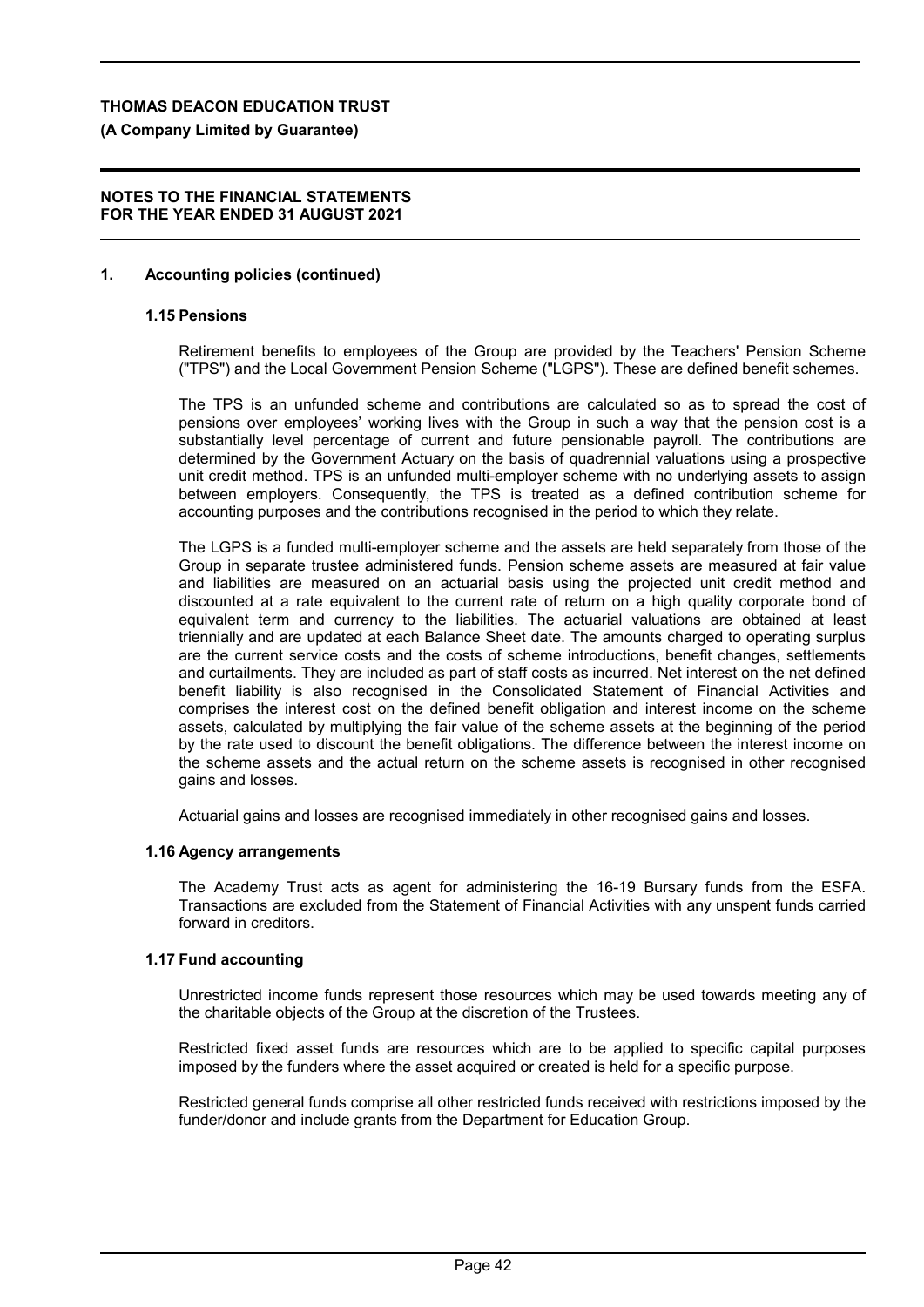#### **(A Company Limited by Guarantee)**

#### **NOTES TO THE FINANCIAL STATEMENTS FOR THE YEAR ENDED 31 AUGUST 2021**

#### **2. Critical accounting estimates and areas of judgment**

Estimates and judgments are continually evaluated and are based on historical experience and other factors, including expectations of future events that are believed to be reasonable under the circumstances.

Critical accounting estimates and assumptions:

The Trust trust makes estimates and assumptions concerning the future. The resulting accounting estimates and assumptions will, by definition, seldom equal the related actual results. The estimates and assumptions that have a significant risk of causing a material adjustment to the carrying amounts of assets and liabilities within the next financial year are discussed below.

The present value of the Local Government Pension Scheme defined benefit liability depends on a number of factors that are determined on an actuarial basis using a variety of assumptions. The assumptions used in determining the net cost or income for pensions include the discount rate. Any changes in these assumptions, which are disclosed in note 27, will impact the carrying amount of the pension liability. Furthermore a roll forward approach which projects results from the latest full actuarial valuation performed at 31 March 2019 has been used by the actuary in valuing the pensions liability at 31 August 2021. Any differences between the figures derived from the roll forward approach and a full actuarial valuation would impact on the carrying amount of the pension liability.

Critical areas of judgment:

Depreciation - depreciation is charged annually based on management's estimate of economic useful life of the asset per the accounting policies above.

## **3. Income from donations and capital grants**

|                                             | <b>Restricted</b><br>funds<br>2021<br>£000 | <b>Restricted</b><br>fixed asset<br>funds<br>2021<br>£000 | Total<br>funds<br>2021<br>£000 | Total<br>funds<br>2020<br>£000 |
|---------------------------------------------|--------------------------------------------|-----------------------------------------------------------|--------------------------------|--------------------------------|
| <b>Donations</b>                            | ۰                                          | 350                                                       | 350                            | 11                             |
| Transfer from local authority on conversion | ۰                                          | ۰                                                         | $\overline{\phantom{a}}$       | 8,037                          |
| Grants                                      | ۰                                          | 891                                                       | 891                            | 871                            |
| <b>Total 2021</b>                           |                                            | 1,241                                                     | 1,241                          | 8,919                          |

Donations consists of: free issue student laptops from DfE of £190k, RBA building renovations from Peterborough City Council of £120k, COVID catch-up for student laptops from DfE of £24k and other donations of £16k (2020: £11k).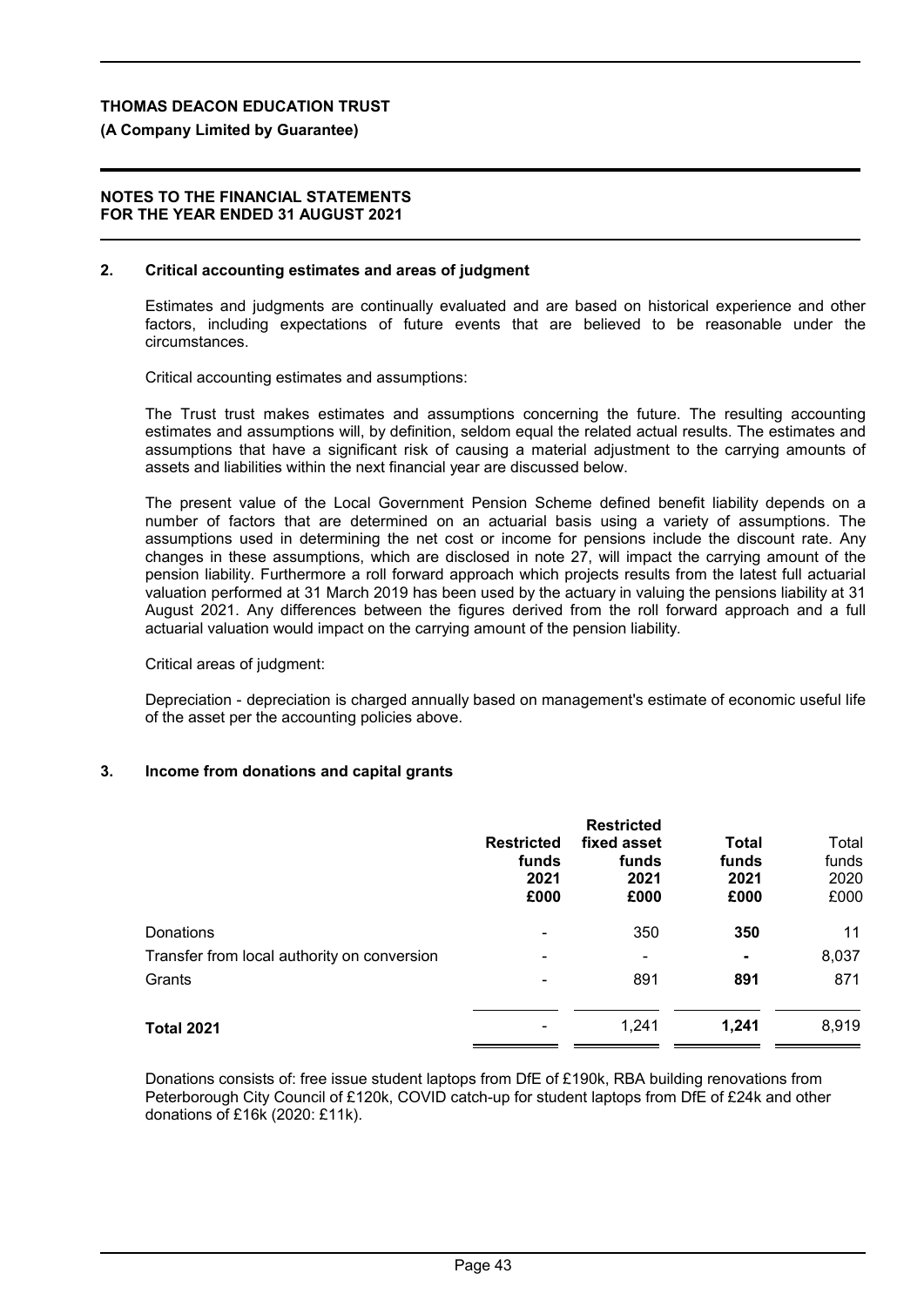**(A Company Limited by Guarantee)**

## **NOTES TO THE FINANCIAL STATEMENTS FOR THE YEAR ENDED 31 AUGUST 2021**

# **4. Funding for the academy's educational operations**

|                                                       | <b>Unrestricted</b><br>funds<br>2021 | <b>Restricted</b><br>funds<br>2021 | <b>Total</b><br>funds<br>2021 | Total<br>funds<br>2020 |
|-------------------------------------------------------|--------------------------------------|------------------------------------|-------------------------------|------------------------|
| DfE/ESFA grants                                       | £000                                 | £000                               | £000                          | £000                   |
| General Annual Grant (GAG)                            |                                      | 28,392                             | 28,392                        | 24,719                 |
| Other DfE/ESFA grants                                 |                                      |                                    |                               |                        |
| Teachers' pay and pension grant                       |                                      | 1,309                              | 1,309                         | 1,105                  |
| Pupil Premium                                         |                                      | 1,718                              | 1,718                         | 1,564                  |
| Other DfE/ESFA grants                                 |                                      | 1,432                              | 1,432                         | 1,286                  |
|                                                       |                                      | 32,851                             | 32,851                        | 28,674                 |
| <b>Other Government grants</b>                        |                                      |                                    |                               |                        |
| Local authority grants                                |                                      | 2,375                              | 2,375                         | 1,244                  |
|                                                       |                                      | 2,375                              | 2,375                         | 1,244                  |
| <b>COVID-19 additional funding (DfE/ESFA)</b>         |                                      |                                    |                               |                        |
| Catch-up Premium                                      |                                      | 227                                | 227                           |                        |
|                                                       |                                      | 227                                | 227                           |                        |
| <b>COVID-19 additional funding (non-</b><br>DfE/ESFA) |                                      |                                    |                               |                        |
| Coronavirus Job Retention Scheme grant                | 68                                   |                                    | 68                            | 118                    |
|                                                       | 68                                   |                                    | 68                            | 118                    |
|                                                       | 68                                   | 35,453                             | 35,521                        | 30,036                 |
| <b>Total 2020</b>                                     | 118                                  | 29,918                             | 30,036                        |                        |

Following the reclassification in the Academies Accounts Direction 2020/21 of some grants received from the Department of Education and ESFA, the group's funding for Teachers' Pension Grant and Pupil Premium is no longer reported under the Other DfE Group grants heading, but as separate lines under the Other DfE/ESFA grants heading. The prior year numbers have been reclassified.

The academy received £227k of funding for catch-up premium and costs incurred in respect of this funding totalled £227k. Income totaling £176k has been deferred to 2022.

The academy furloughed various catering staff, before and after school club staff and nursery staff under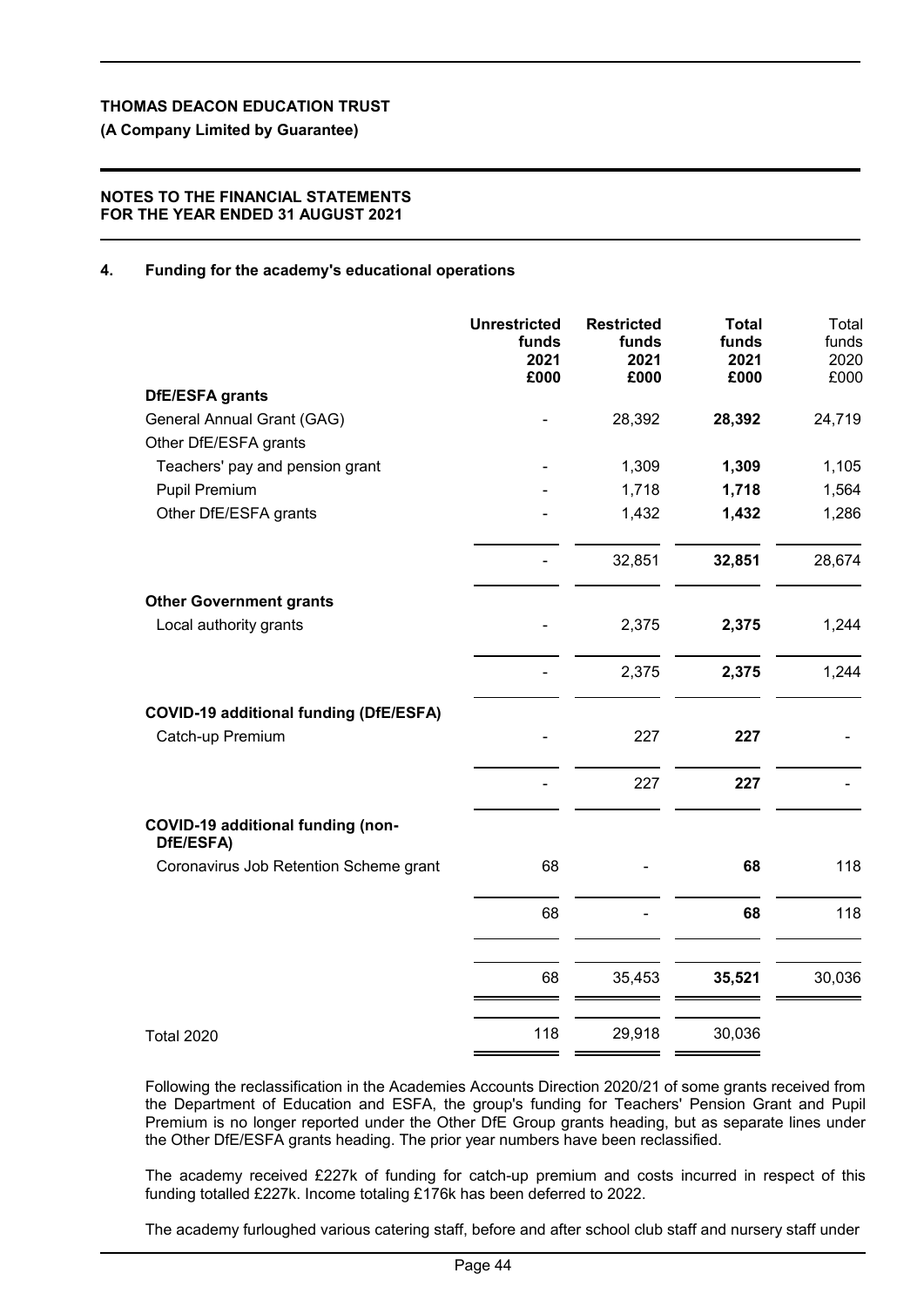# **(A Company Limited by Guarantee)**

# **NOTES TO THE FINANCIAL STATEMENTS FOR THE YEAR ENDED 31 AUGUST 2021**

# **4. Funding for the academy's educational operations (continued)**

the government's CJRS. Funding received of £68,302 included within Other Restricted Grants relates to staff costs in respect of 37 staff.

# **5. Income from other trading activities**

|                         | <b>Unrestricted</b><br>funds<br>2021<br>£000 | <b>Restricted</b><br>funds<br>2021<br>£000 | <b>Total</b><br>funds<br>2021<br>£000 | Total<br>funds<br>2020<br>£000 |
|-------------------------|----------------------------------------------|--------------------------------------------|---------------------------------------|--------------------------------|
| Sales from Academy shop | 205                                          | -                                          | 205                                   | 154                            |
| <b>School Trips</b>     | 15                                           | -                                          | 15                                    | 27                             |
| Catering                | 368                                          | -                                          | 368                                   | 414                            |
| Subsidiary trading      | 15                                           | ۰                                          | 15                                    | 90                             |
| Other                   | 319                                          | 46                                         | 365                                   | 393                            |
| <b>Total 2021</b>       | 922                                          | 46                                         | 968                                   | 1,078                          |

# **6. Investment income**

|                   | <b>Unrestricted</b> | <b>Total</b> | Total |
|-------------------|---------------------|--------------|-------|
|                   | funds               | funds        | funds |
|                   | 2021                | 2021         | 2020  |
|                   | £000                | £000         | £000  |
| Investment income |                     |              | 5     |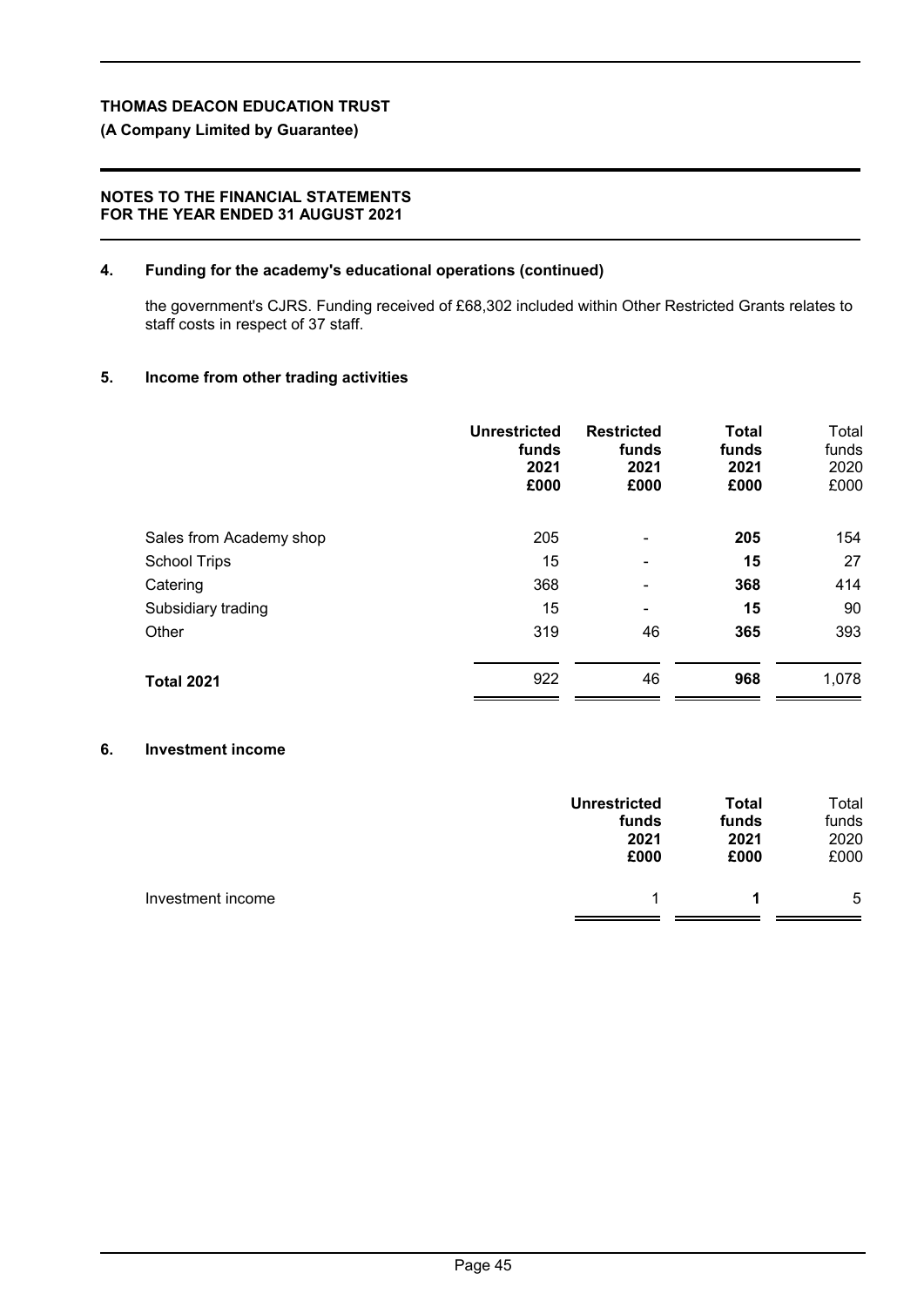# **(A Company Limited by Guarantee)**

## **NOTES TO THE FINANCIAL STATEMENTS FOR THE YEAR ENDED 31 AUGUST 2021**

# **7. Expenditure**

|                                                   | <b>Staff Costs</b><br>2021<br>£000 | <b>Premises</b><br>2021<br>£000 | Other<br>2021<br>£000 | Total<br>2021<br>£000 | Total<br>2020<br>£000 |
|---------------------------------------------------|------------------------------------|---------------------------------|-----------------------|-----------------------|-----------------------|
| Expenditure on fundraising<br>trading activities: |                                    |                                 |                       |                       |                       |
| Direct costs<br>Educational operations:           |                                    |                                 | 372                   | 372                   | 310                   |
| Direct costs                                      | 24,034                             | 2,734                           | 1,521                 | 28,289                | 24,694                |
| Allocated support costs                           | 6,126                              | 1,298                           | 4,349                 | 11,773                | 11,124                |
| <b>Total 2021</b>                                 | 30,160                             | 4,032                           | 6,242                 | 40,434                | 36,128                |
| <b>Total 2020</b>                                 | 26,001                             | 4,351                           | 5,776                 | 36,128                |                       |

# **8. Analysis of expenditure by activities**

|              | <b>Activities</b><br>undertaken<br>directly<br>2021<br>£000 | <b>Support</b><br>costs<br>2021<br>£000 | <b>Total</b><br>funds<br>2021<br>£000 | Total<br>funds<br>2020<br>£000 |
|--------------|-------------------------------------------------------------|-----------------------------------------|---------------------------------------|--------------------------------|
| Direct costs | 28,289                                                      | 11.773                                  | 40,062                                | 35,818                         |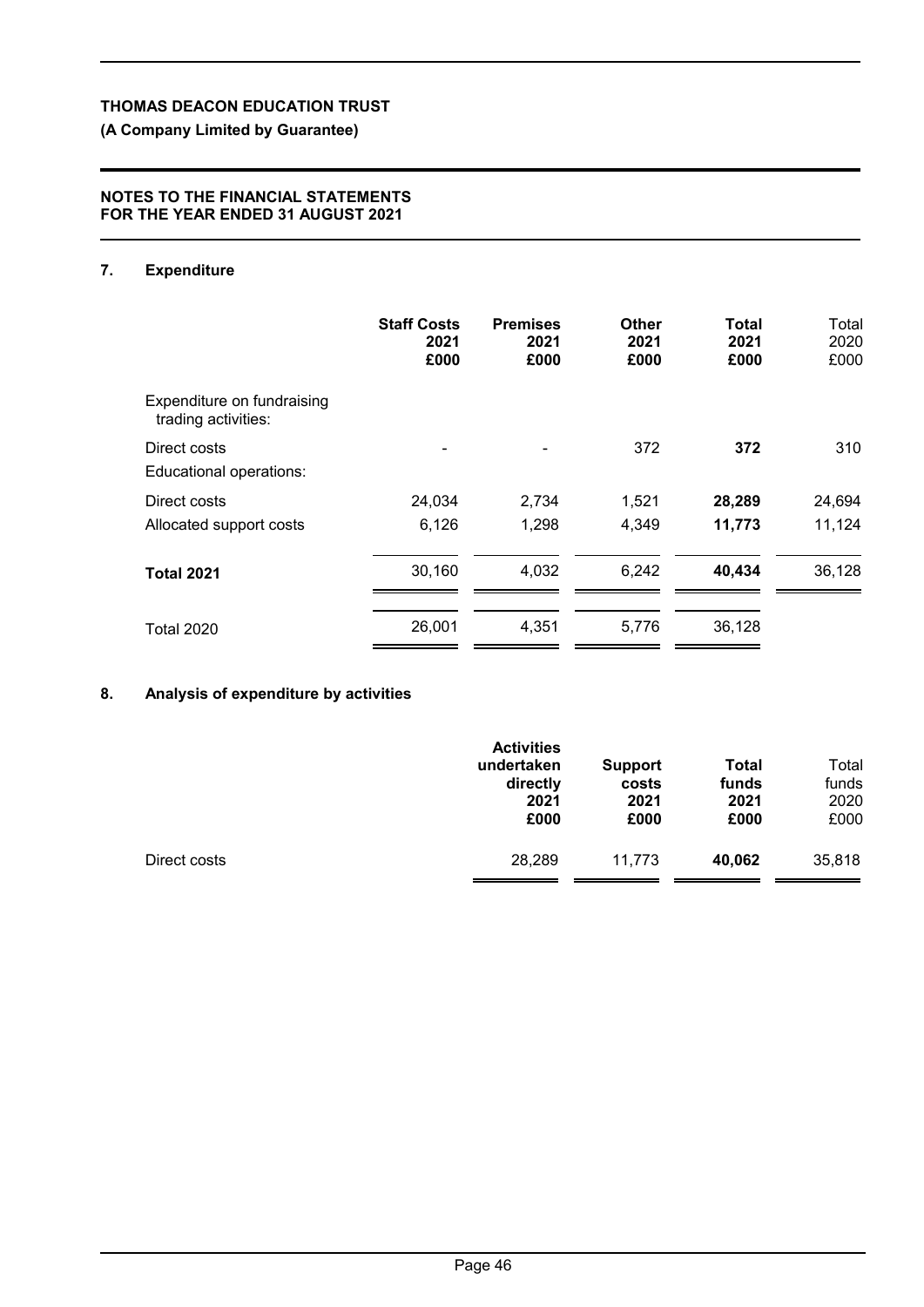**(A Company Limited by Guarantee)**

# **NOTES TO THE FINANCIAL STATEMENTS FOR THE YEAR ENDED 31 AUGUST 2021**

# **8. Analysis of expenditure by activities (continued)**

## **Analysis of support costs**

|                             | <b>Total</b><br>funds<br>2021<br>£000 | Total<br>funds<br>2020<br>£000 |
|-----------------------------|---------------------------------------|--------------------------------|
|                             |                                       |                                |
| Pension cost                | 294                                   | 265                            |
| Staff costs                 | 6,126                                 | 5,910                          |
| Legal costs                 | 17                                    | 19                             |
| Pay re-organisational costs | 168                                   | 43                             |
| Equipment maintenance       | 1,893                                 | 1,723                          |
| Rent and rates              | 194                                   | 199                            |
| Other support costs         | 663                                   | 598                            |
| Governance                  | 219                                   | 351                            |
| Technology costs            | 226                                   | 214                            |
| Catering                    | 651                                   | 681                            |
| Transport                   | 99                                    | 40                             |
| Insurance                   | 119                                   | 102                            |
| Heat and light              | 476                                   | 464                            |
| Cleaning                    | 628                                   | 390                            |
| Security                    |                                       | 11                             |
| Donations                   |                                       | 114                            |
|                             | 11,773                                | 11,124                         |

## **9. Net (expenditure)/income**

Net (expenditure)/income for the year includes:

| 2021  | 2020  |
|-------|-------|
| £000  | £000  |
| 116   | 103   |
| 2,734 | 3,295 |
|       |       |
| 35    | 34    |
| 4     | 3     |
|       |       |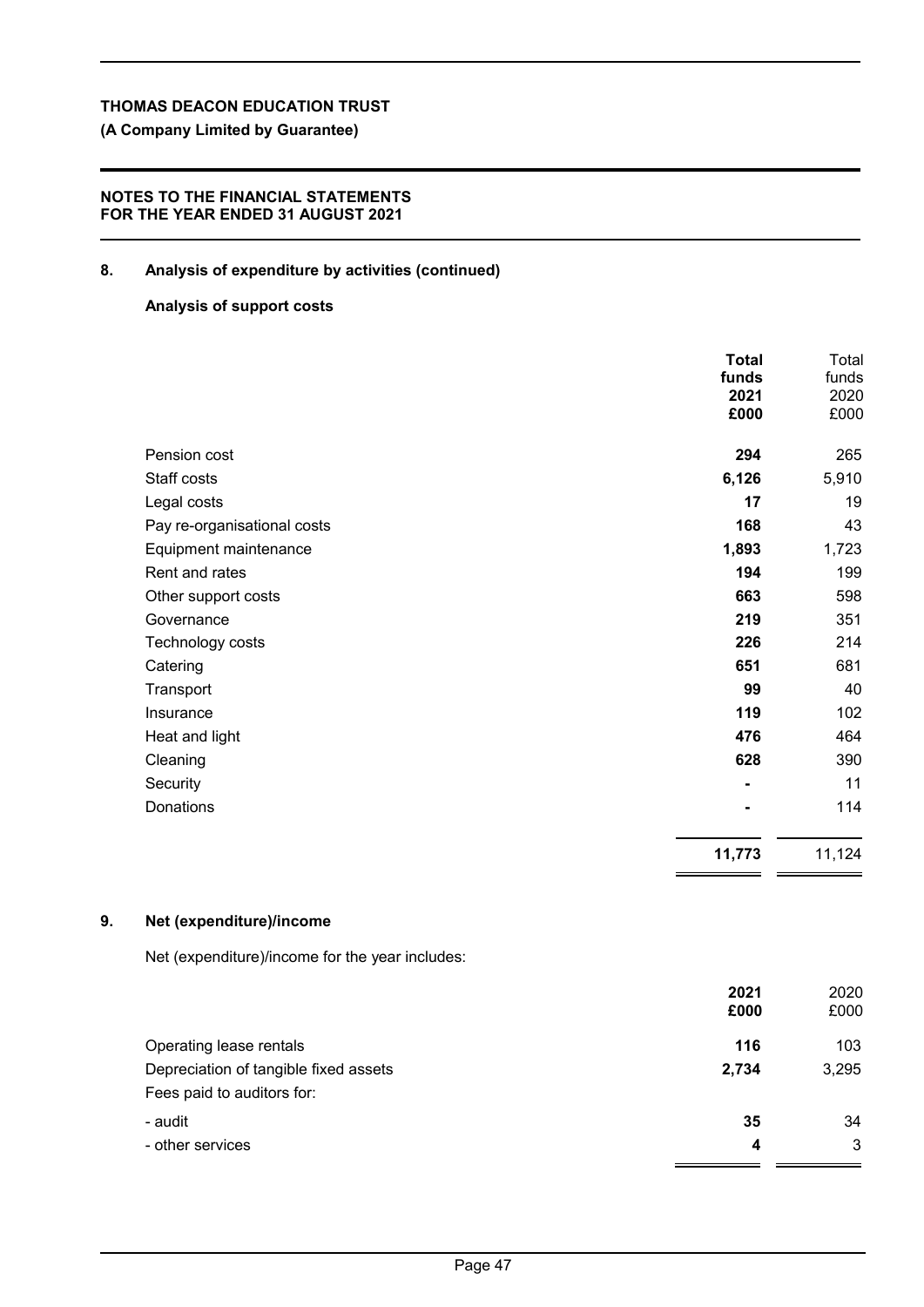# **(A Company Limited by Guarantee)**

#### **NOTES TO THE FINANCIAL STATEMENTS FOR THE YEAR ENDED 31 AUGUST 2021**

## **10. Staff**

#### **a. Staff costs**

Staff costs during the year were as follows:

|                           | Group<br>2021<br>£000 | Group<br>2020<br>£000 | <b>Trust</b><br>2021<br>£000 | Trust<br>2020<br>£000 |
|---------------------------|-----------------------|-----------------------|------------------------------|-----------------------|
| Wages and salaries        | 20,970                | 18,473                | 20,970                       | 18,473                |
| Social security costs     | 1,802                 | 1,576                 | 1,802                        | 1,576                 |
| Pension costs             | 6,346                 | 5,388                 | 6,346                        | 5,388                 |
|                           | 29,118                | 25,437                | 29,118                       | 25,437                |
| Agency staff costs        | 1,042                 | 564                   | 1,042                        | 564                   |
| Staff restructuring costs | 104                   | 48                    | 104                          | 48                    |
|                           | 30,264                | 26,049                | 30,264                       | 26,049                |

## **b. Non-statutory/non-contractual staff severance payments**

Included in staff restructuring costs is three non-statutory/non-contractual severance payments totalling £47,500 (2020: £23,689). Individually, these payments were £5,000, £22,500 and £20,000.

## **c. Staff numbers**

The average number of persons employed by the Group and the Trust during the year was as follows:

|                            | Group<br>2021<br>No. | Group<br>2020<br>No. |
|----------------------------|----------------------|----------------------|
| <b>Teachers</b>            | 338                  | 308                  |
| Administration and support | 481                  | 440                  |
| Management                 | 3                    | 3                    |
|                            | 822                  | 751                  |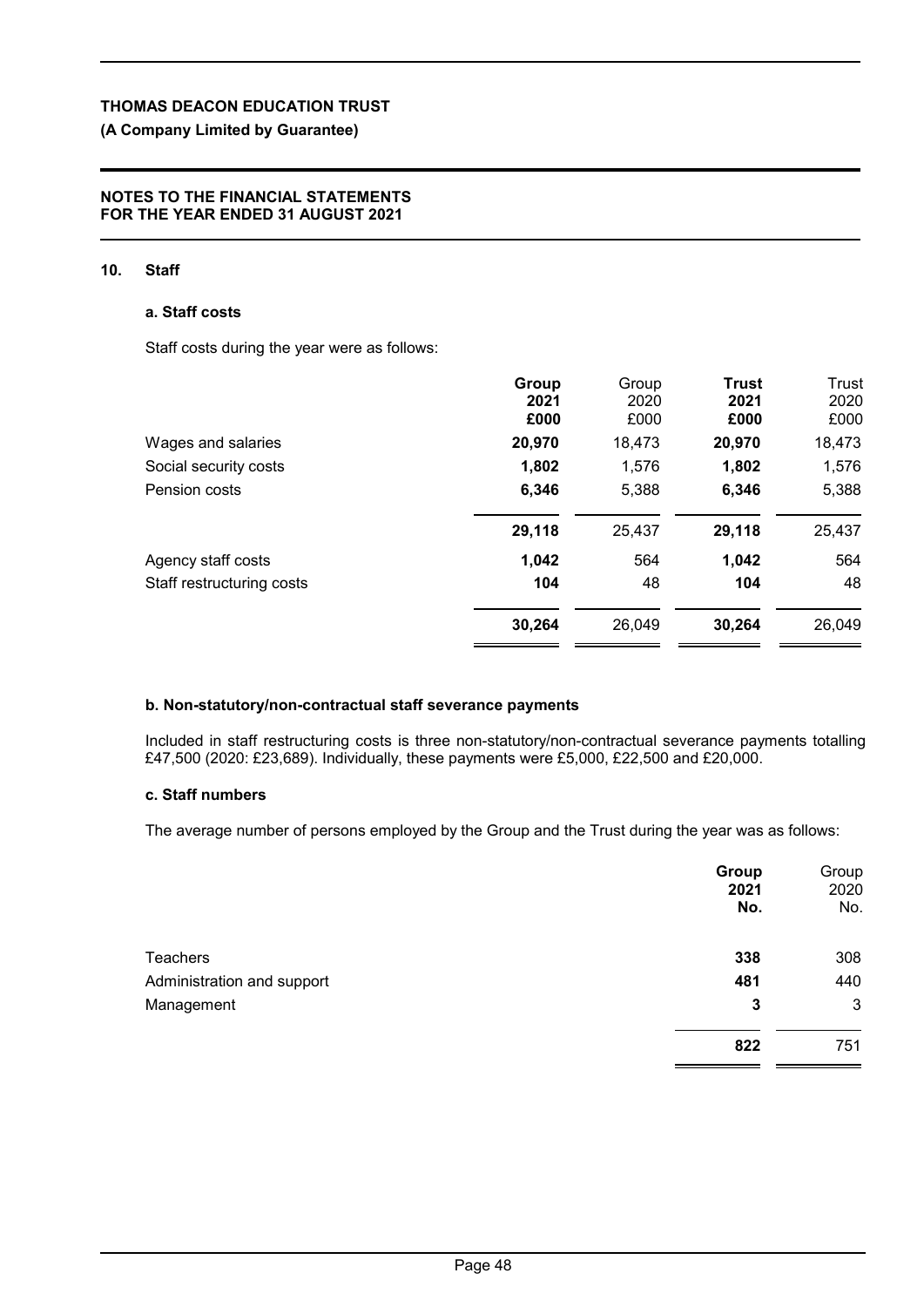# **(A Company Limited by Guarantee)**

#### **NOTES TO THE FINANCIAL STATEMENTS FOR THE YEAR ENDED 31 AUGUST 2021**

#### **10. Staff (continued)**

## **c. Staff numbers (continued)**

The average headcount expressed as full-time equivalents was:

|                            | Group<br>2021<br>No. | Group<br>2020<br>No. |
|----------------------------|----------------------|----------------------|
| <b>Teachers</b>            | 314                  | 288                  |
| Administration and support | 314                  | 286                  |
| Management                 | 3                    | 3                    |
|                            | 631                  | 577                  |

## **d. Higher paid staff**

The number of employees whose employee benefits (excluding employer pension costs) exceeded £60,000 was:

|                                 | Group<br>2021<br>No. | Group<br>2020<br>No. |
|---------------------------------|----------------------|----------------------|
| In the band £60,001 - £70,000   | 11                   | 7                    |
| In the band £70,001 - £80,000   | 3                    | 2                    |
| In the band £80,001 - £90,000   | 4                    | 3                    |
| In the band £90,001 - £100,000  |                      |                      |
| In the band £100,001 - £110,000 |                      |                      |
| In the band £110,001 - £120,000 |                      |                      |
| In the band £120,001 - £130,000 |                      |                      |
| In the band £130,001 - £140,000 |                      |                      |
| In the band £140,001 - £150,000 |                      |                      |

#### **e. Key management personnel**

The key management personnel of the Trust comprise the principals and the executive group listed on page 1. The total amount of employee benefits (including employer pension contributions and employer national insurance contributions) received by key management personnel for their services to the Trust was £1,306,644 (2020: £1,116,629).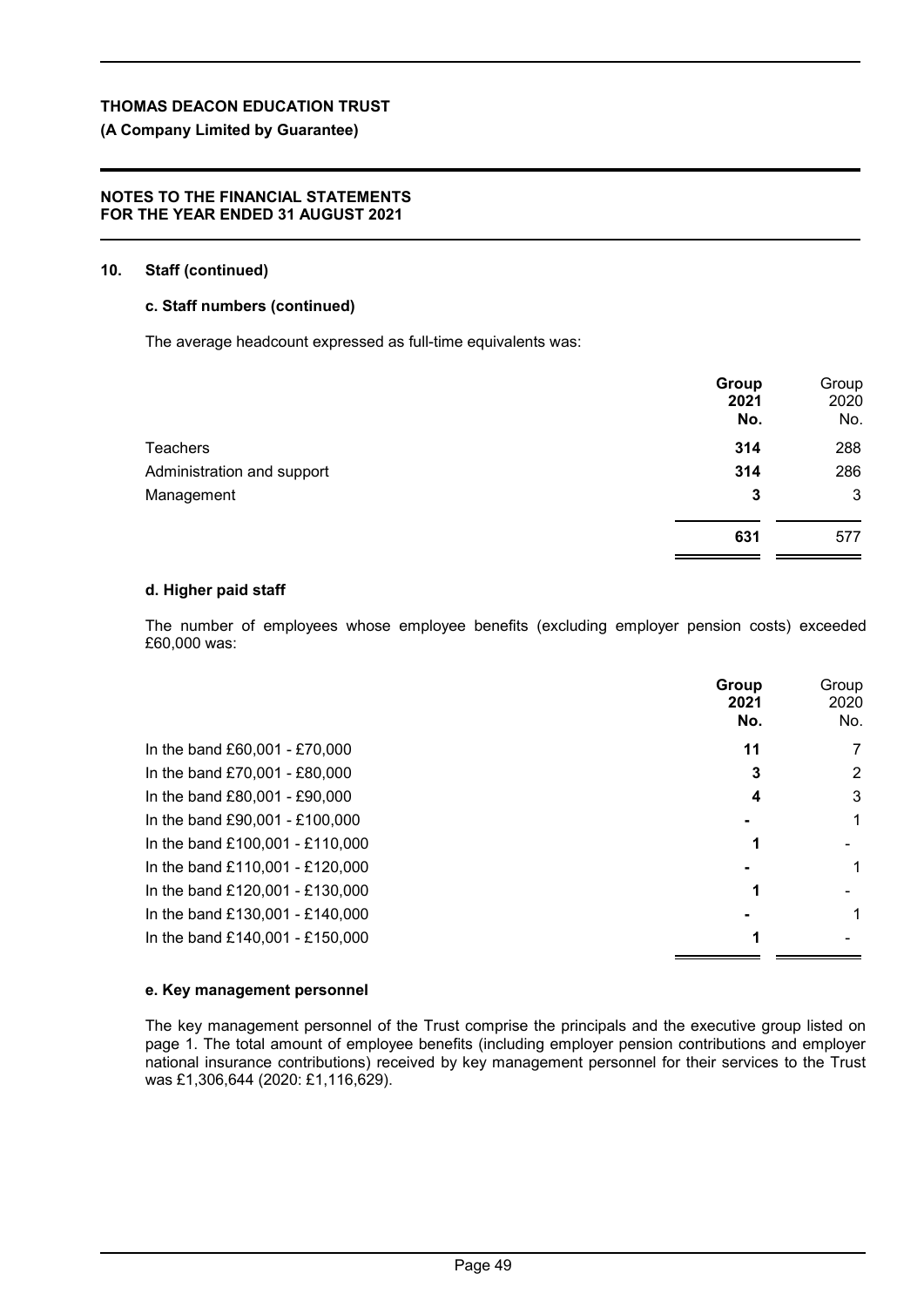# **(A Company Limited by Guarantee)**

#### **NOTES TO THE FINANCIAL STATEMENTS FOR THE YEAR ENDED 31 AUGUST 2021**

#### **11. Central services**

The Group has provided the following central services to its academies during the year:

- Finance
- Facilities and estate management
- Human resources and organisational development
- Information technology services

The Group charges for these services on the following basis:

The Trust charges for these services based on a percentage of GAG income, ranging from 5.5% to 7.5%. Also this year, costs that have previously fallen within the budgets of individual schools, are now included within the central budget. These amounts have then been recharged to the individual schools based on their share.

The actual amounts charged during the year were as follows:

|                                  | 2021<br>£000 | 2020<br>£000 |
|----------------------------------|--------------|--------------|
| Thomas Deacon Academy            | 2,911        | 540          |
| <b>Gladstone Primary Academy</b> | 531          | 132          |
| Queen Katharine Academy          | 909          | 269          |
| <b>Upwood Primary Academy</b>    | 122          | 33           |
| <b>Welbourne Primary Academy</b> | 190          | 43           |
| <b>Warboys Primary Academy</b>   | 206          | 48           |
| <b>Richard Barnes Academy</b>    | 459          | 39           |
| Total                            | 5,328        | 1,104        |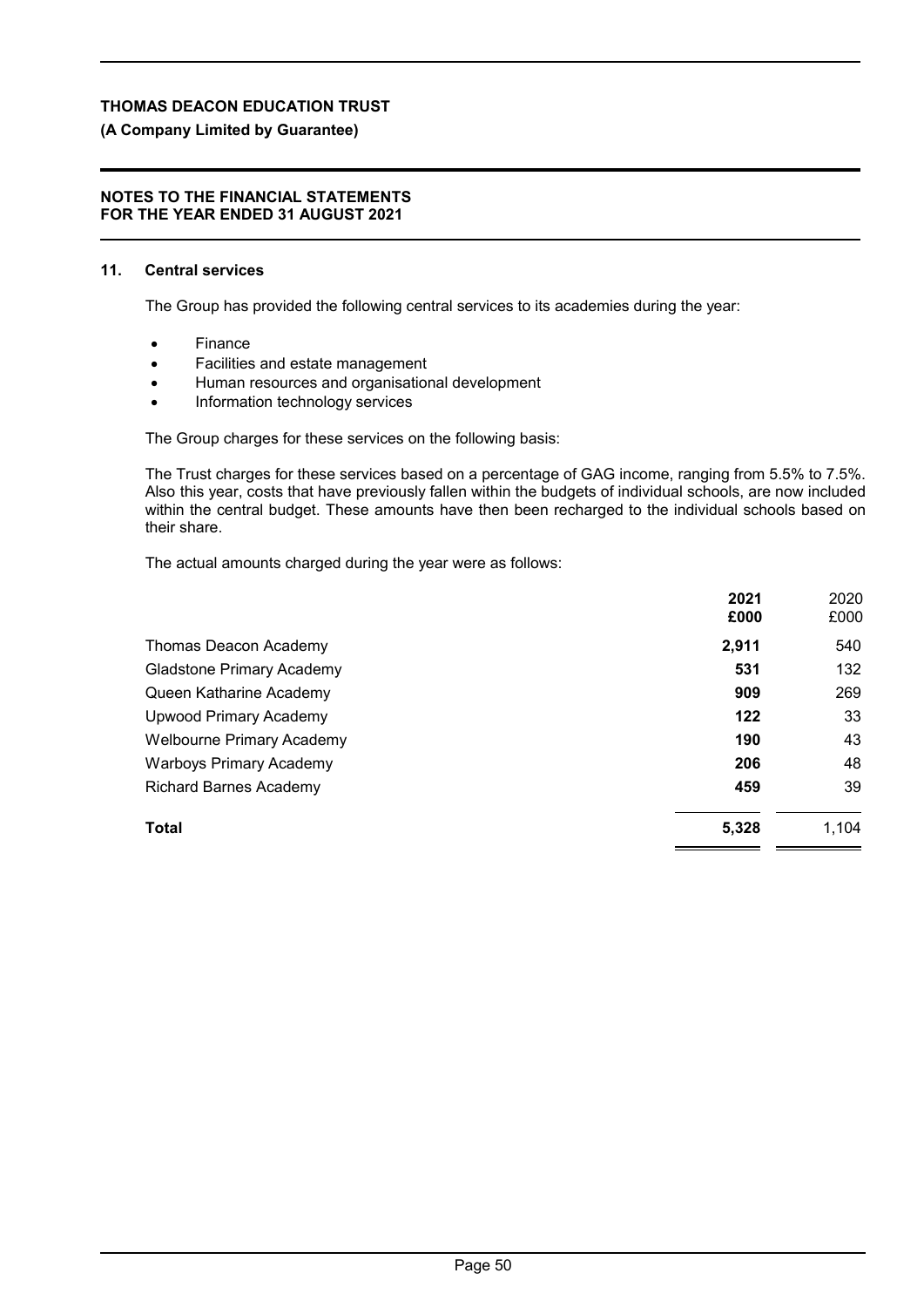#### **(A Company Limited by Guarantee)**

#### **NOTES TO THE FINANCIAL STATEMENTS FOR THE YEAR ENDED 31 AUGUST 2021**

#### **12. Related party transactions - Trustees' remuneration and expenses**

One or more Trustees has been paid remuneration or has received other benefits from an employment with the Trust. The principal and other staff Trustees only receive remuneration in respect of services they provide undertaking the roles of principal and staff members under their contracts of employment. The value of Trustees' remuneration and other benefits was as follows:

|                                                            |                            | 2021      | 2020        |
|------------------------------------------------------------|----------------------------|-----------|-------------|
|                                                            |                            | £000      | £000        |
| Mrs Julie Taylor (CEO/Trustee), resigned 31<br>August 2021 | Remuneration               | 145 - 150 | $135 - 140$ |
|                                                            | Pension contributions paid | $30 - 35$ | $30 - 35$   |
| Mr Simon Smith (Staff Director), resigned 6<br>June 2021   | Remuneration               | $65 - 70$ | $85 - 90$   |
|                                                            | Pension contributions paid | 10 - 15   | $15 - 20$   |

During the year ended 31 August 2021, travel and subsistence expenses totalling £NIL were reimbursed or paid directly to no Trustees (2020 - £791 to 2 Trustees).

#### **13. Trustees' and Officers' insurance**

The Group has opted into the Department of Education's risk protection arrangement (RPA), an alternative to insurance where UK government funds cover losses that arise. This scheme protects Trustees and officers from claims arising from negligent acts, errors or omissions occurring whilst on academy business, and provides cover up to £10,000,000. It is not possible to quantify the Trustees and officers indemnity element from the overall cost of the RPA scheme membership.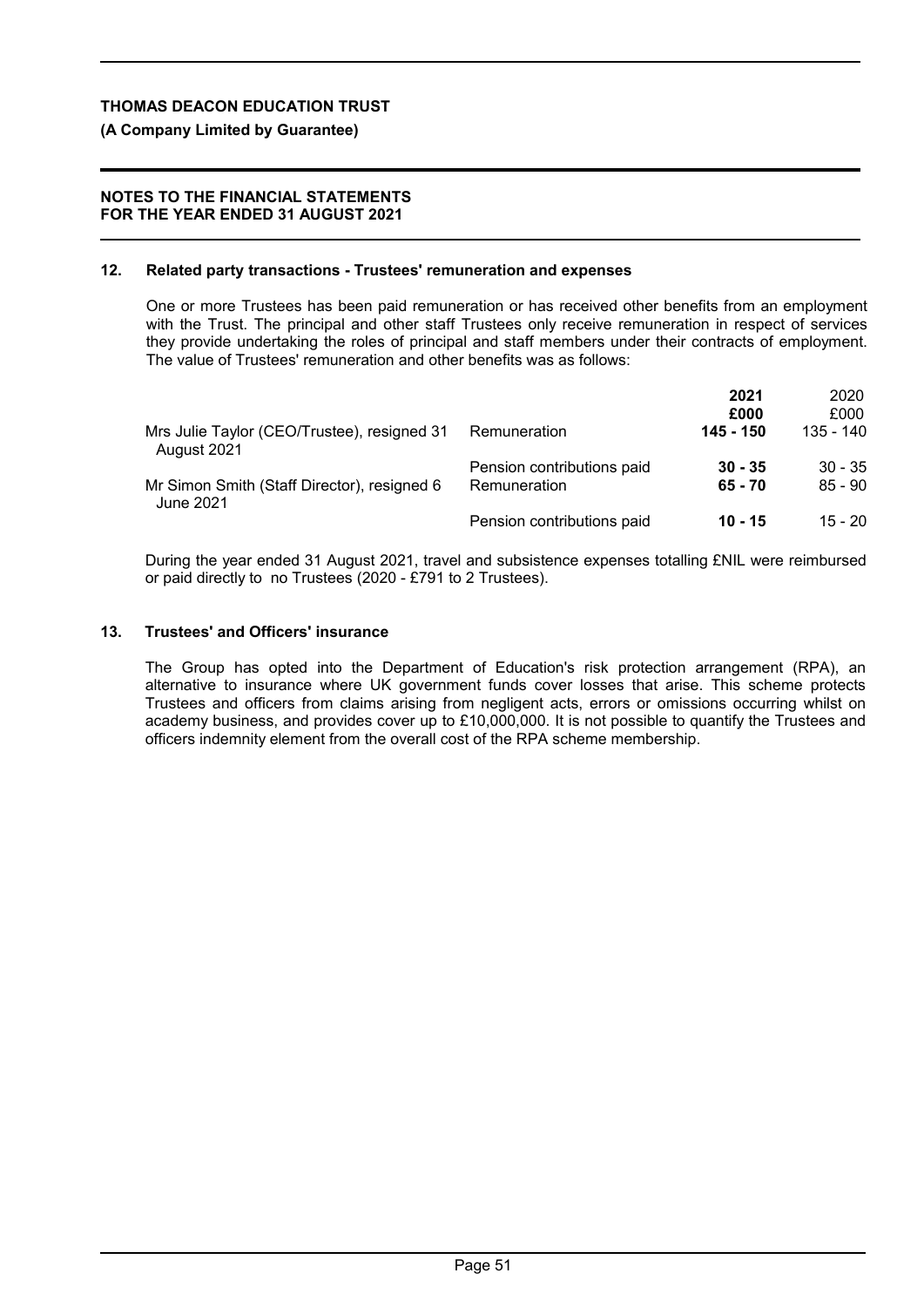# **(A Company Limited by Guarantee)**

## **NOTES TO THE FINANCIAL STATEMENTS FOR THE YEAR ENDED 31 AUGUST 2021**

# **14. Tangible fixed assets**

# **Group and Trust**

|                          | Leasehold<br>property<br>£000 | <b>Assets</b><br>under<br>construc-<br>tion<br>£000 | <b>Furniture</b><br>and<br>fixtures<br>£000 | <b>Office</b><br>equipment<br>£000 | Computer<br>equipment<br>£000 | <b>Total</b><br>£000 |
|--------------------------|-------------------------------|-----------------------------------------------------|---------------------------------------------|------------------------------------|-------------------------------|----------------------|
| <b>Cost or valuation</b> |                               |                                                     |                                             |                                    |                               |                      |
| At 1 September 2020      | 65,135                        | 365                                                 | 15,978                                      | 2,981                              | 4,435                         | 88,894               |
| <b>Additions</b>         |                               |                                                     | 242                                         | 90                                 | 514                           | 846                  |
| At 31 August 2021        | 65,135                        | 365                                                 | 16,220                                      | 3,071                              | 4,949                         | 89,740               |
| <b>Depreciation</b>      |                               |                                                     |                                             |                                    |                               |                      |
| At 1 September 2020      | 14,016                        | 24                                                  | 14,396                                      | 2,884                              | 4,338                         | 35,658               |
| Charge for the year      | 1,511                         | 8                                                   | 918                                         | 54                                 | 243                           | 2,734                |
| At 31 August 2021        | 15,527                        | 32                                                  | 15,314                                      | 2,938                              | 4,581                         | 38,392               |
| Net book value           |                               |                                                     |                                             |                                    |                               |                      |
| At 31 August 2021        | 49,608                        | 333                                                 | 906                                         | 133                                | 368                           | 51,348               |
| At 31 August 2020        | 51,119                        | 341                                                 | 1,582                                       | 97                                 | 97                            | 53,236               |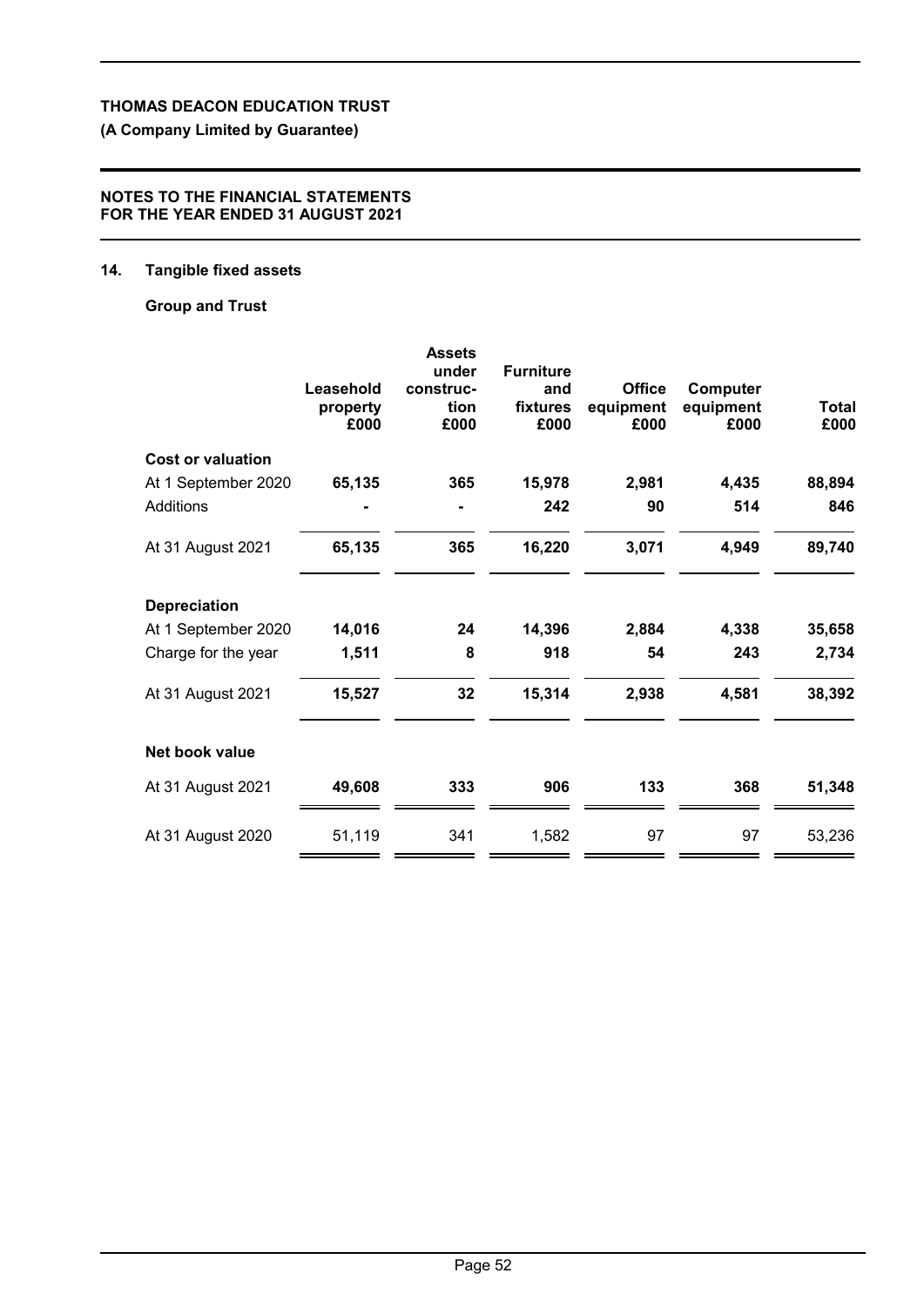# **(A Company Limited by Guarantee)**

## **NOTES TO THE FINANCIAL STATEMENTS FOR THE YEAR ENDED 31 AUGUST 2021**

## **15. Fixed asset investments**

| <b>Trust</b>      | <b>Trade</b><br>investments<br>£000 |
|-------------------|-------------------------------------|
| Cost              |                                     |
| At 31 August 2021 | 1                                   |
| Net book value    |                                     |
| At 31 August 2021 | 1                                   |
| At 31 August 2020 | 1                                   |

The academy holds 1,000 ordinary shares of £1 in TDA Developments Limited.

# **16. Stocks**

|                                     | Group<br>2021<br>£000 | Group<br>2020<br>£000 | <b>Trust</b><br>2021<br>£000 | Trust<br>2020<br>£000 |
|-------------------------------------|-----------------------|-----------------------|------------------------------|-----------------------|
| Catering                            | 15                    | 13                    | 15                           | 13                    |
| <b>Uniforms</b>                     | 141                   | 171                   | 141                          | 171                   |
| Finished goods and goods for resale | 19                    | 28                    | 19                           | 28                    |
| Stationery                          | 7                     |                       | 7                            | 7                     |
|                                     | 182                   | 219                   | 182                          | 219                   |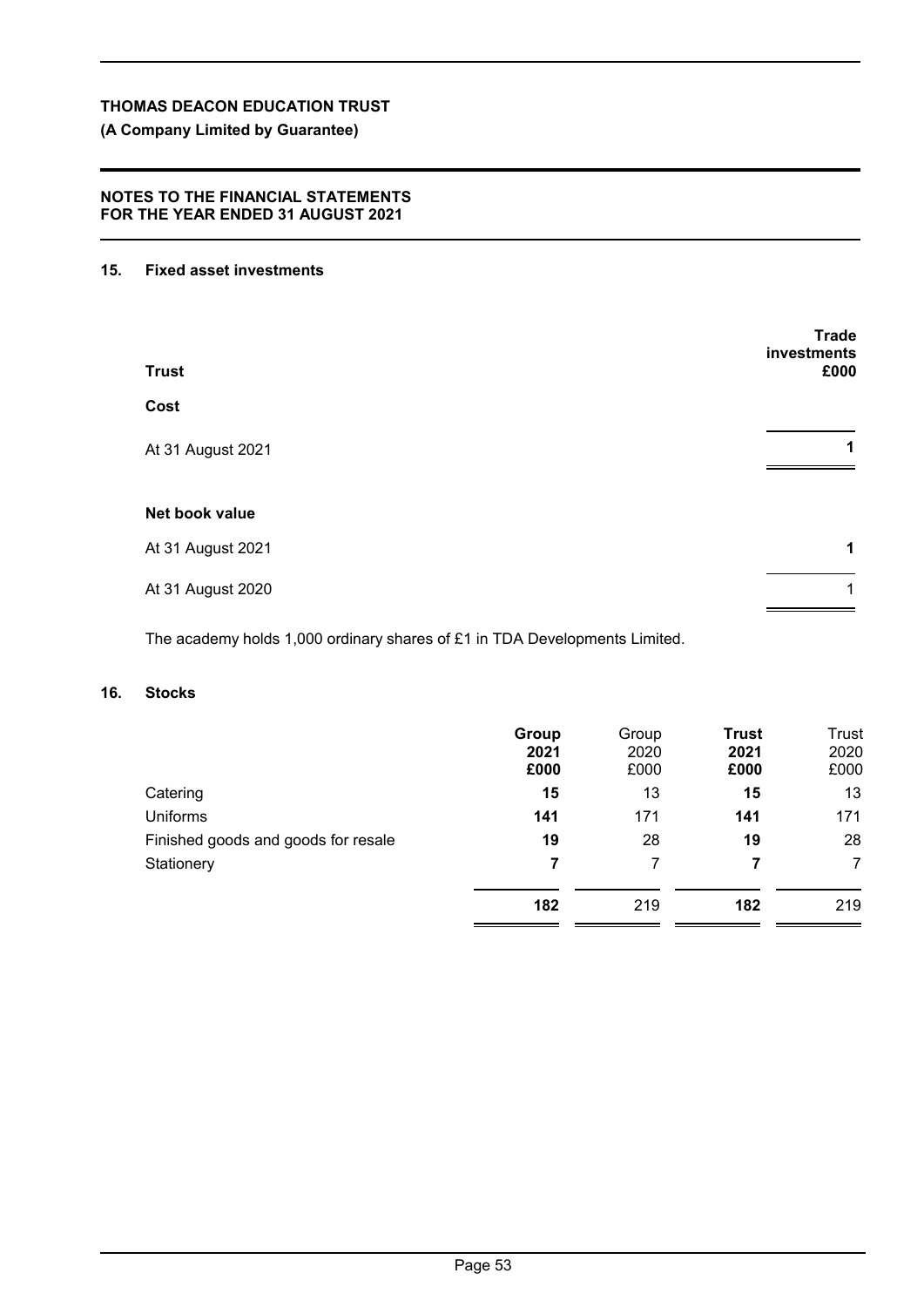# **(A Company Limited by Guarantee)**

#### **NOTES TO THE FINANCIAL STATEMENTS FOR THE YEAR ENDED 31 AUGUST 2021**

## **17. Debtors**

|                                    | Group<br>2021<br>£000 | Group<br>2020<br>£000 | <b>Trust</b><br>2021<br>£000 | Trust<br>2020<br>£000 |
|------------------------------------|-----------------------|-----------------------|------------------------------|-----------------------|
| Due within one year                |                       |                       |                              |                       |
| Trade debtors                      | 184                   | 49                    | 180                          | 285                   |
| Amounts owed by group undertakings | ۰                     | -                     | 21                           | 24                    |
| Other debtors                      | $\boldsymbol{4}$      | 6                     | $\mathbf{2}$                 | 5                     |
| Prepayments and accrued income     | 738                   | 824                   | 737                          | 824                   |
| VAT repayable                      | 67                    | 195                   | 67                           | 195                   |
|                                    | 993                   | 1,074                 | 1,007                        | 1,333                 |

# **18. Creditors: Amounts falling due within one year**

|                              | Group<br>2021<br>£000 | Group<br>2020<br>£000 | <b>Trust</b><br>2021<br>£000 | Trust<br>2020<br>£000 |
|------------------------------|-----------------------|-----------------------|------------------------------|-----------------------|
| Trade creditors              | 693                   | 817                   | 693                          | 1,072                 |
| Other creditors              | 85                    | 104                   | 85                           | 103                   |
| Accruals and deferred income | 1,845                 | 1,062                 | 1,825                        | 1,047                 |
|                              | 2,623                 | 1,983                 | 2,603                        | 2,222                 |

## **Deferred income**

|                                        | Group | Group | <b>Trust</b> | Trust |
|----------------------------------------|-------|-------|--------------|-------|
|                                        | 2021  | 2020  | 2021         | 2020  |
|                                        | £000  | £000  | £000         | £000  |
| Deferred income at 1 September         | 649   | 509   | 649          | 504   |
| Resources deferred during the year     | 1,092 | 649   | 1.092        | 649   |
| Amounts released from previous periods | (649) | (509) | (649)        | (504) |
|                                        | 1,092 | 649   | 1.092        | 649   |
|                                        |       |       |              |       |

Deferred income comprises Universal Free School Meals Funding of £84k (2020: £99k), Covid-19 catchup premium of £175k (2020: £nil), Trip income of £13k (2020: £16k), GAG funding of £284k (2020: £96k), Rates Relief of £115k (2020: £113k), Project Grant Income of £259k (2020: £192k) and Other Income of £162k (2020: £133k).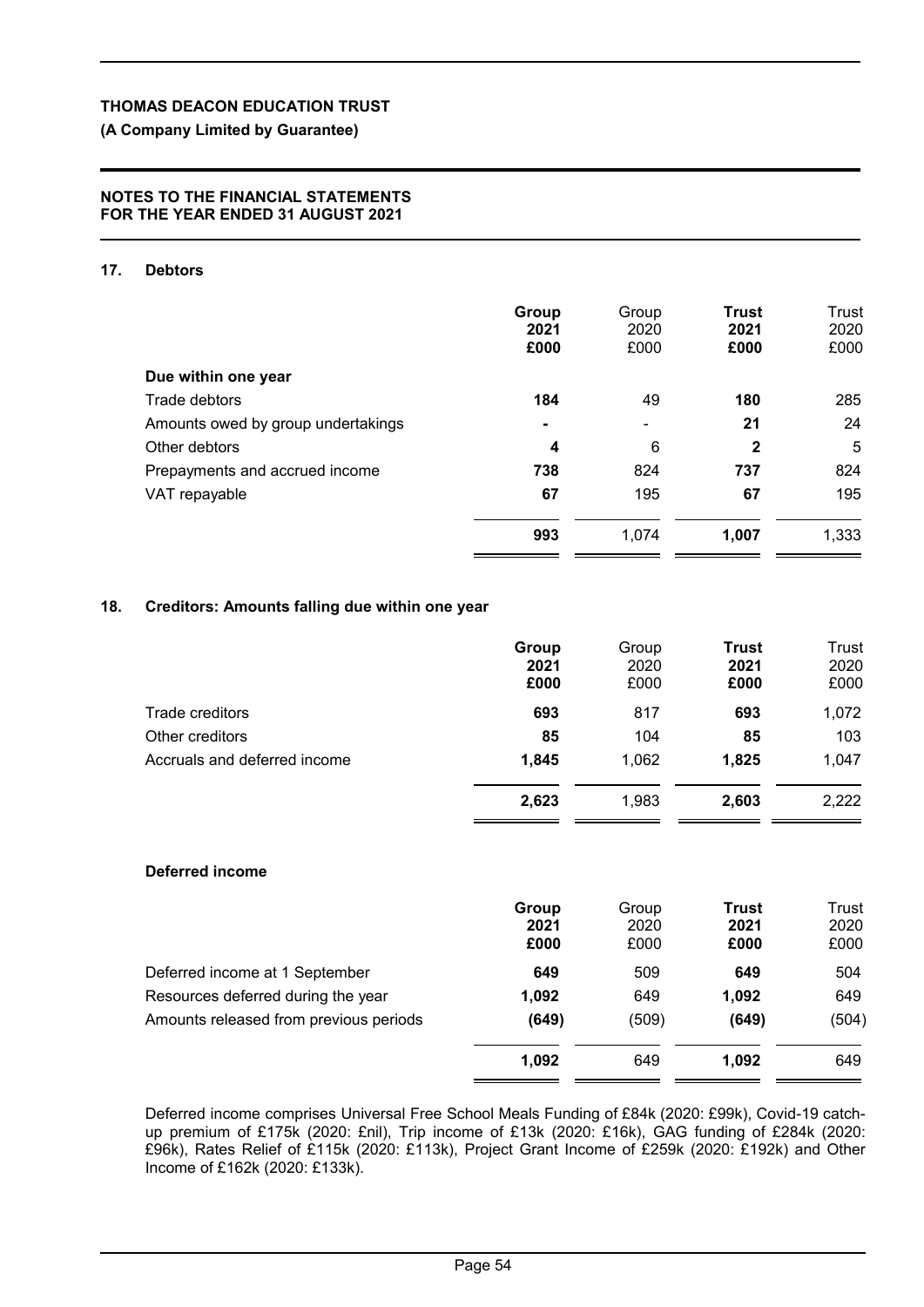# **(A Company Limited by Guarantee)**

## **NOTES TO THE FINANCIAL STATEMENTS FOR THE YEAR ENDED 31 AUGUST 2021**

## **19. Creditors: Amounts falling due after more than one year**

|                                       | Group | Group | Trust | Trust |
|---------------------------------------|-------|-------|-------|-------|
|                                       | 2021  | 2020  | 2021  | 2020  |
|                                       | £000  | £000  | £000  | £000  |
| Government grants received in advance | 1.044 | 1.044 | 1.044 | 1.044 |

Included in the above loans is £444k which is due in over 5 years.

## **20. Statement of funds**

|                                       | <b>Balance at 1</b><br><b>September</b><br>2020<br>£000 | £000   | Income Expenditure<br>£000 | <b>Transfers</b><br>in/out<br>£000 | Gains/<br>(Losses)<br>£000 | <b>Balance at</b><br>31 August<br>2021<br>£000 |
|---------------------------------------|---------------------------------------------------------|--------|----------------------------|------------------------------------|----------------------------|------------------------------------------------|
| <b>Unrestricted</b><br>funds          |                                                         |        |                            |                                    |                            |                                                |
| Unrestricted<br>funds                 | 646                                                     | 991    | (1,008)                    |                                    |                            | 629                                            |
| <b>Restricted</b><br>general<br>funds |                                                         |        |                            |                                    |                            |                                                |
| <b>General Annual</b><br>Grant (GAG)  | 871                                                     | 29,258 | (27, 634)                  | (1,026)                            |                            | 1,469                                          |
| <b>Pupil Premium</b>                  |                                                         | 1,718  | (1,718)                    |                                    |                            |                                                |
| <b>Teachers</b><br>pension grant      |                                                         | 1,141  | (1, 141)                   |                                    |                            |                                                |
| Catch-up<br>premium                   |                                                         | 403    | (227)                      |                                    |                            | 176                                            |
| Sponsor funds                         | 69                                                      |        |                            |                                    |                            | 69                                             |
| Other<br>government<br>grants         |                                                         | 2,979  | (3, 845)                   | 866                                |                            |                                                |
| Pension<br>reserve                    | (16, 382)                                               |        | (2, 127)                   |                                    | (3, 413)                   | (21, 922)                                      |
|                                       | (15, 442)                                               | 35,499 | (36, 692)                  | (160)                              | (3, 413)                   | (20, 208)                                      |
|                                       |                                                         |        |                            |                                    |                            |                                                |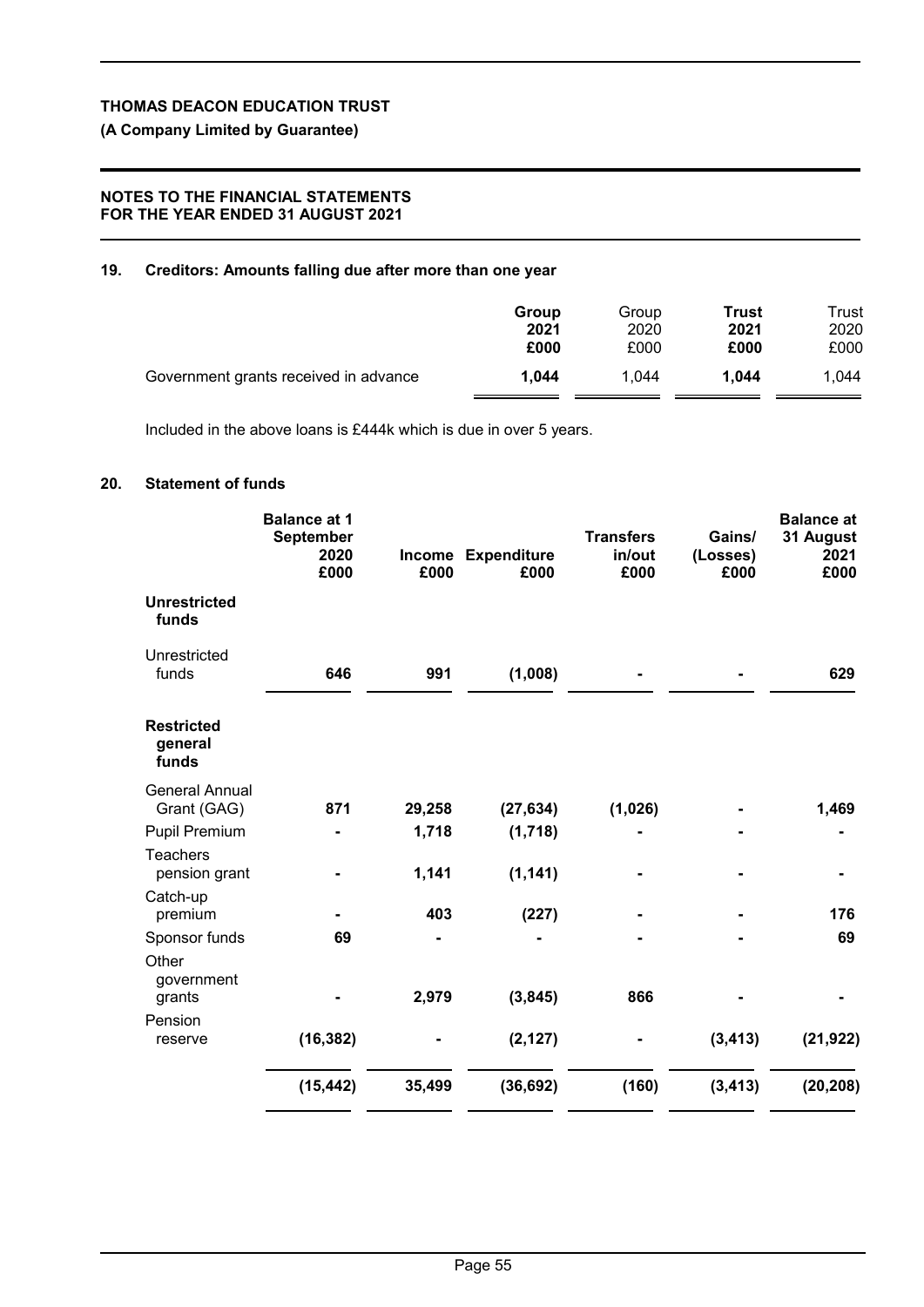## **(A Company Limited by Guarantee)**

## **NOTES TO THE FINANCIAL STATEMENTS FOR THE YEAR ENDED 31 AUGUST 2021**

# **20. Statement of funds (continued) Restricted fixed asset funds** Restricted fixed asset funds **53,236 350 (2,734) 495 - 51,347** Unspent capital grants **582 891 - (335) - 1,138 53,818 1,241 (2,734) 160 - 52,485 Total Restricted funds 38,376 36,740 (39,426) - (3,413) 32,277 Total funds 39,022 37,731 (40,434) - (3,413) 32,906**

The specific purposes for which the funds are to be applied are as follows:

(i) Unrestricted funds are for charitable expenditure at the discretion of the Trustees.

- (ii) The DfE/ESFA and other capital grants fund comprises fixed assets funded by government grants or sponsors.
- (iii) The Other Restricted Grant Fund is the residual private sponsorship, together with accumulated interest, and will be used to fund future projects at the direction of the sponsors.
- (iv) The defined benefit pension scheme relates to the pension deficit arising on the LGPS pension scheme. The fund is in deficit but given the nature of the liability this is not payable immediately and plans are in place to meet the deficit such that it is not a constraint on the funds going forward.
- (v) The transfer of £160k from restricted funds to restricted fixed asset funds represents amounts capitalised during the period.

Under the funding agreement with the Secretary of State, the Academy was not subject to a limit on the amount of GAG that it could carry forward at 31 August 2021.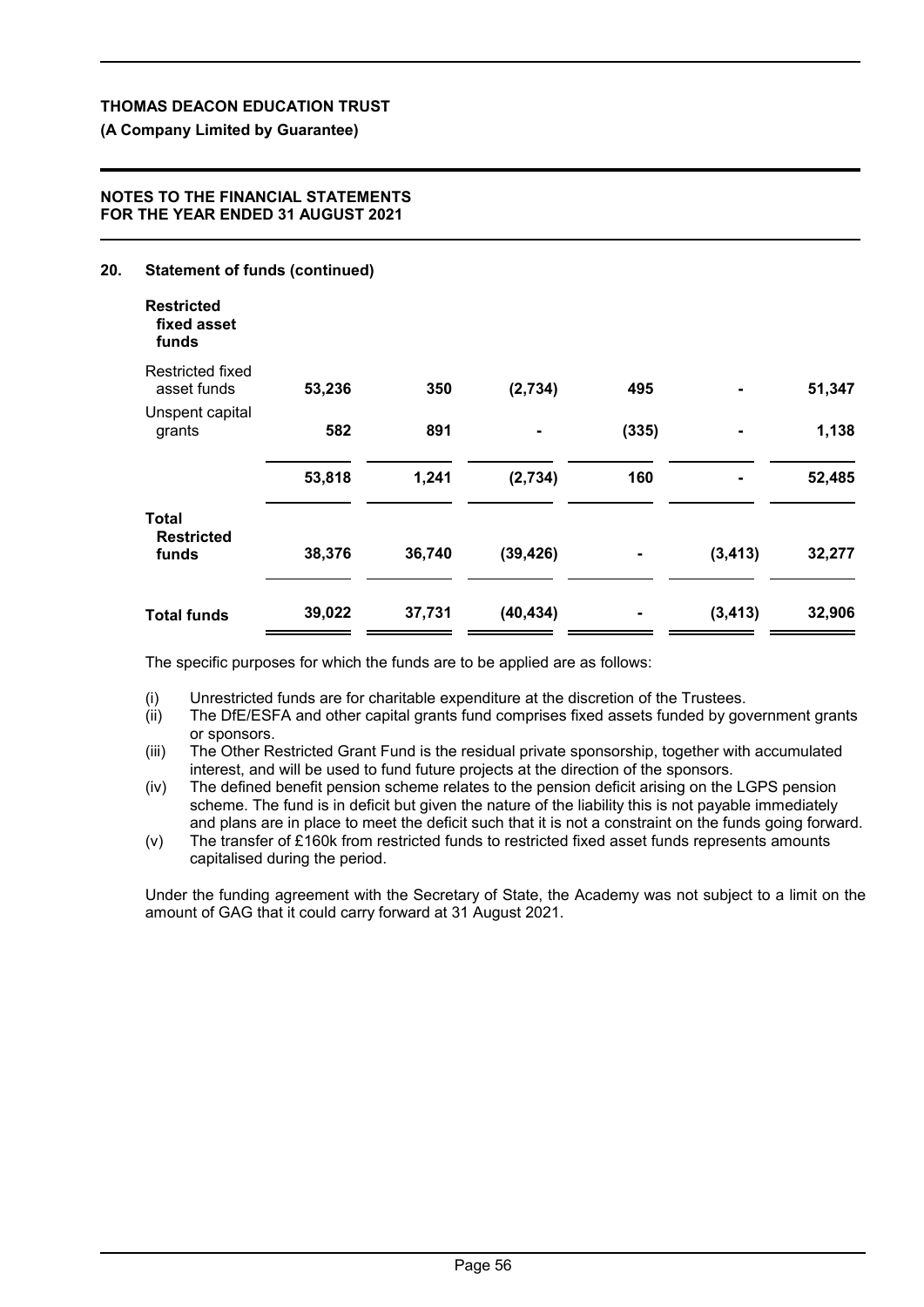# **(A Company Limited by Guarantee)**

## **NOTES TO THE FINANCIAL STATEMENTS FOR THE YEAR ENDED 31 AUGUST 2021**

# **20. Statement of funds (continued)**

Comparative information in respect of the preceding year is as follows:

|                                     | <b>Balance</b> at<br>1 September<br>2019<br>£000 | Income<br>£000 | Expenditure<br>£000 | Gains/<br>(Losses)<br>£000 | <b>Balance</b> at<br>31 August<br>2020<br>£000 |
|-------------------------------------|--------------------------------------------------|----------------|---------------------|----------------------------|------------------------------------------------|
| <b>Unrestricted funds</b>           |                                                  |                |                     |                            |                                                |
| Unrestricted funds                  | 516                                              | 1,143          | (1,013)             |                            | 646                                            |
| <b>Restricted general funds</b>     |                                                  |                |                     |                            |                                                |
| General Annual Grant (GAG)          | 834                                              | 30,124         | (30,087)            |                            | 871                                            |
| Sponsor funds                       | 69                                               |                |                     |                            | 69                                             |
| Pension reserve                     | (13, 435)                                        | (763)          | (1,730)             | (454)                      | (16, 382)                                      |
|                                     | (12, 532)                                        | 29,361         | (31, 817)           | (454)                      | (15, 442)                                      |
| <b>Restricted fixed asset funds</b> |                                                  |                |                     |                            |                                                |
| Restricted fixed asset funds        | 47,583                                           | 9,533          | (3,298)             |                            | 53,818                                         |
| <b>Total Restricted funds</b>       | 35,051                                           | 38,894         | (35, 115)           | (454)                      | 38,376                                         |
| <b>Total funds</b>                  | 35,567                                           | 40,037         | (36, 128)           | (454)                      | 39,022                                         |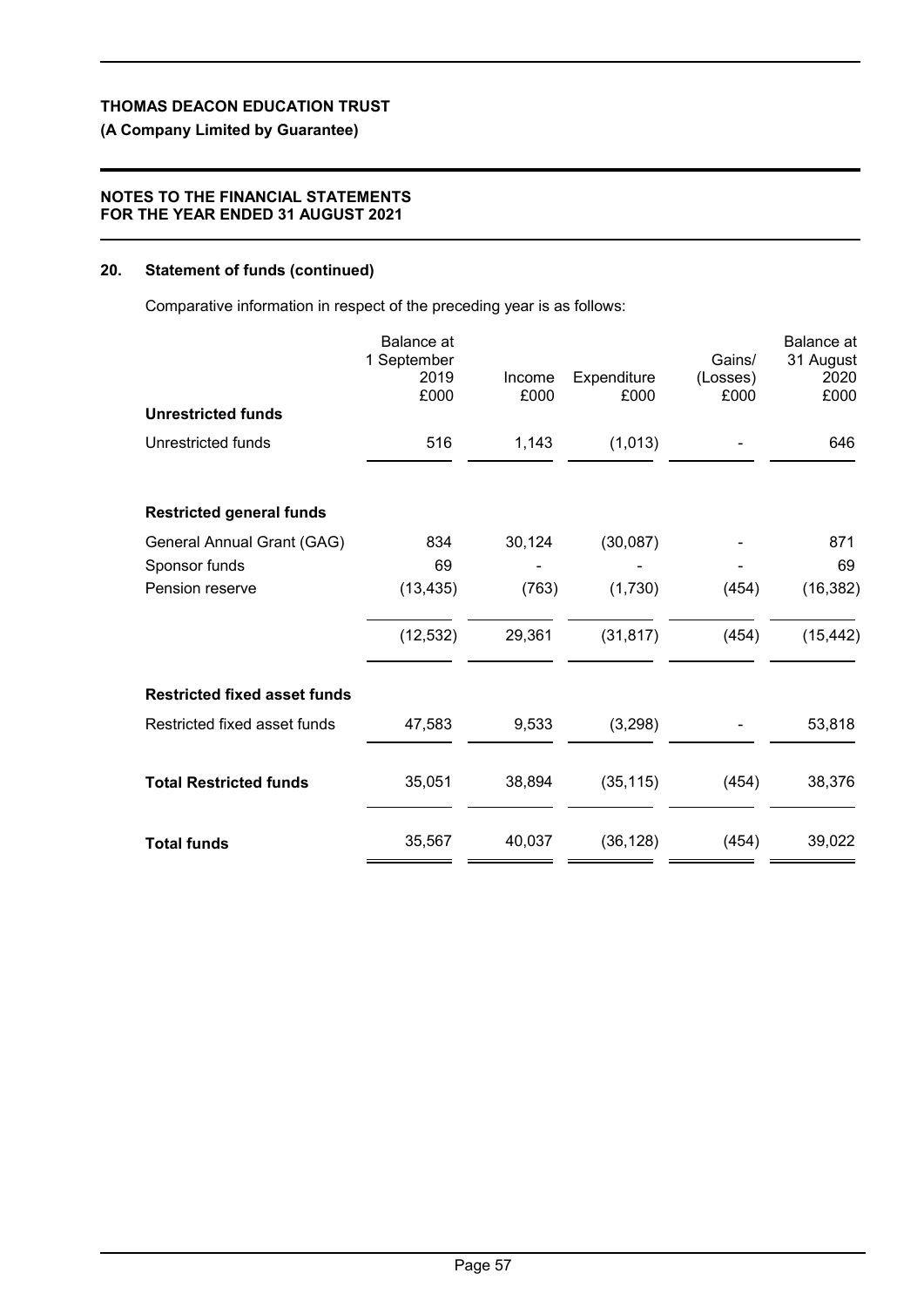# **(A Company Limited by Guarantee)**

## **NOTES TO THE FINANCIAL STATEMENTS FOR THE YEAR ENDED 31 AUGUST 2021**

#### **20. Statement of funds (continued)**

## **Total funds analysis by academy**

Fund balances at 31 August 2021 were allocated as follows:

|                                                    | 2021<br>£000 | 2020<br>£000 |
|----------------------------------------------------|--------------|--------------|
| Thomas Deacon Academy - restricted                 | (769)        | (730)        |
| Thomas Deacon Academy - unrestricted               | 3,247        | 2,208        |
| Gladstone Primary Academy - restricted             | 1,563        | 1,286        |
| Gladstone Primary Academy - unrestricted           | (655)        | (455)        |
| Queen Katharine Academy - restricted               | 544          | (329)        |
| Queen Katharine Academy - unrestricted             | (1, 434)     | (902)        |
| Upwood Primary Academy - restricted                | 321          | 298          |
| Upwood Primary Academy - unrestricted              | (107)        | (70)         |
| Warboys Primary Academy - restricted               | 22           | 87           |
| Warboys Primary Academy - unrestricted             | (77)         | (36)         |
| Welbourne Primary Academy - restricted             | 297          | 166          |
| Welbourne Primary Academy - unrestricted           | (118)        | (61)         |
| Richard Barnes Academy - restricted                | (263)        | 164          |
| Richard Barnes Academy - unrestricted              | (228)        | (41)         |
| Total before fixed asset funds and pension reserve | 2,343        | 1,585        |
| Restricted fixed asset fund                        | 52,485       | 53,818       |
| Pension reserve                                    | (21, 922)    | (16, 382)    |
| <b>Total</b>                                       | 32,906       | 39,021       |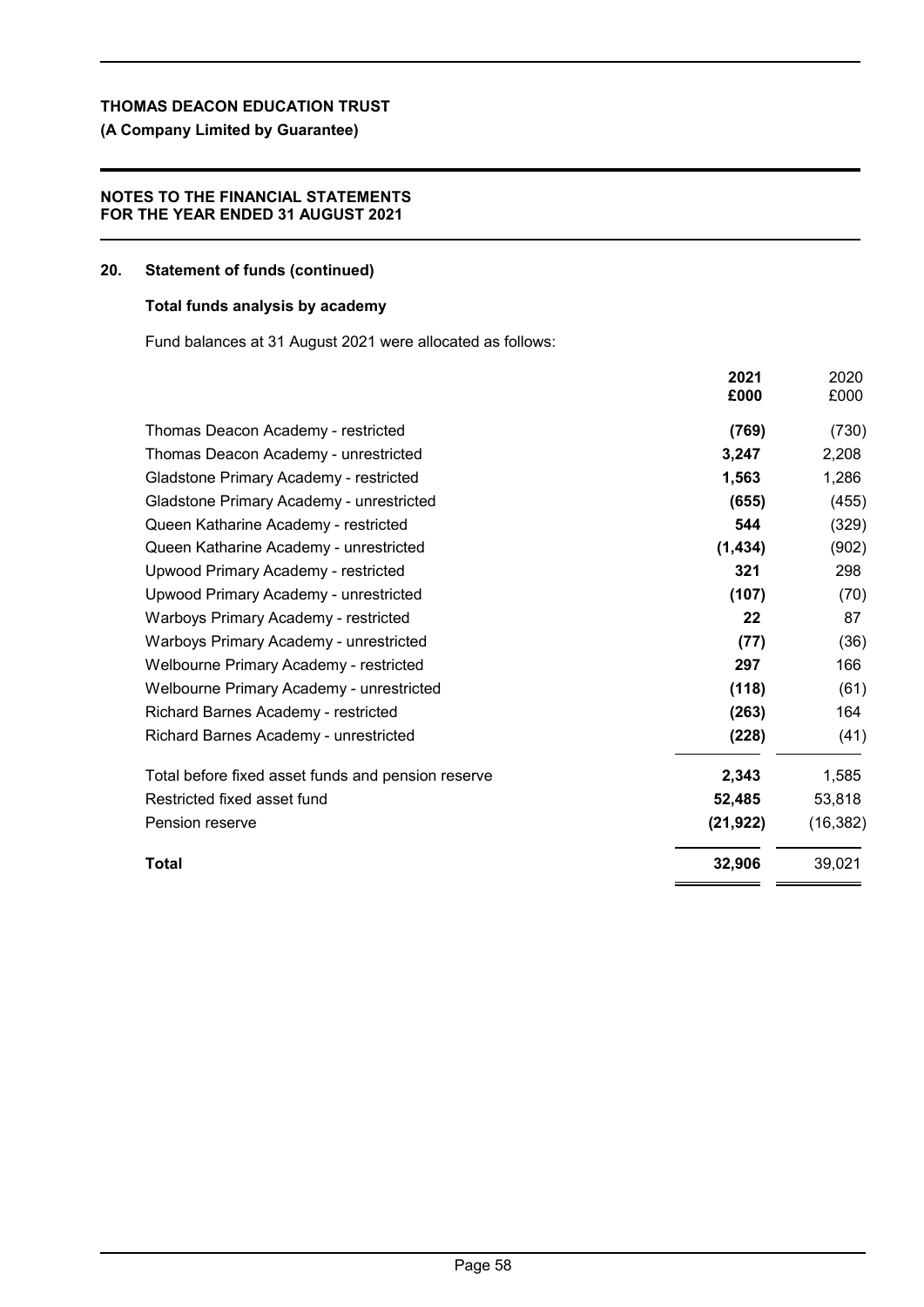# **(A Company Limited by Guarantee)**

## **NOTES TO THE FINANCIAL STATEMENTS FOR THE YEAR ENDED 31 AUGUST 2021**

## **20. Statement of funds (continued)**

## **Total cost analysis by academy**

Expenditure incurred by each academy during the year was as follows:

|                                  | staff costs<br>£000 | support<br>staff costs<br>£000 | <b>Educational</b><br>supplies<br>£000 | Other costs<br>excluding<br>depreciation<br>£000 | Total<br>2021<br>£000 | Total<br>2020<br>£000 |
|----------------------------------|---------------------|--------------------------------|----------------------------------------|--------------------------------------------------|-----------------------|-----------------------|
| <b>Thomas Deacon</b><br>Academy  | 9,211               | 5,220                          | 133                                    | 2,293                                            | 16,857                | 15,154                |
| Gladstone<br>Primary<br>Academy  | 2,559               | 284                            | 53                                     | 488                                              | 3,384                 | 3,436                 |
| Queen Katharine<br>Academy       | 5,960               | 538                            | 325                                    | 2,890                                            | 9,713                 | 9,263                 |
| <b>Upwood Primary</b><br>Academy | 687                 | 60                             | 17                                     | 113                                              | 877                   | 906                   |
| Warboys<br>Primary<br>Academy    | 1,064               | 84                             | 31                                     | 229                                              | 1,408                 | 1,406                 |
| Welbourne<br>Primary<br>Academy  | 1,016               | 73                             | 9                                      | 230                                              | 1,328                 | 1,433                 |
| <b>Richard Barnes</b><br>Academy | 3,182               | 223                            | 114                                    | 614                                              | 4,133                 | 1,290                 |
| <b>Trust</b>                     | 23,679              | 6,482                          | 682                                    | 6,857                                            | 37,700                | 32,888                |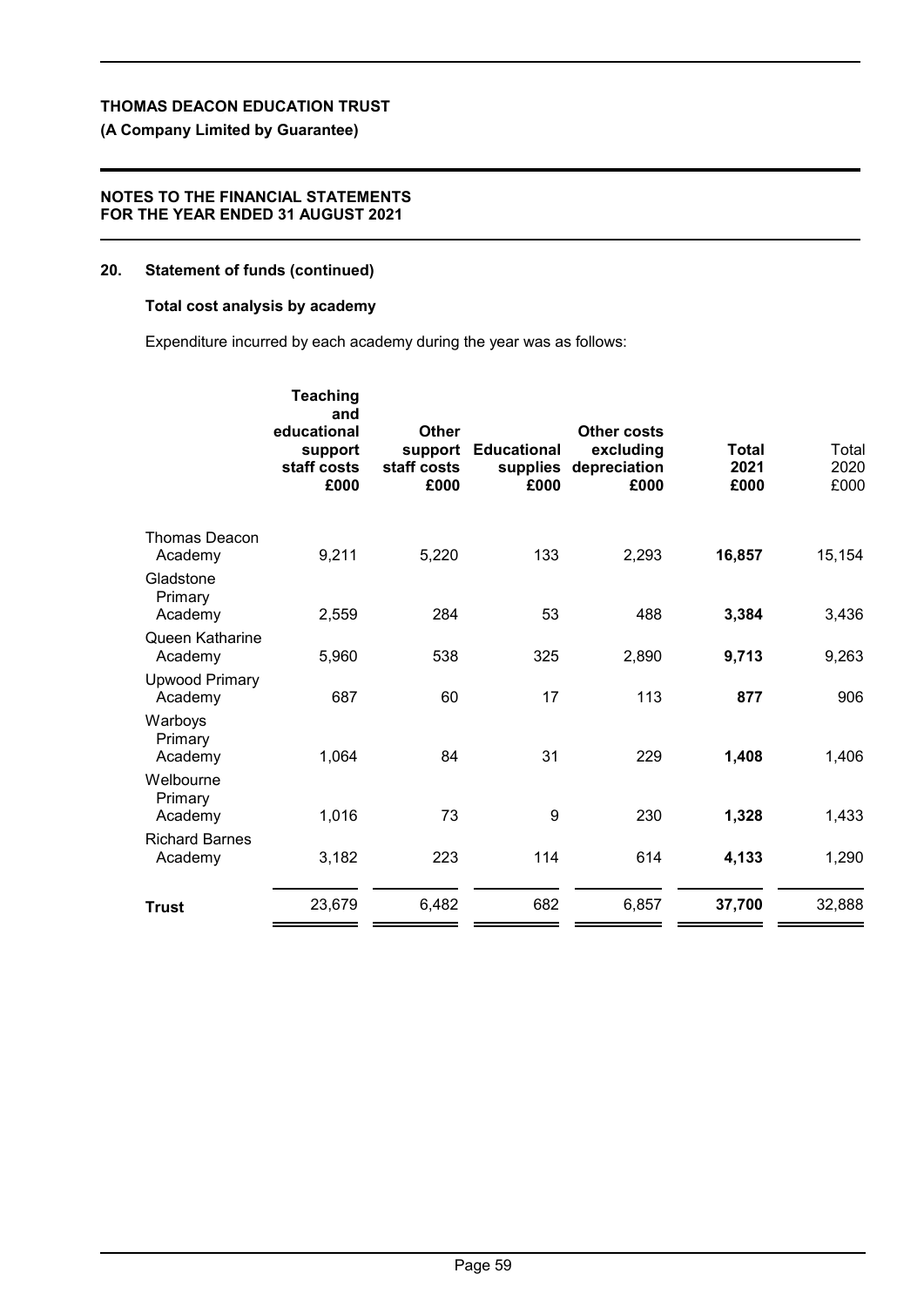# **(A Company Limited by Guarantee)**

## **NOTES TO THE FINANCIAL STATEMENTS FOR THE YEAR ENDED 31 AUGUST 2021**

## **21. Analysis of net assets between funds**

## **Analysis of net assets between funds - current year**

|                                     | Unrestricted<br>funds<br>2021<br>£000 | <b>Restricted</b><br>funds<br>2021<br>£000 | <b>Restricted</b><br>fixed asset<br>funds<br>2021<br>£000 | Total<br>funds<br>2021<br>£000 |
|-------------------------------------|---------------------------------------|--------------------------------------------|-----------------------------------------------------------|--------------------------------|
| Tangible fixed assets               |                                       |                                            | 51,347                                                    | 51,347                         |
| <b>Current assets</b>               | 137                                   | 5,874                                      | 1,138                                                     | 7,149                          |
| Creditors due within one year       | 492                                   | (3, 116)                                   | $\blacksquare$                                            | (2,624)                        |
| Creditors due in more than one year | ۰                                     | (1,044)                                    |                                                           | (1,044)                        |
| Pension liability                   |                                       | (21, 922)                                  | ۰                                                         | (21, 922)                      |
| <b>Total</b>                        | 629                                   | (20, 208)                                  | 52,485                                                    | 32,906                         |

# **Analysis of net assets between funds - prior year**

|                                     |              |            | Restricted     |           |
|-------------------------------------|--------------|------------|----------------|-----------|
|                                     | Unrestricted | Restricted | fixed asset    | Total     |
|                                     | funds        | funds      | funds          | funds     |
|                                     | 2020         | 2020       | 2020           | 2020      |
|                                     | £000         | £000       | £000           | £000      |
| Tangible fixed assets               |              |            | 53,236         | 53,236    |
| <b>Current assets</b>               | 619          | 3,994      | 582            | 5,195     |
| Creditors due within one year       | 27           | (2,010)    | $\blacksquare$ | (1,983)   |
| Creditors due in more than one year | ۰            | (1,044)    |                | (1,044)   |
| Pension liability                   | ۰            | (16, 382)  |                | (16, 382) |
| Total                               | 646          | (15, 442)  | 53,818         | 39,022    |
|                                     |              |            |                |           |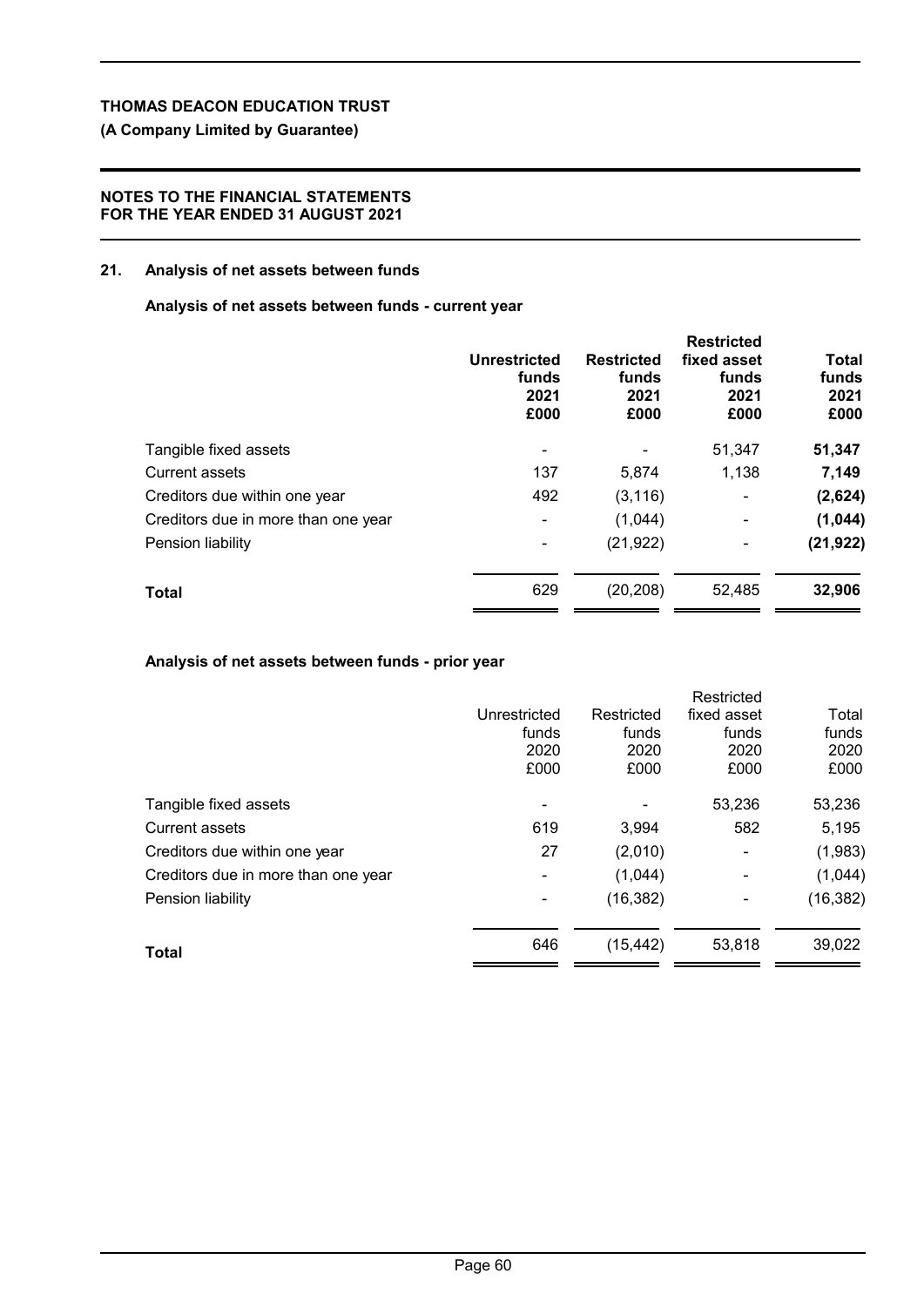**(A Company Limited by Guarantee)**

# **NOTES TO THE FINANCIAL STATEMENTS FOR THE YEAR ENDED 31 AUGUST 2021**

## **22. Reconciliation of net (expenditure)/income to net cash flow from operating activities**

|                                                                                                                     | 2021<br>£000 | 2020<br>£000 |
|---------------------------------------------------------------------------------------------------------------------|--------------|--------------|
| Net (expenditure)/income for the year (as per Statement of Financial<br>Activities)                                 | (2,703)      | 3,908        |
| <b>Adjustments for:</b>                                                                                             |              |              |
| Depreciation                                                                                                        | 2,734        | 3,298        |
| Capital grants from DfE and other capital income                                                                    | (891)        | (871)        |
| Interest receivable                                                                                                 | (1)          | (5)          |
| Defined benefit pension scheme cost less contributions payable                                                      | 1,833        | 1,465        |
| Defined benefit pension scheme finance cost                                                                         | 294          | 265          |
| Decrease/(increase) in stocks                                                                                       | 37           | (58)         |
| Decrease/(increase) in debtors                                                                                      | 83           | (233)        |
| Increase in creditors                                                                                               | 639          | 225          |
| Net assets and liabilities from local authority on conversion (excluding<br>budget surplus transferred of £164,000) |              | (7,899)      |
| Net cash provided by operating activities                                                                           | 2,025        | 95           |
|                                                                                                                     |              |              |

# **23. Cash flows from investing activities**

|                                           | Group<br>2021<br>£000 | Group<br>2020<br>£000 |
|-------------------------------------------|-----------------------|-----------------------|
| Interest receivable                       | 1                     | 5                     |
| Purchase of tangible fixed assets         | (846)                 | (288)                 |
| Capital grants from DfE Group             | 891                   | 871                   |
| Net cash provided by investing activities | 46                    | 588                   |

# **24. Analysis of cash and cash equivalents**

|                                 | Group        | Group        |
|---------------------------------|--------------|--------------|
|                                 | 2021<br>£000 | 2020<br>£000 |
| Cash in hand and at bank        | 5.973        | 3,902        |
| Total cash and cash equivalents | 5.973        | 3,902        |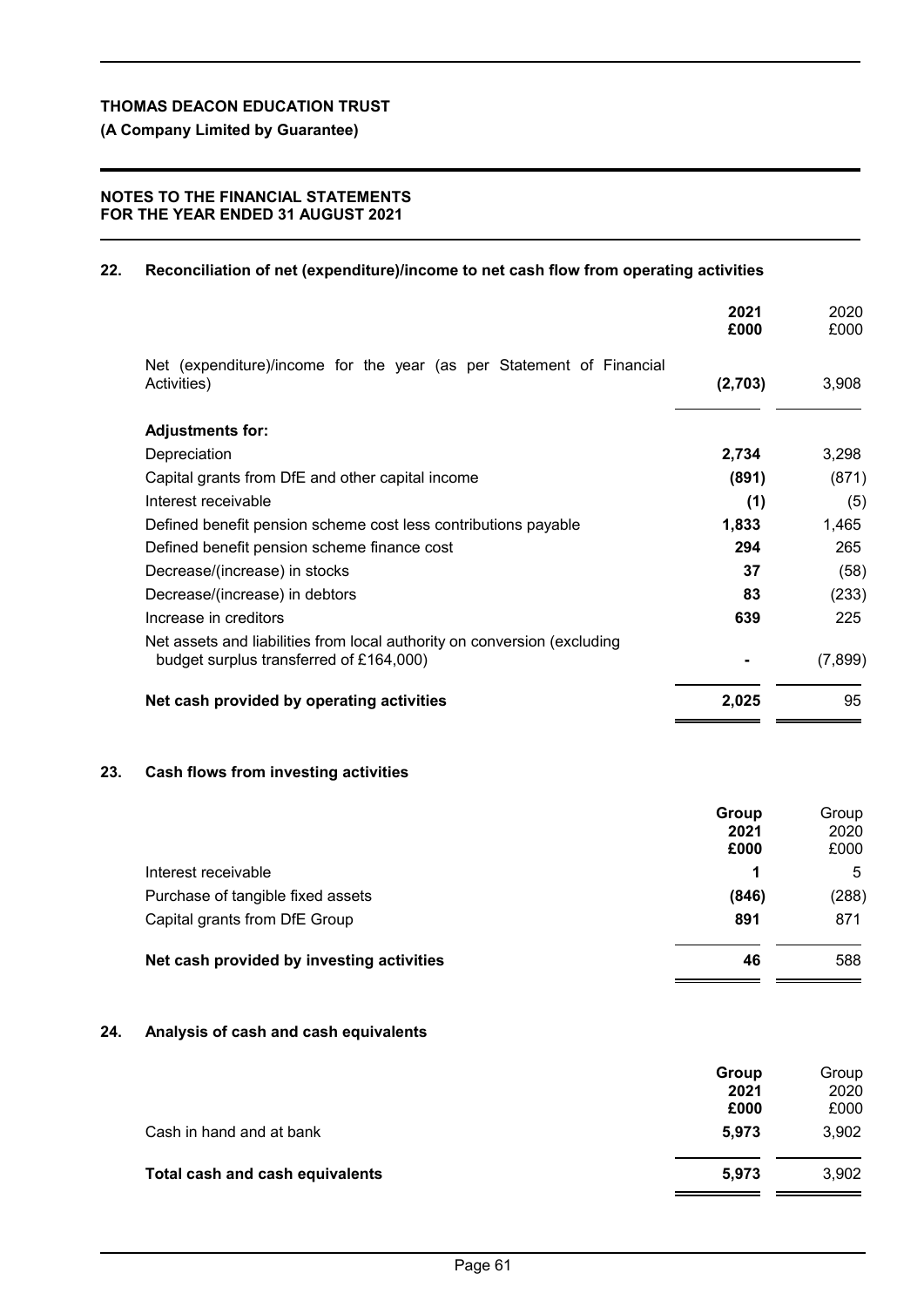**(A Company Limited by Guarantee)**

## **NOTES TO THE FINANCIAL STATEMENTS FOR THE YEAR ENDED 31 AUGUST 2021**

# **25. Analysis of changes in net debt**

**26.** 

| Cash at bank and in hand                                         |                       | At 1<br><b>September</b><br>2020<br>£000<br>3,902 | £000<br>2,071                | At 31<br><b>Cash flows August 2021</b><br>£000<br>5,973 |
|------------------------------------------------------------------|-----------------------|---------------------------------------------------|------------------------------|---------------------------------------------------------|
|                                                                  |                       | 3,902                                             | 2,071                        | 5,973                                                   |
| <b>Capital commitments</b>                                       |                       |                                                   |                              |                                                         |
|                                                                  | Group<br>2021<br>£000 | Group<br>2020<br>£000                             | <b>Trust</b><br>2021<br>£000 | Trust<br>2020<br>£000                                   |
| Contracted for but not provided in these<br>financial statements |                       |                                                   |                              |                                                         |
|                                                                  | 288                   | 154                                               | 288                          | 154                                                     |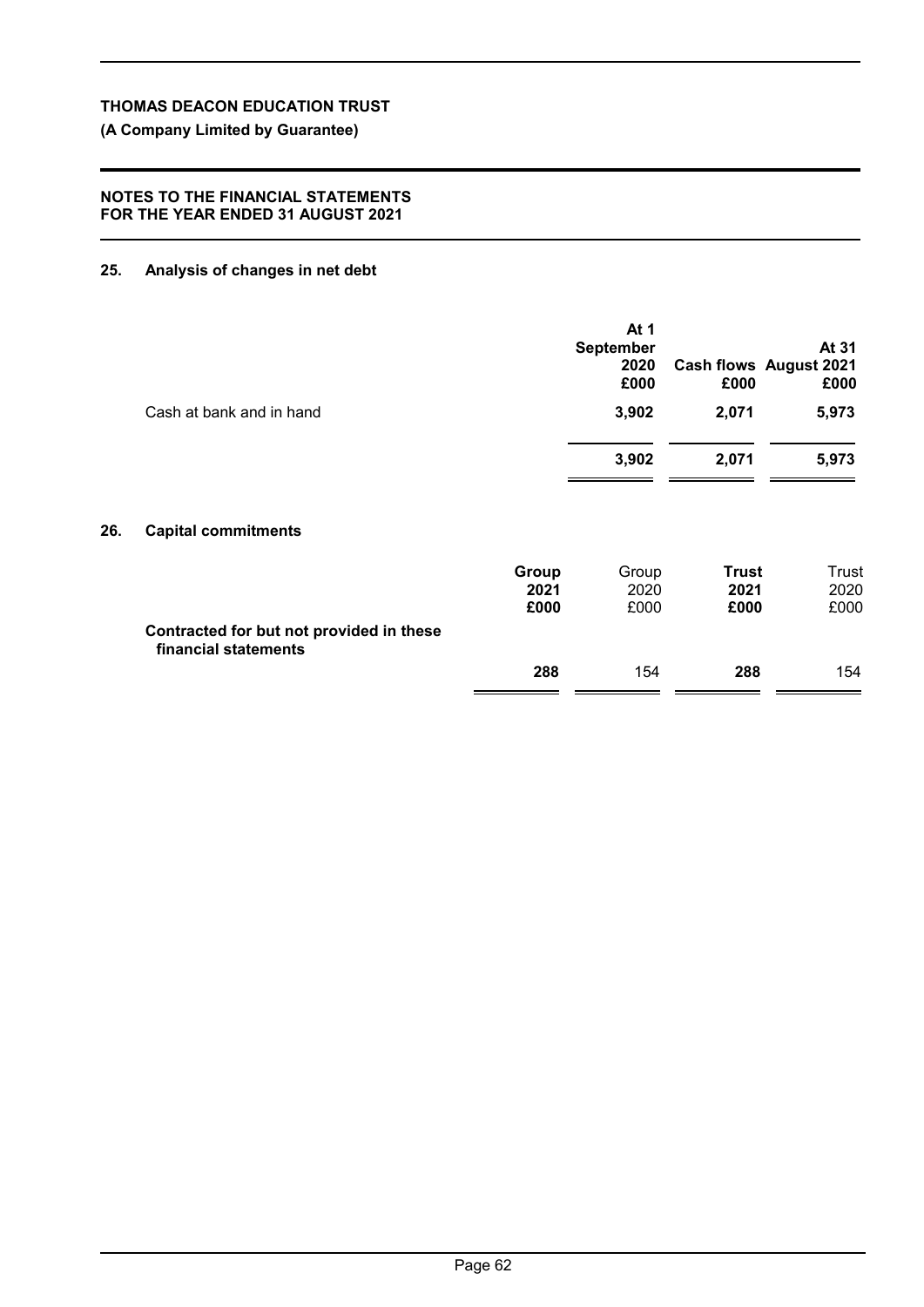## **(A Company Limited by Guarantee)**

#### **NOTES TO THE FINANCIAL STATEMENTS FOR THE YEAR ENDED 31 AUGUST 2021**

#### **27. Pension commitments**

The Trust's employees belong to two principal pension schemes: the Teachers' Pension Scheme England and Wales (TPS) for academic and related staff; and the Local Government Pension Scheme (LGPS) for non-teaching staff, which is managed by Hymans Robertson LLP. Both are multi-employer defined benefit schemes.

The latest actuarial valuation of the TPS related to the period ended 31 March 2016 and of the LGPS 31 March 2019.

There were no outstanding or prepaid contributions at either the beginning or the end of the financial year.

## **The Teachers' Pension Budgeting and Valuation Account**

The Teachers' Pension Scheme (TPS) is a statutory, contributory, defined benefit scheme, governed by the Teachers' Pension Scheme Regulations 2014. Membership is automatic for full-time teachers in academies. All teachers have the option to opt-out of the TPS following enrolment.

The TPS is an unfunded scheme to which both the member and employer makes contributions, as a percentage of salary - these contributions are credited to the Exchequer. Retirement and other pension benefits are paid by public funds provided by Parliament.

## **Valuation of the Teachers' Pension Scheme**

The Government Actuary, using normal actuarial principles, conducts a formal actuarial review of the TPS in accordance with the Public Service Pensions (Valuations and Employer Cost Cap) Directions 2014 published by HM Treasury every 4 years. The aim of the review is to specify the level of future contributions. Actuarial scheme valuations are dependent on assumptions about the value of future costs, design of benefits and many other factors. The latest actuarial valuation of the TPS was carried out as at 31 March 2016. The valuation report was published by the Department for Education on 5 March 2019. The key elements of the valuation and subsequent consultation are:

- employer contribution rates set at 23.68% of pensionable pay (including a 0.08% administration levy)
- total scheme liabilities (pensions currently in payment and the estimated cost of future benefits) for service to the effective date of £218,100 million and notional assets (estimated future contributions together with the notional investments held at the valuation date) of £196,100 million, giving a notional past service deficit of £22,000 million
- the SCAPE rate, set by HMT, is used to determine the notional investment return. The current SCAPE rate is 2.4% above the rate of CPI, assumed real rate of return is 2.4% in excess of prices and 2% in excess of earnings. The rate of real earnings growth is assumed to be 2.2%. The assumed nominal rate of return including earnings growth is 4.45%.

The next valuation result is due to be implemented from 1 April 2023.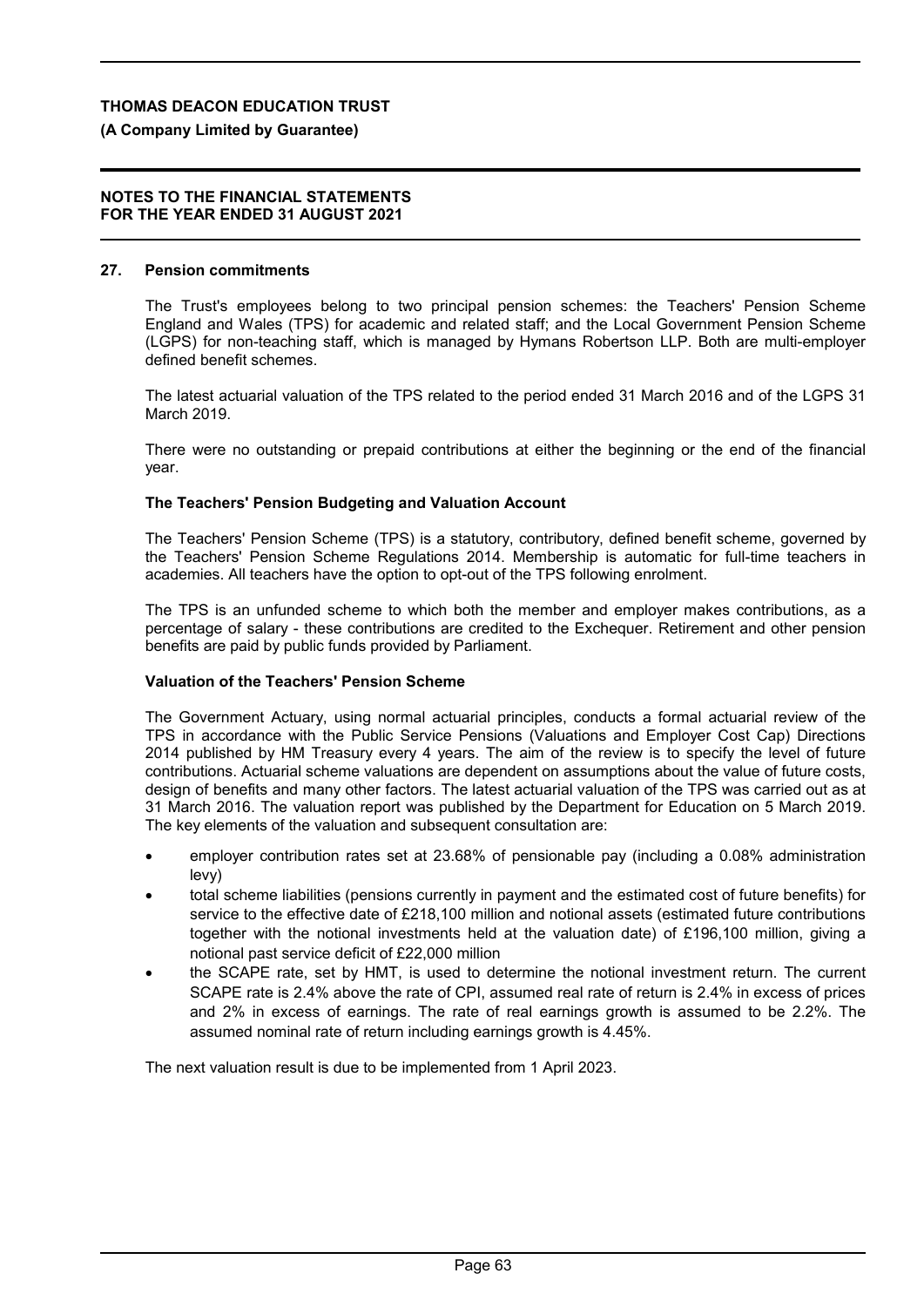## **(A Company Limited by Guarantee)**

#### **NOTES TO THE FINANCIAL STATEMENTS FOR THE YEAR ENDED 31 AUGUST 2021**

#### **27. Pension commitments (continued)**

The employer's pension costs paid to TPS in the year amounted to £2,897,000 (2020 - £2,627,000).

A copy of the valuation report and supporting documentation is on the Teachers' Pensions website (https://www.teacherspensions.co.uk/news/employers/2019/04/teachers-pensions-valuation-report.aspx).

Under the definitions set out in FRS 102, the TPS is an unfunded multi-employer pension scheme. The Group has accounted for its contributions to the scheme as if it were a defined contribution scheme. The Group has set out above the information available on the scheme.

## **Local Government Pension Scheme**

The LGPS is a funded defined benefit pension scheme, with the assets held in separate trusteeadministered funds. The total contribution made for the year ended 31 August 2021 was £1,964,000 (2020 - £1,662,000), of which employer's contributions totalled £1,551,000 (2020 - £1,296,000) and employees' contributions totalled £ 413,000 (2020 - £366,000). The agreed contribution rates for future years are 22.0 per cent for employers and 5.5 - 12.5 per cent for employees.

As described in note the LGPS obligation relates to the employees of the Trust, who were the employees transferred as part of the conversion from the maintained school and new employees who were eligible to, and did, join the Scheme in the year. The obligation in respect of employees who transferred on conversion represents their cumulative service at both the predecessor school and the Trust at the balance sheet date.

Parliament has agreed, at the request of the Secretary of State for Education, to a guarantee that, in the event of academy closure, outstanding Local Government Pension Scheme liabilities would be met by the Department for Education. The guarantee came into force on 18 July 2013.

## **Principal actuarial assumptions**

|                                                    | 2021 | 2020 |
|----------------------------------------------------|------|------|
|                                                    | %    | %    |
| Rate of increase in salaries                       | 3.40 | 2.80 |
| Rate of increase for pensions in payment/inflation | 2.90 | 2.30 |
| Discount rate for scheme liabilities               | 1.65 | 1.70 |
| Commutation of pensions to lump sums               | 25.0 | 25.0 |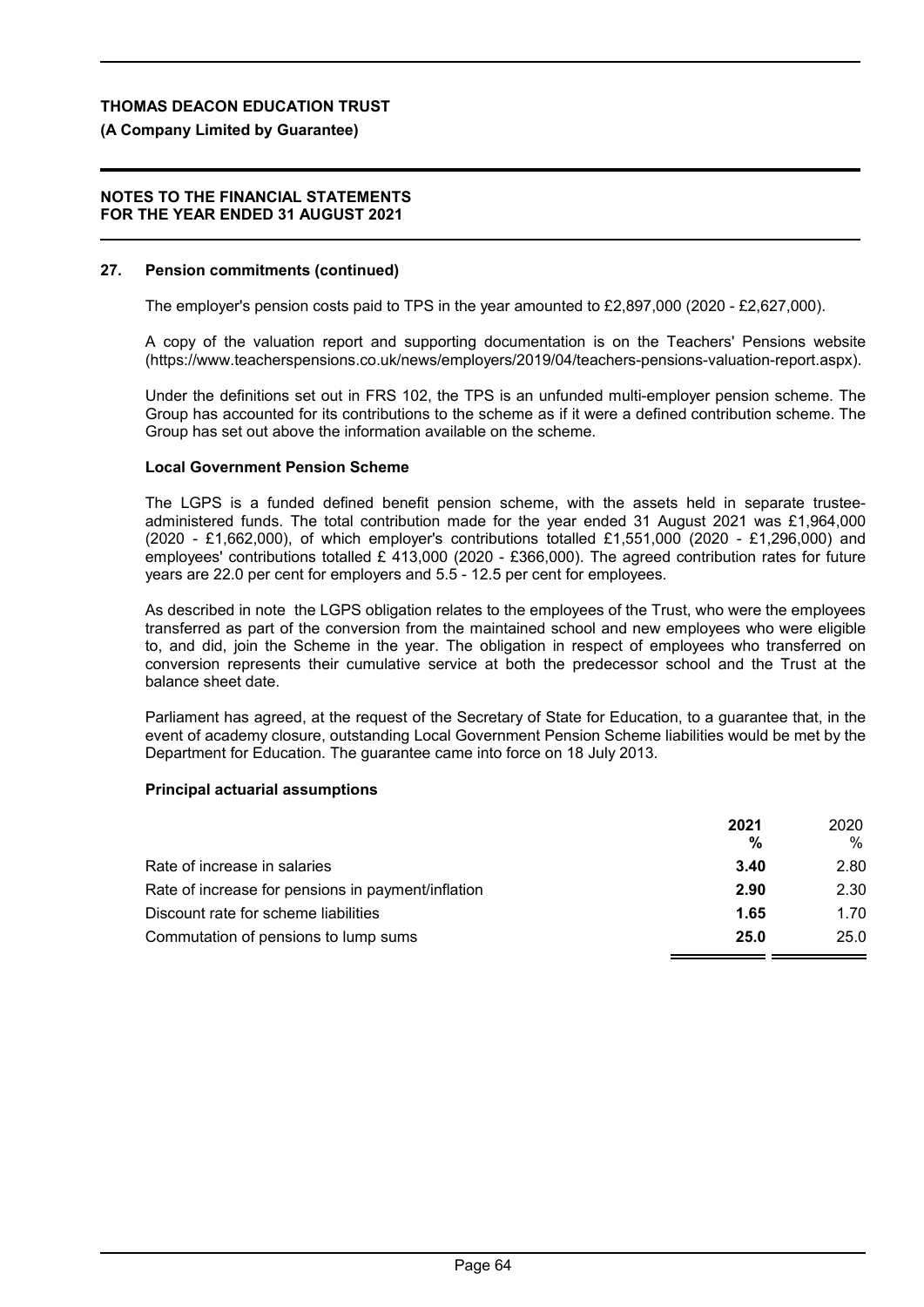# **(A Company Limited by Guarantee)**

## **NOTES TO THE FINANCIAL STATEMENTS FOR THE YEAR ENDED 31 AUGUST 2021**

# **27. Pension commitments (continued)**

The current mortality assumptions include sufficient allowance for future improvements in mortality rates. The assumed life expectations on retirement age 65 are:

|                      | 2021<br>Years | 2020<br>Years |
|----------------------|---------------|---------------|
| Retiring today       |               |               |
| Males                | 22.2          | 22.0          |
| Females              | 24.4          | 24.0          |
| Retiring in 20 years |               |               |
| Males                | 23.2          | 22.7          |
| Females              | 26.2          | 25.5          |

# **Share of scheme assets**

The Group's share of the assets in the scheme was:

|                                     | 2021<br>£000 | 2020<br>£000 |
|-------------------------------------|--------------|--------------|
| Equities                            | 18,980       | 15,532       |
| Corporate bonds                     | 4,816        | 2,441        |
| Property                            | 3,966        | 3,328        |
| Cash and other liquid assets        | 567          | 888          |
| <b>Total market value of assets</b> | 28,329       | 22,189       |

The actual return on scheme assets was £4,578,000 (2020 - £281,000).

The amounts recognised in the Consolidated Statement of Financial Activities are as follows:

|                                                                                         | 2021<br>£000 | 2020<br>£000 |
|-----------------------------------------------------------------------------------------|--------------|--------------|
| Current service cost                                                                    | (3, 359)     | (2, 724)     |
| Past service cost                                                                       | (25)         | (37)         |
| Interest income                                                                         | 390          | 371          |
| Interest cost                                                                           | (684)        | (636)        |
| Total amount recognised in the Consolidated Statement of Financial<br><b>Activities</b> | (3,678)      | (3,026)      |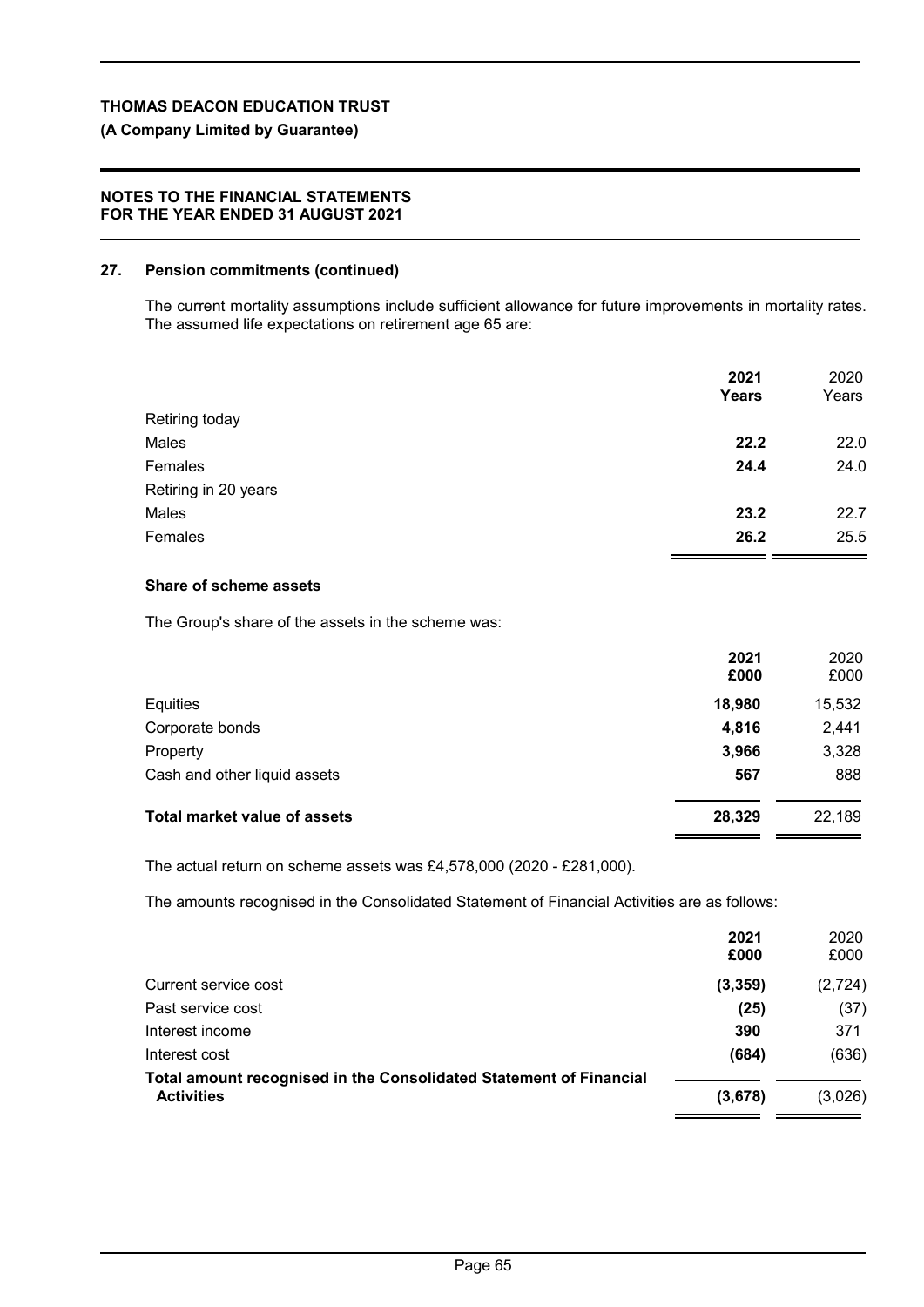# **(A Company Limited by Guarantee)**

# **NOTES TO THE FINANCIAL STATEMENTS FOR THE YEAR ENDED 31 AUGUST 2021**

# **27. Pension commitments (continued)**

Changes in the present value of the defined benefit obligations were as follows:

|                                                                                     | 2021<br>£000   | 2020<br>£000 |
|-------------------------------------------------------------------------------------|----------------|--------------|
| At 1 September                                                                      | 38,570         | 32,984       |
| Interest Cost                                                                       | 684            | 636          |
| Changes in financial assumptions re Welbourne, Warboys and Richard<br><b>Barnes</b> |                | (1,042)      |
| <b>Transferred from Richard Barnes</b>                                              | $\blacksquare$ | 2,917        |
| Employee contributions                                                              | 413            | 366          |
| <b>Actuarial losses</b>                                                             | 7,601          | 364          |
| Benefits paid                                                                       | (401)          | (416)        |
| Current service cost                                                                | 3,359          | 2,724        |
| Past service costs                                                                  | 25             | 37           |
| At 31 August                                                                        | 50,251         | 38,570       |

Changes in the fair value of the Group's share of scheme assets were as follows:

|                                        | 2021<br>£000   | 2020<br>£000 |
|----------------------------------------|----------------|--------------|
| At 1 September                         | 22,188         | 19,549       |
| <b>Transferred from Richard Barnes</b> | $\blacksquare$ | 1,112        |
| Interest income                        | 390            | 371          |
| Actuarial gains/(losses)               | 4,188          | (90)         |
| <b>Employer contributions</b>          | 1,551          | 1,296        |
| Employee contributions                 | 413            | 366          |
| Benefits paid                          | (401)          | (416)        |
| At 31 August                           | 28,329         | 22,188       |

|                                                             | 2021<br>£000 | 2020<br>£000 |
|-------------------------------------------------------------|--------------|--------------|
| The amounts recognised in the Balance Sheet are as follows: |              |              |
| Present value of funded obligations                         | (50, 251)    | (38, 570)    |
| Fair value of scheme assets                                 | 28,329       | 22,188       |
|                                                             | (21, 922)    | (16, 382)    |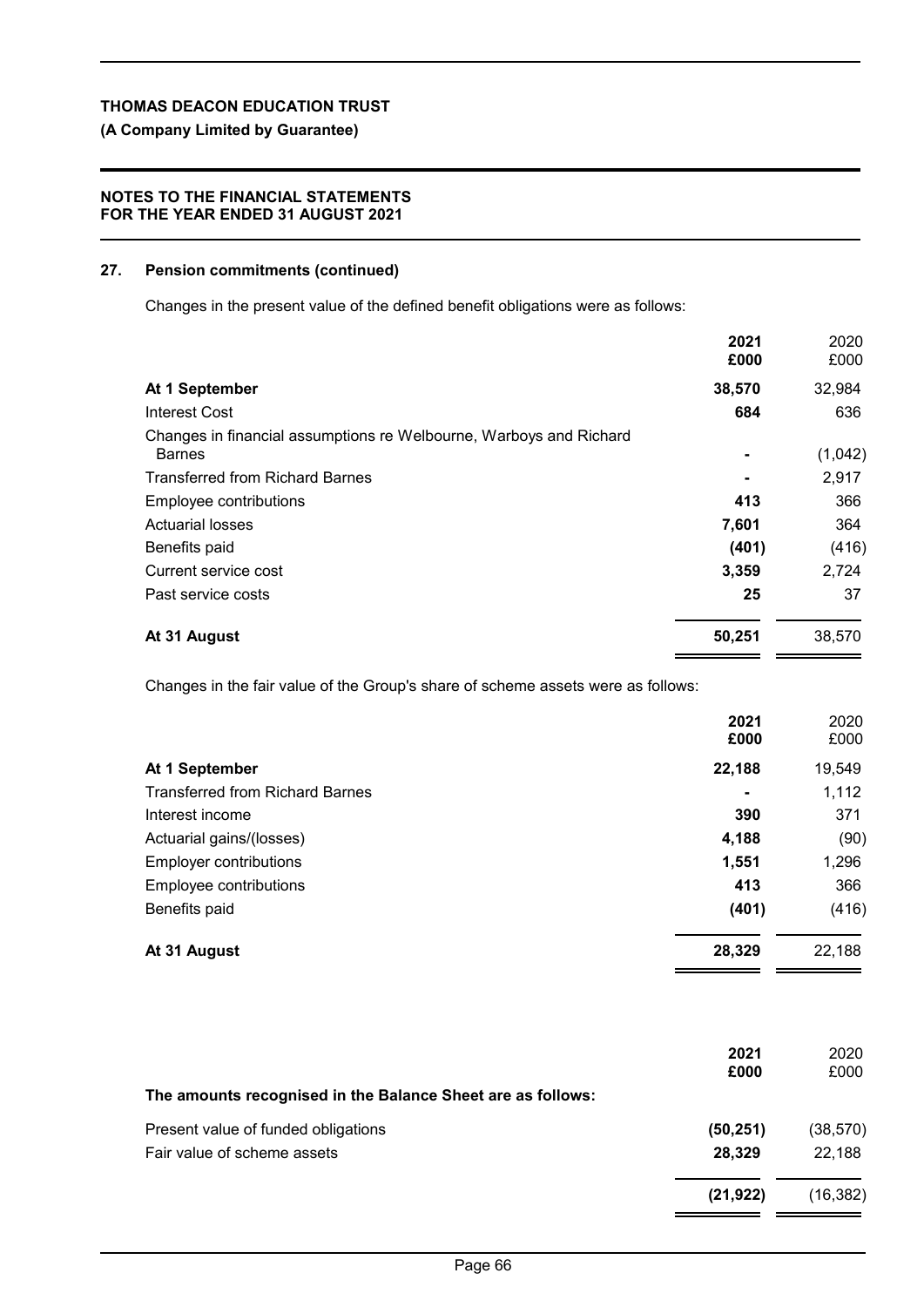# **(A Company Limited by Guarantee)**

#### **NOTES TO THE FINANCIAL STATEMENTS FOR THE YEAR ENDED 31 AUGUST 2021**

|                                                                | 2021<br>£000   | 2020<br>£000 |
|----------------------------------------------------------------|----------------|--------------|
| Total remeasurements recognised in Other Comprehensive Income: |                |              |
| Changes in financial assumptions                               | (7,799)        | (439)        |
| Changes in demographic assumptions                             | (351)          | 80           |
| New school                                                     | $\blacksquare$ | (1,042)      |
| Other remeasurements                                           | 4,737          | 947          |
|                                                                | (3, 413)       | (454)        |

#### **28. Operating lease commitments**

At 31 August 2021 the Group and the Trust had commitments to make future minimum lease payments under non-cancellable operating leases as follows:

|                                              | 2021<br>£000 | 2020<br>£000 |
|----------------------------------------------|--------------|--------------|
| Not later than 1 year                        | 39           | 62           |
| Later than 1 year and not later than 5 years | 68           | 16           |
|                                              | 107          | 78           |

#### **29. Other financial commitments**

Queen Katharine Academy is a PFI school (Private Finance Initiative - a procurement method that uses private school sector investment to deliver public sector services). Therefore, Queen Katharine Academy have a PFI agreement that approximately £1.3 million will be made available each year for the services provided. Based on an expected inflationary rate of 2.5% (2020 - 2.5%) per year the commitment is expected to be;

|                         | 2021<br>£000 | 2020<br>£000 |
|-------------------------|--------------|--------------|
| Within 1 year           | 1,483        | 1,432        |
| Between 1 and 5 years   | 6,313        | 6,096        |
| After more than 5 years | 20,948       | 22,355       |
|                         | 28,744       | 29,883       |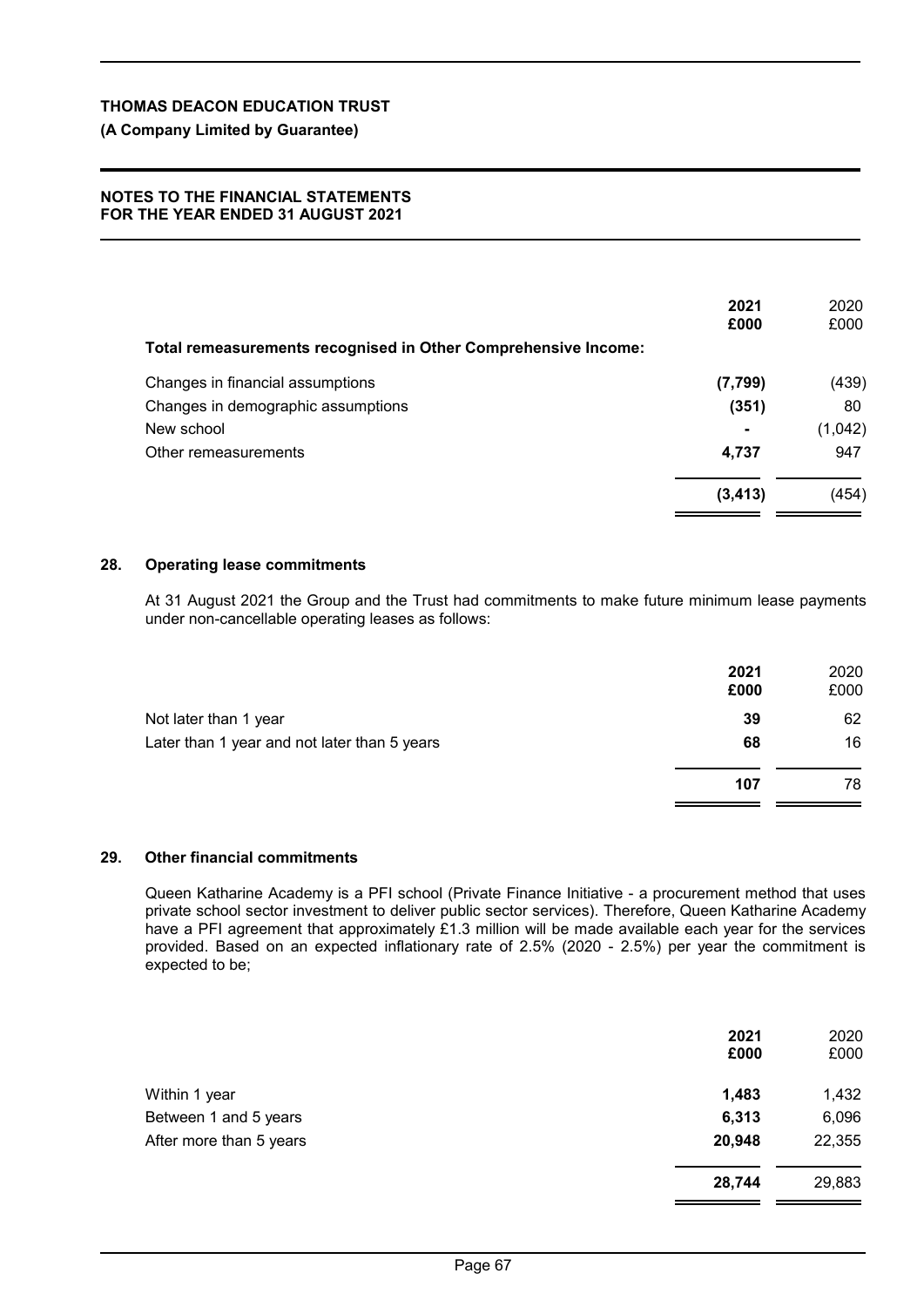# **(A Company Limited by Guarantee)**

#### **NOTES TO THE FINANCIAL STATEMENTS FOR THE YEAR ENDED 31 AUGUST 2021**

## **30. Members' liability**

Each member of the charitable company undertakes to contribute to the assets of the company in the event of it being wound up while he/she is a member, or within one year after he/she ceases to be a member, such amount as may be required, not exceeding £10 for the debts and liabilities contracted before he/she ceases to be a member.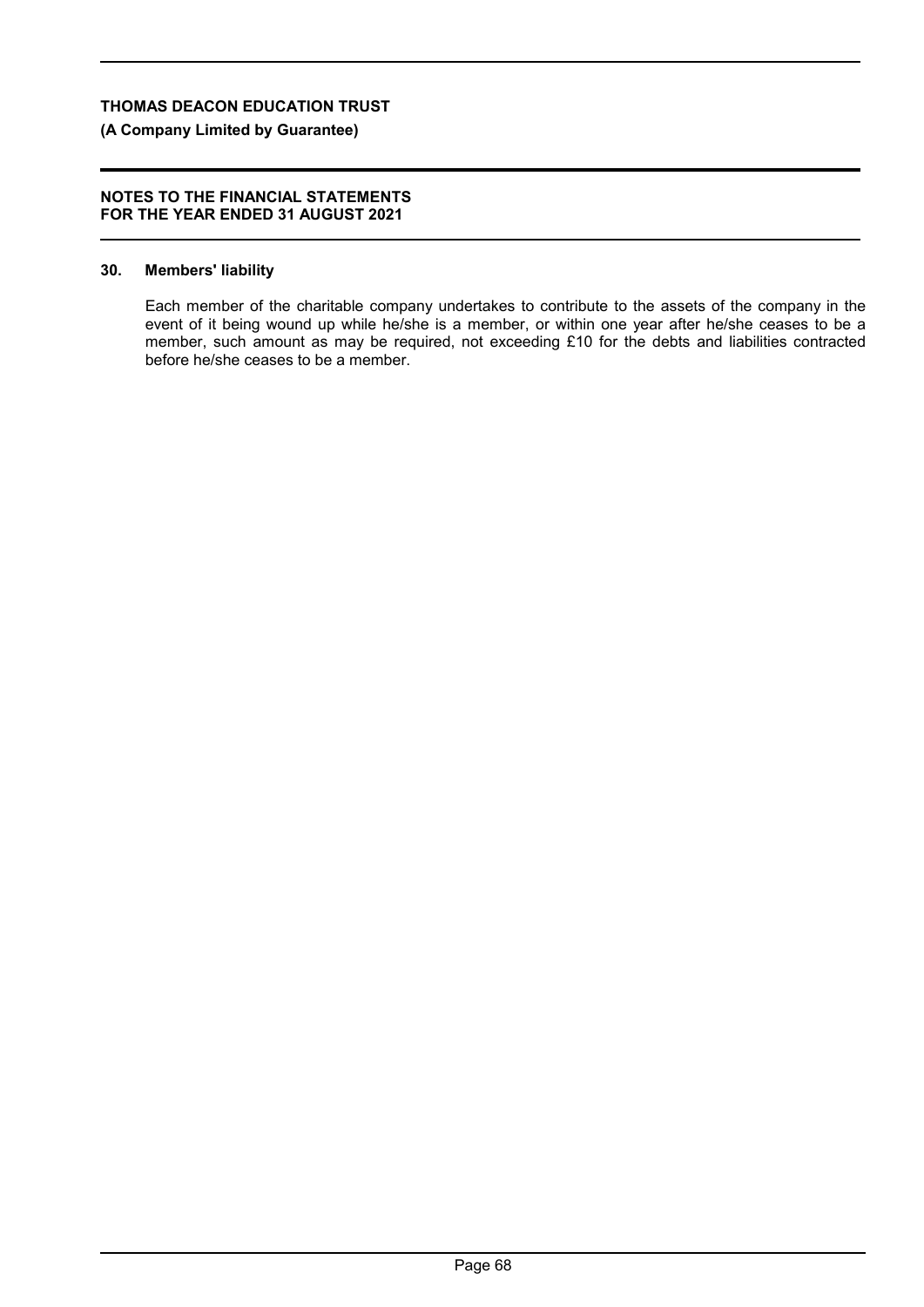## **(A Company Limited by Guarantee)**

#### **NOTES TO THE FINANCIAL STATEMENTS FOR THE YEAR ENDED 31 AUGUST 2021**

#### **31. Related party transactions**

Owing to the nature of the Trust and the composition of the Board of Trustees being drawn from local public and private sector organisations, transactions may take place with organisations in which the trustees have an interest. All transactions involving such organisations are conducted in accordance with the requirements of the Academies Financial Handbook, including notifying the ESFA of all transactions made on or after 1 April 2019 and obtaining their approval where required, and with the Trust's financial regulations and normal procurement procedures relating to connected and related party transactions.

During the year the Trust transacted with Schools of Tomorrow Community Interest Company to deliver training and appraisal services that are used by the majority of academies in the Peterborough locality. During the year the Trust has been charged £6,055 (2020: £3,655) for services during the year.

Membership fees are paid to the CIC in respect of services provided, the membership being based on a flat fee and an additional £1 per pupil. £6,055 (2020: £2,575) was paid by the Trust to the CIC in the year.

During the year the Trust made a donation of £120 (2020: £nil) to the CCFA for TDA and QKA combined cadet force contingents.

The transactions were conducted at arm's length, based on discussions with the trustees on the appropriate use of training and appraisal services. The CEO (resigned 31 August 2021) was not involved in these considerations. The CEO does not gain any benefit from her directorship of the CIC nor the fees paid by this Trust. The transaction was undertaken in accordance with the Trust's financial regulations and normal procurement procedures related to connected and related party transactions.

One of the Trustees is a related party of IQRA Academy to which pupils have been transferred. During the year, the Trust paid £nil (2020: £2,850) in relation to the transfer of related pupil funds to IQRA Academy. The arrangements are applicable to all transferring schools. The trustee was not involved in the discussions relating to the transfer arrangements, which were conducted on the same terms as all other academies. Furthermore the Trust received £nil (2020: £163) from IQRA Academy for use of its minibus.

During the year £4,900 (2020: £nil) was paid to Inspire Education Group which is linked with Peterborough Regional College where a Trustee was a Governor. This was for a course fee relating to one student for the 20/21 academic year. The Trustee was not involved in the discussions relating to the cost of this course, which is conducted on the same terms as with all other academies.

Hayley Copas is employed at Thomas Deacon Education Trust. Hayley Copas' husband is Scott Hudson, the Director of Education of Thomas Deacon Education Trust.

Scott Hudson has no involvement in determining the consideration paid to Hayley Copas. Payments on the agreed pay scale for the role made were on normal commercial terms at the same rates as those for other staff in similar roles. There were no amounts outstanding at the balance sheet date.

Certain trustees' remuneration and expenses are disclosed in note 12.